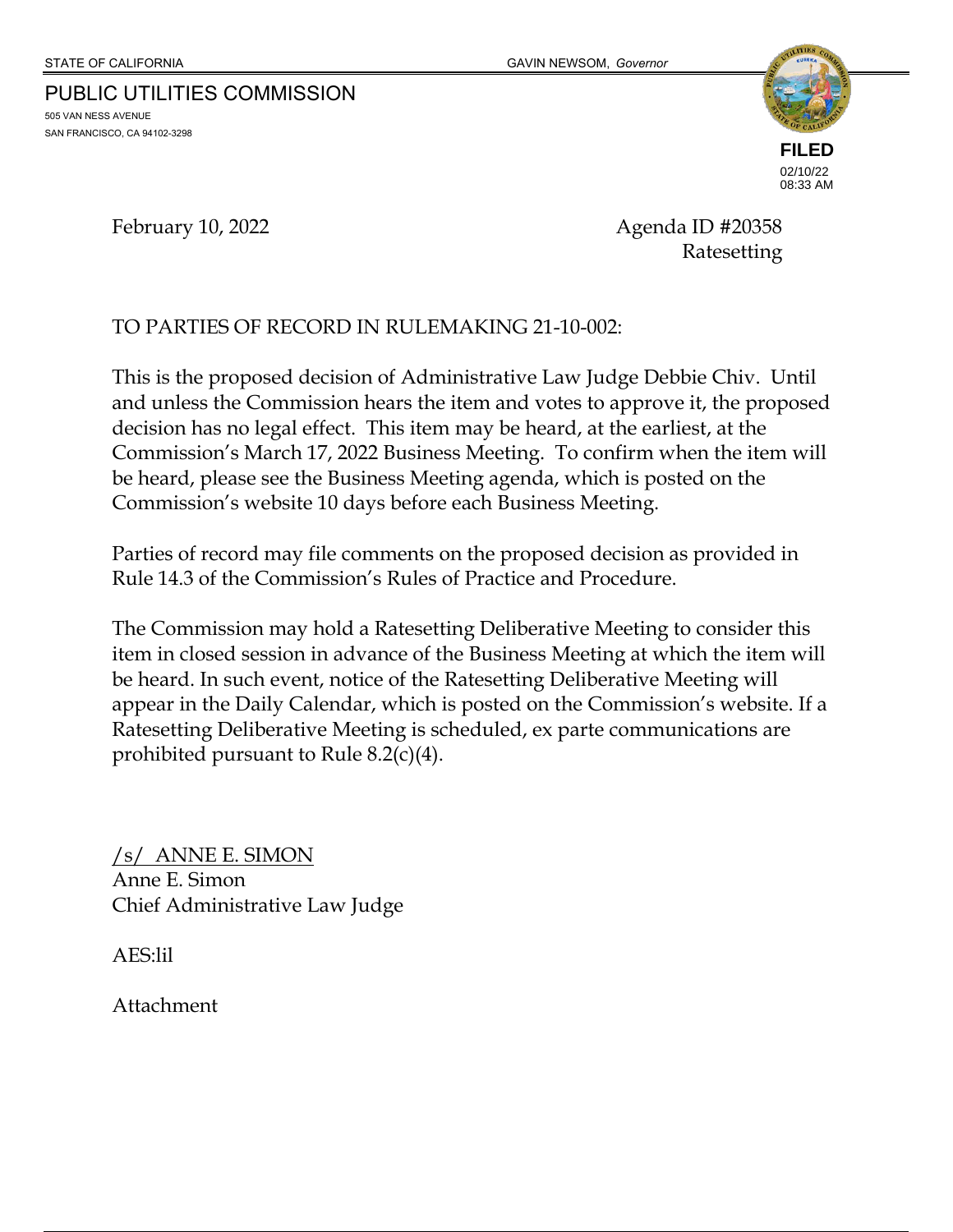# ALJ/DBB/lil **PROPOSED DECISION Agenda ID #20358**

## Decision **PROPOSED DECISION OF ALJ CHIV** (Mailed 2/10/2022)

### **BEFORE THE PUBLIC UTILITIES COMMISSION OF THE STATE OF CALIFORNIA**

Order Instituting Rulemaking to Oversee the Resource Adequacy Program, Consider Program Reforms and Refinements, and Establish Forward Resource Adequacy Procurement Obligations.

Rulemaking 21-10-002

## **DECISION ON PHASE 1 OF THE IMPLEMENTATION TRACK: MODIFICATIONS TO THE CENTRAL PROCUREMENT ENTITY STRUCTURE**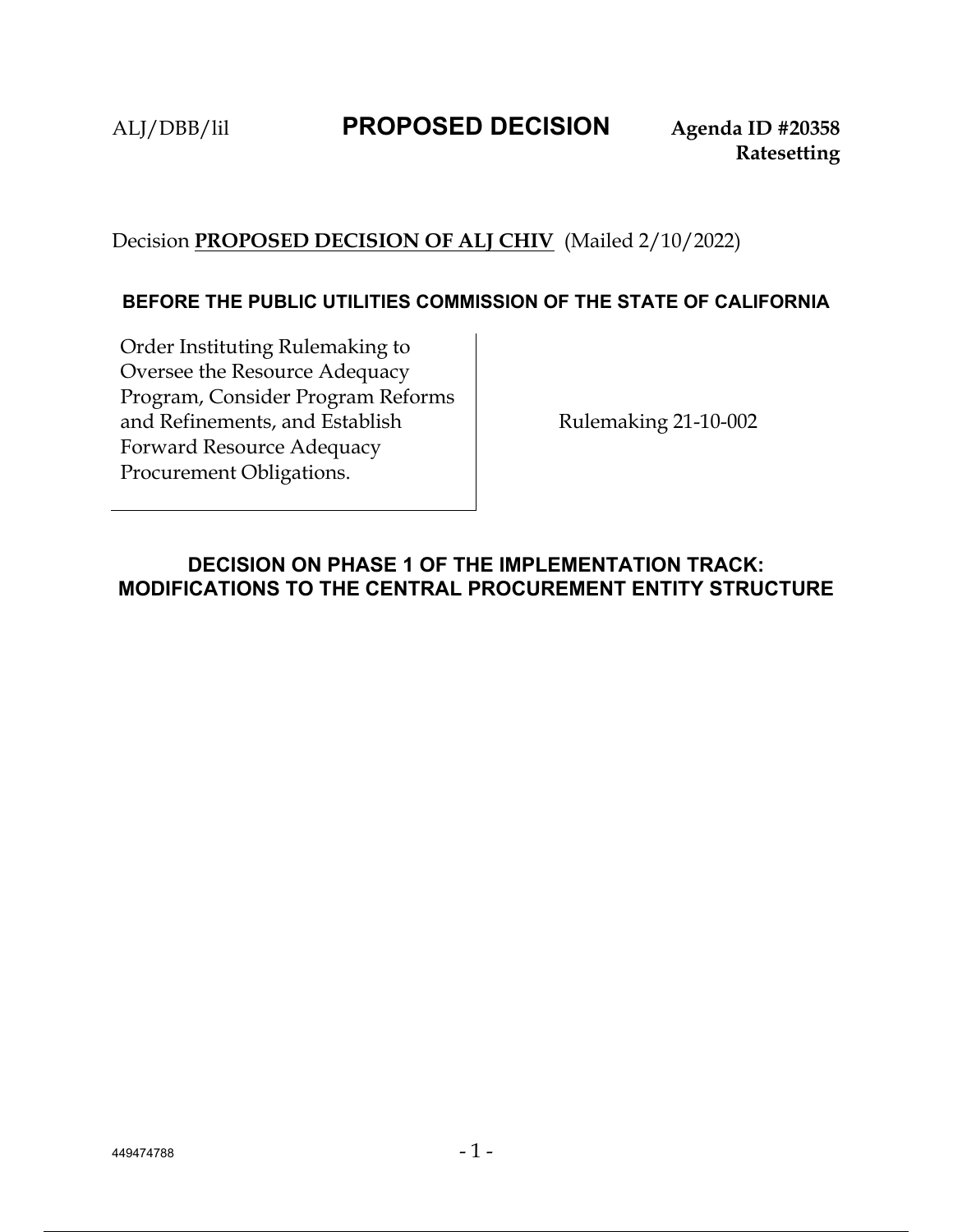## **TABLE OF CONTENTS**

| <b>Title</b>                                                     | <b>Page</b> |
|------------------------------------------------------------------|-------------|
| DECISION ON PHASE 1 OF THE IMPLEMENTATION TRACK:                 |             |
| MODIFICATIONS TO THE CENTRAL PROCUREMENT                         |             |
|                                                                  |             |
|                                                                  |             |
|                                                                  |             |
|                                                                  |             |
| 1.2.                                                             |             |
| 2.                                                               |             |
| 3.                                                               |             |
|                                                                  |             |
|                                                                  |             |
|                                                                  |             |
|                                                                  |             |
| 3.1.4.                                                           |             |
|                                                                  |             |
| 3.2.1.                                                           |             |
| 3.2.2.                                                           |             |
| 3.2.3.                                                           |             |
|                                                                  |             |
| 3.3.1.                                                           |             |
| 3.4.                                                             |             |
| 3.4.1.                                                           |             |
| 3.4.2.                                                           |             |
| 3.4.3.                                                           |             |
|                                                                  |             |
| 3.5. Local Capacity Requirement Reduction Compensation Mechanism |             |
|                                                                  |             |
| 3.5.1.                                                           |             |
| 3.6. Investor-Owned Utility Bidding at Levelized Fixed Costs37   |             |
| 3.6.1.                                                           |             |
|                                                                  |             |
| 3.7.1.                                                           |             |
|                                                                  |             |
|                                                                  |             |
|                                                                  |             |
|                                                                  |             |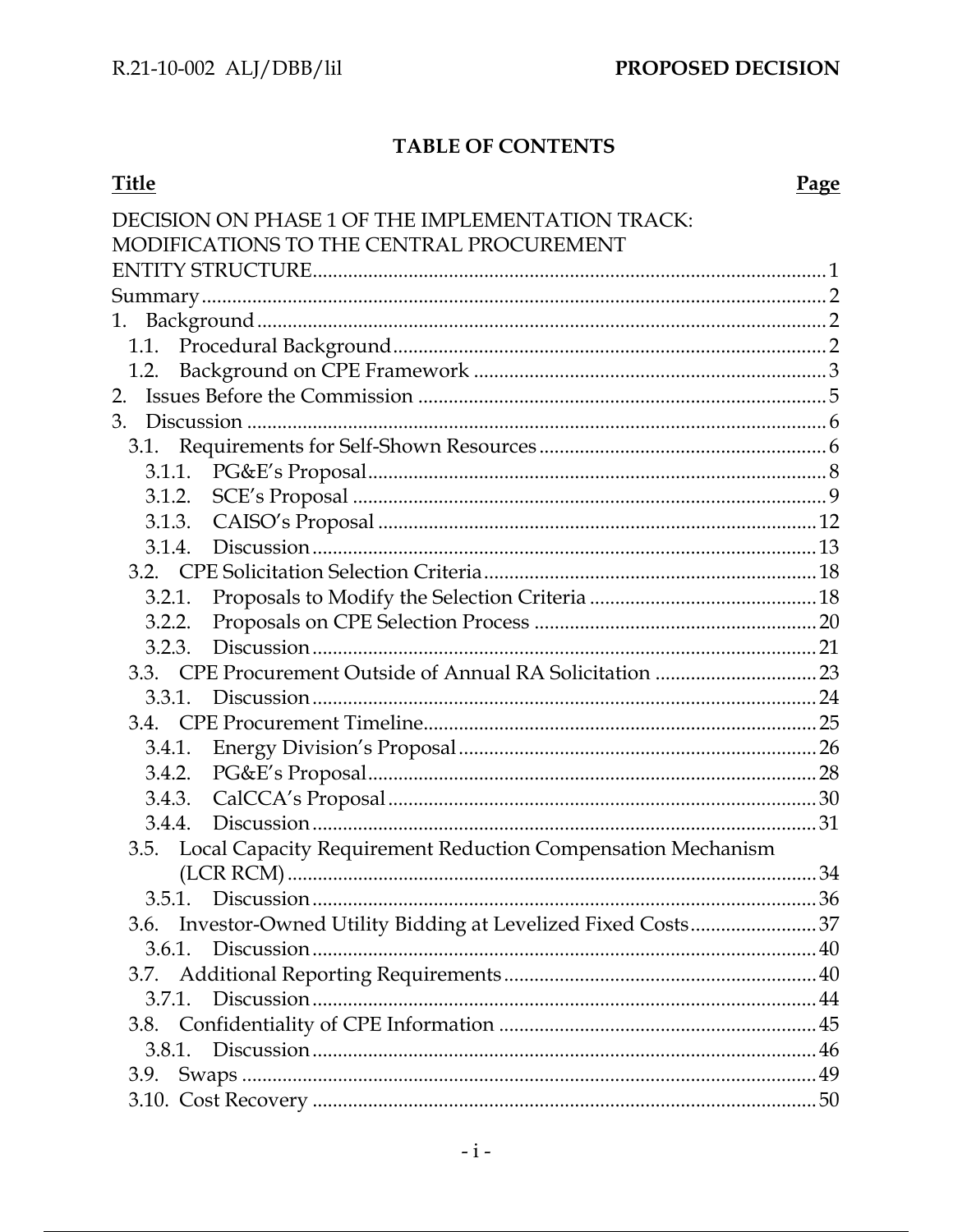**Appendix A - Confidential Treatment Of Central Procurement Entity<br>Information**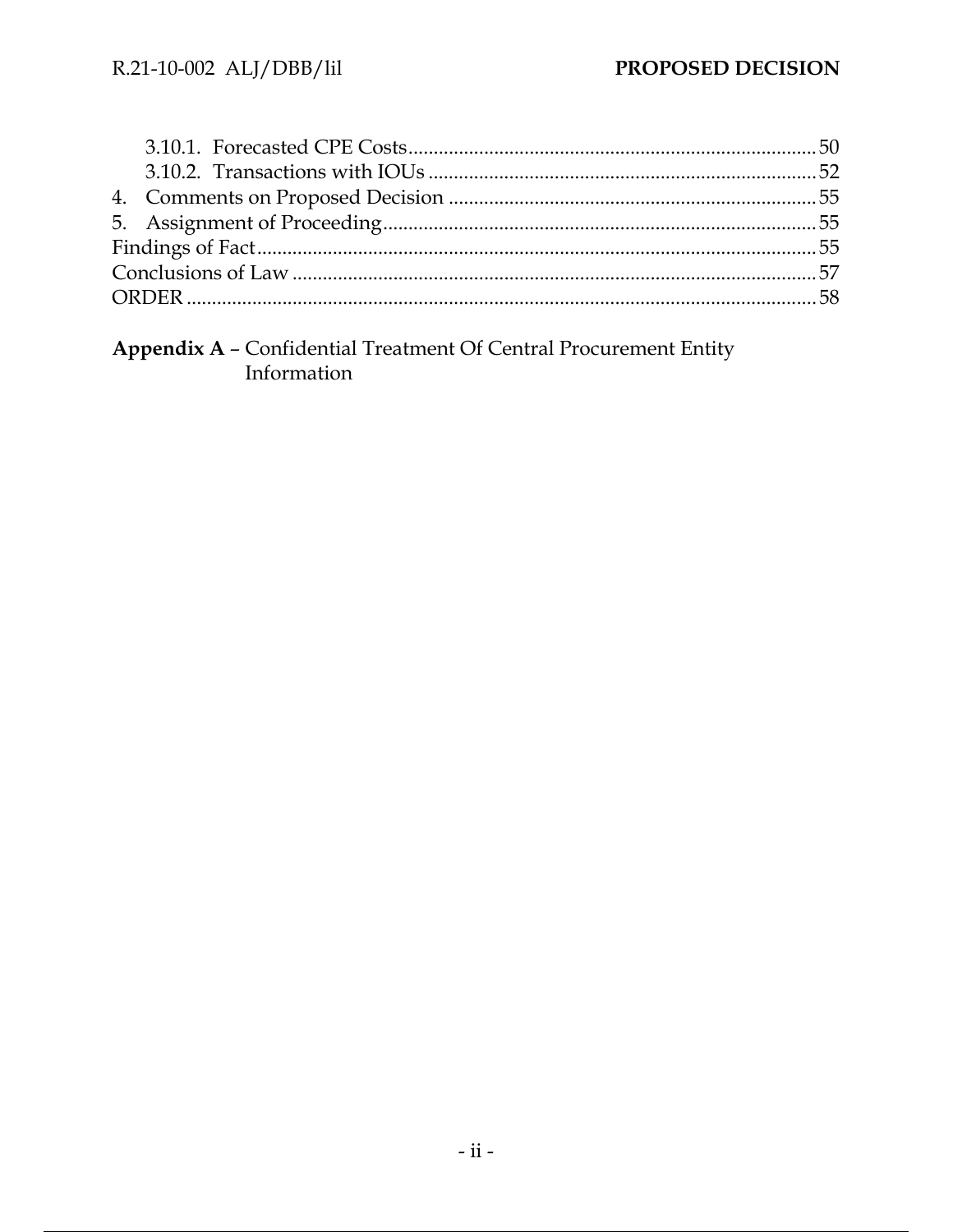## **DECISION ON PHASE 1 OF THE IMPLEMENTATION TRACK: MODIFICATIONS TO THE CENTRAL PROCUREMENT ENTITY STRUCTURE**

#### **Summary**

This decision adopts modifications to the central procurement entity (CPE) structure adopted in Decision (D.) 20-06-002 and D.20-12-006, including revisions to the requirements for self-shown local resources, revisions to the CPE's solicitation selection criteria, and revisions to the CPE procurement timeline.

This proceeding remains open.

#### **1. Background**

#### **1.1. Procedural Background**

On October 7, 2021, the Commission issued the Order Instituting Rulemaking (OIR) to oversee the Resource Adequacy (RA) program, consider program reforms and refinements, and establish forward RA procurement obligations applicable to Commission-jurisdictional load-serving entities (LSEs). This proceeding is the successor to Rulemaking (R.) 19-11-009, which addressed these topics over the preceding two years. Additional information on the procedural history of this proceeding is provided in the OIR.

A Scoping Memo and Ruling (Scoping Memo) for this proceeding was issued on December 2, 2021. The Scoping Memo identified the issues to be addressed in this proceeding, and set forth a schedule and process for addressing those issues. In addition, the Scoping Memo established two tracks for this proceeding: the Implementation Track and the Reform Track. Under the Implementation Track, the Scoping Memo divided the track into Phases 1, 2, and 3. Phase 1 of the Implementation Track was scoped to consider critical modifications to the central procurement entity (CPE) structure and outlined a series of issues that may be addressed in Phase 1.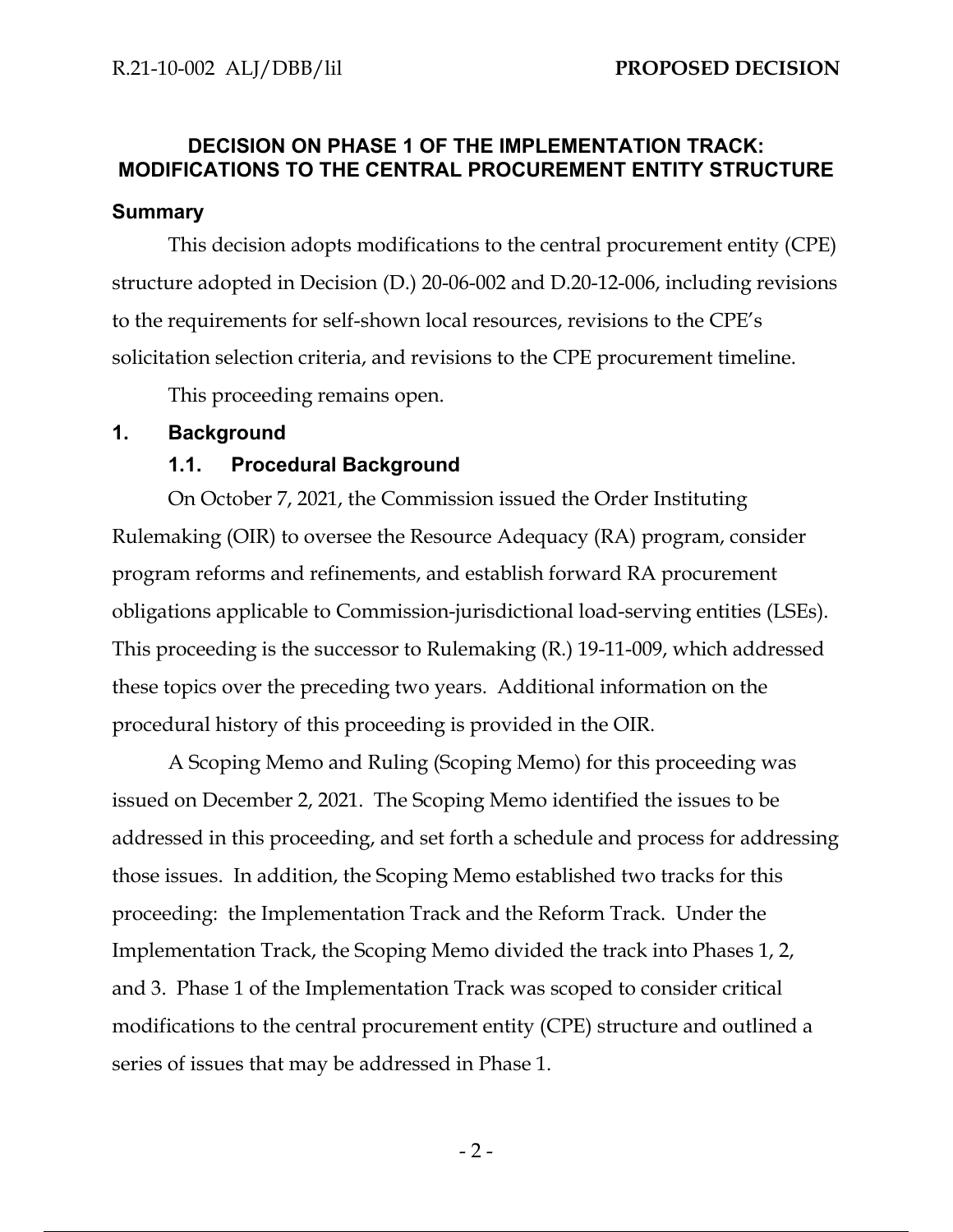Initial Phase 1 proposals were submitted on December 13, 2021 by: Alliance for Retail Energy Markets (AReM), California Community Choice Association (CalCCA), Calpine Corporation (Calpine), Pacific Gas and Electric Company (PG&E), and Southern California Edison Company (SCE). Energy Division's Phase 1 proposal was filed and served by an Administrative Law Judge (ALJ) ruling on December 13, 2021.

A workshop on Phase 1 proposals was held on December 14, 2021. New or revised Phase 1 proposals were submitted on December 23, 2021 by: California Independent System Operator (CAISO), Middle River Power (MRP), PG&E, and Western Power Trading Forum (WPTF).

Comments on proposals and the workshop were filed on January 4, 2022 by: AReM, CAISO, CalCCA, Calpine, California Environmental Justice Alliance (CEJA) and Union of Concerned Scientists (UCS), jointly, MRP, PG&E, Public Advocates Office (Cal Advocates), SCE, and Shell Energy North America (US), L.P. (Shell). PG&E filed a Motion for Leave to File Confidential Materials in Opening Comments Under Seal. The motion was granted on January 6, 2022.

Reply comments were filed on January 13, 2022 by: AReM, CAISO, CalCCA, Cal Advocates, Green Power Institute, Independent Energy Producers Association, MRP, PG&E, SCE, and WPTF.

## **1.2. Background on CPE Framework**

In Decision (D.) 20-06-002, the Commission adopted the CPE structure for procurement of local RA resources in PG&E's and SCE's transmission access charge (TAC) areas. PG&E and SCE were identified as the CPEs for their respective distribution areas beginning in the 2023 RA compliance year.1 The

<sup>1</sup> D.20-06-002 at 35.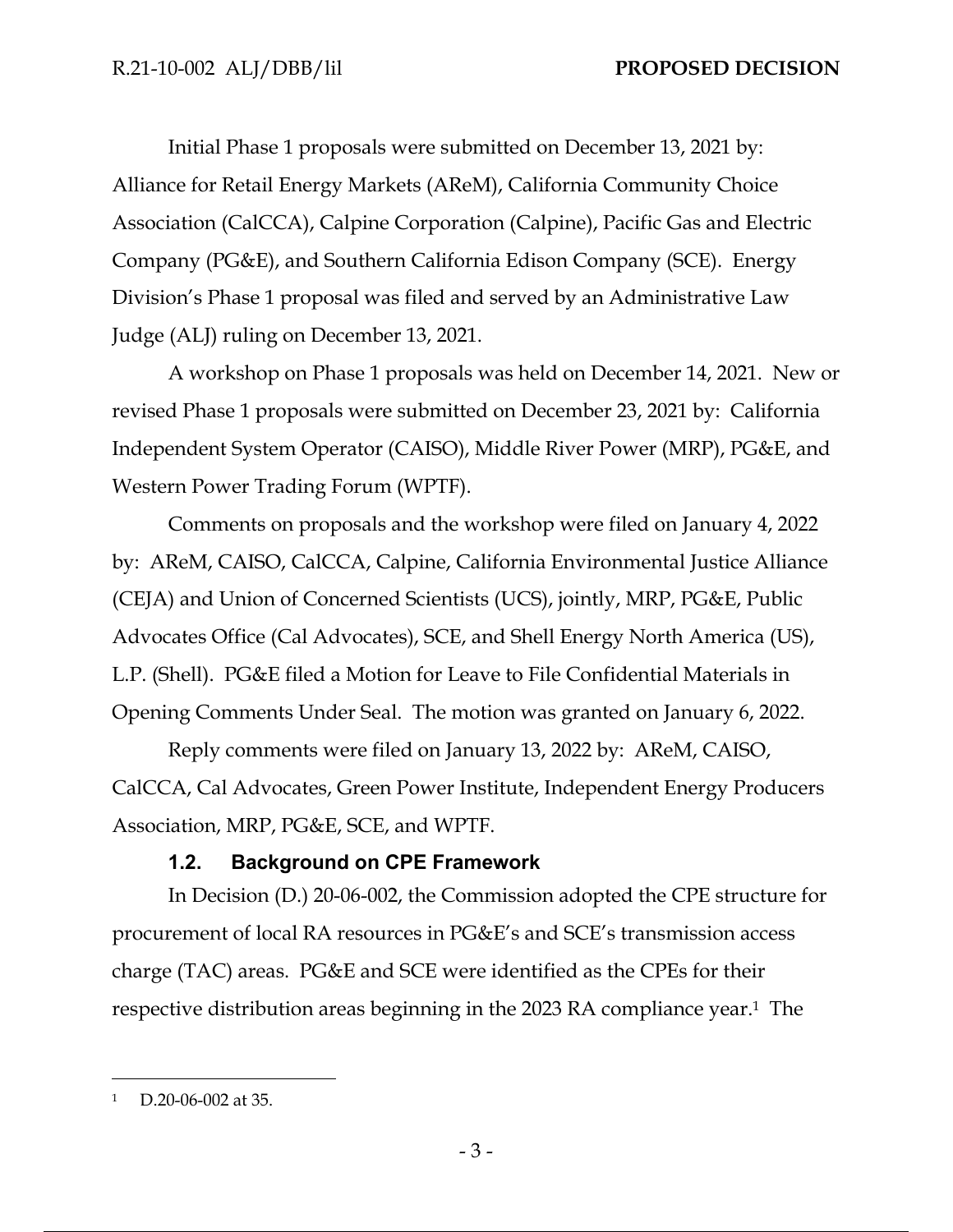CPE framework was not adopted for the San Diego Gas & Electric Company (SDG&E) TAC area.

In D.20-06-002, the Commission adopted a hybrid procurement structure in which the CPE would "secure a portfolio of the most effective local resources, use its purchasing power in constrained local areas, mitigate the need for costly backstop procurement in certain local areas, and ensure a least cost solution for customers and equitable cost allocation."2 The hybrid framework allowed LSEs to voluntarily procure local resources to meet their system and/or flexible RA needs and count them towards the collective local RA requirements. An LSE that procures a resource that meets a local RA need may: (1) self-show the resource to the CPE to reduce the CPE's overall local procurement obligation and retain the resource to meet the LSE's system or flexible RA needs, (2) bid the resource into the CPE's solicitation, or (3) elect not to show or bid the resource to the CPE and only use the resource to meet its own system and flexible RA needs.3 The Commission also provided that the CPE shall have discretion to defer procurement of a local resource to the CAISO's backstop mechanisms, rather than through the solicitation process, if bid costs are deemed unreasonably high.4

D.20-06-002 directed the CPEs to begin procurement in 2021 for 100 percent of the 2023 local requirements and 50 percent of the 2024 local requirements.5 In 2022, the CPE is responsible for procuring 100 percent of the three-year forward local requirements for 2023 – 2025.

5 *Id*. at 45.

<sup>2</sup> D.20-06-002 at 26.

<sup>3</sup> *Id*. at 91.

<sup>4</sup> *Id*. at Ordering Paragraph (OP) 26.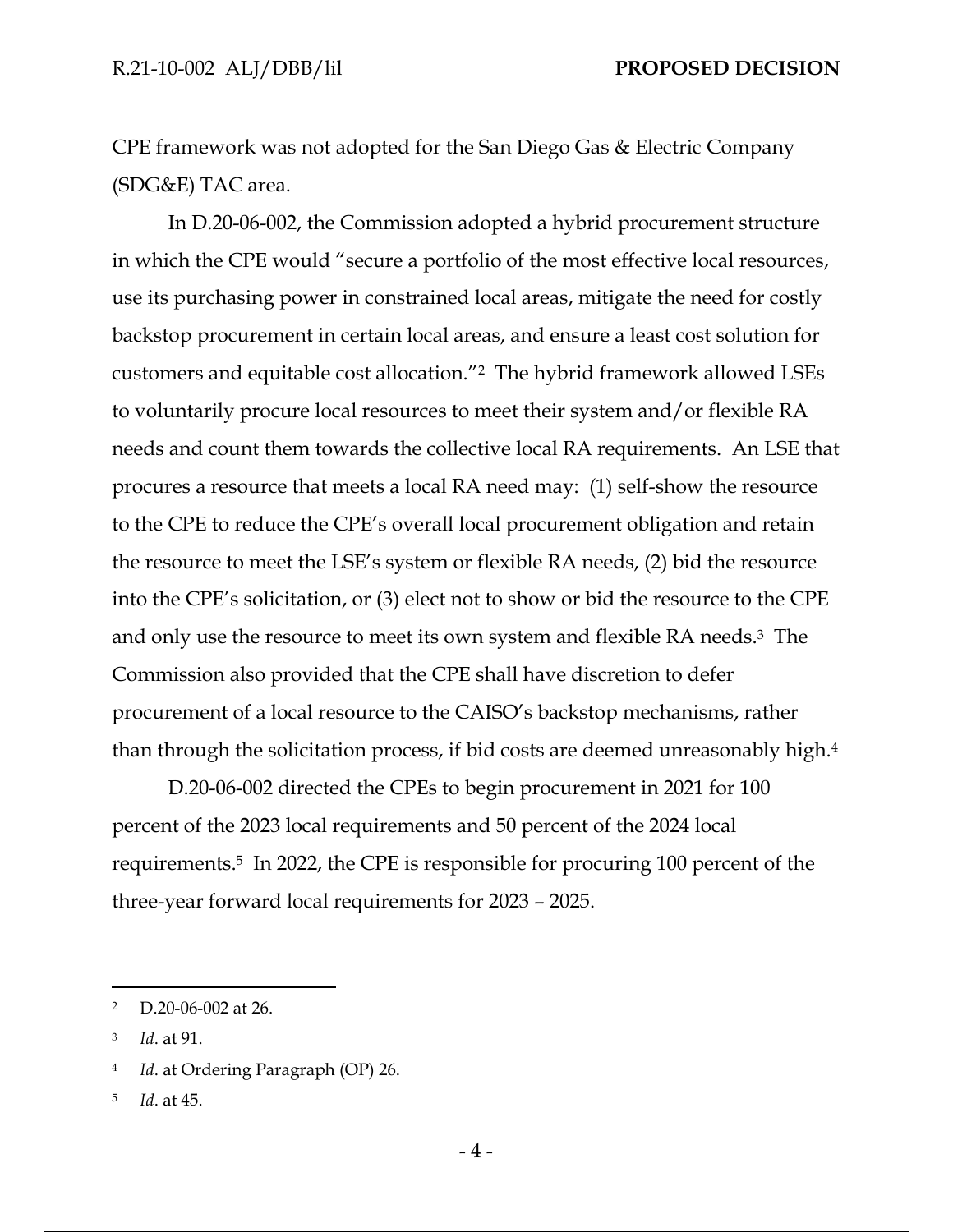On November 1, 2021, PG&E and SCE, acting as the CPEs, submitted their first Annual Compliance Reports via Advice Letter 6386-E and Advice Letter 4626-E, respectively. The Annual Compliance Reports summarized the CPEs' local RA purchase contracts and self-shown agreements. On November 19, 2021, PG&E's CPE filed a Supplemental Annual Compliance Report that provided aggregate procurement for the 2023 and 2024 RA compliance years. PG&E's Annual Compliance Report revealed that for the 2023 RA compliance year, the CPE's monthly procurement in PG&E's TAC area was below the 100% local requirement by as low as 4,264 MW (or 37.6% of the local requirement) and up to 6,049 MW (or 53.4% of the local requirement). SCE's Annual Compliance Report reflected only a small short position for a few months of the 2023 compliance year.

## **2. Issues Before the Commission**

The Scoping Memo identified the following issues as within the scope of Phase 1 of the Implementation Track:

- 1. Implementation details of the "shown" resource component of the hybrid framework;
- 2. Whether the CPE should be permitted to procure local resources outside of the annual all-source solicitation process set forth in D.20-06-002;
- 3. Changes to the CPE timeline; and
- 4. Whether modifications are needed to the requirements that SCE and PG&E (acting on behalf of their bundled load) bid their utility-owned generation and contracted resources into the CPE solicitation at their levelized fixed costs.

All proposals and comments submitted by parties were considered but given the number of parties and issues, some proposals and comments may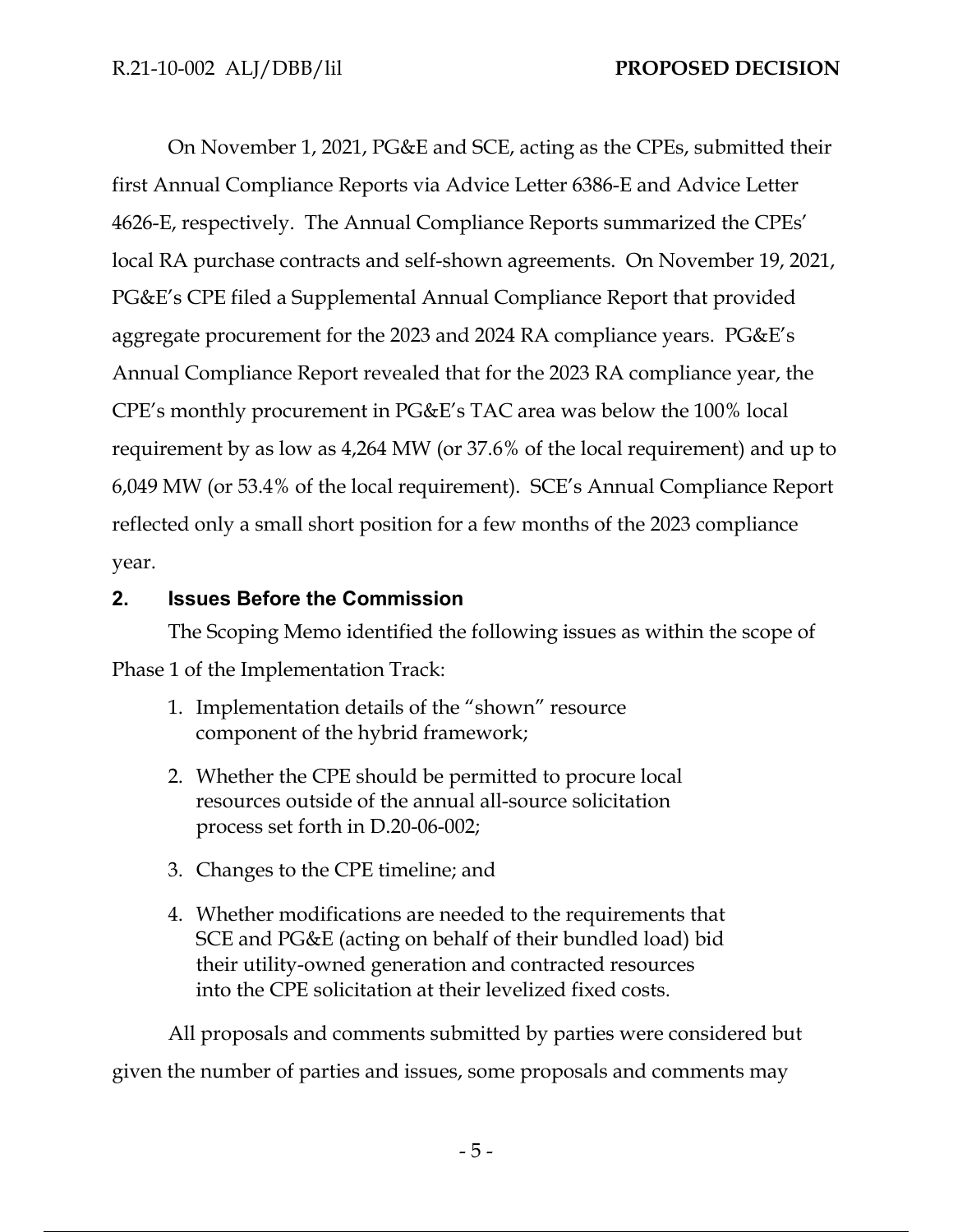receive little or no discussion in this decision. Phase 1 was scoped to "consider critical modifications" to the CPE structure and therefore, the Commission has limited this decision to issues deemed critical modifications to the CPE framework. Issues within the scope of the proceeding that are not addressed here, or only partially addressed, may be addressed in a later phase of this proceeding.

#### **3. Discussion**

#### **3.1. Requirements for Self-Shown Resources**

Under the hybrid procurement framework adopted in D.20-06-002, if an LSE procures a resource that meets a local RA need, the LSE may elect to: "(a) show the resource to reduce the CPE's overall local procurement obligation and retain the resource to meet its own system and flexible resource adequacy needs, (b) bid the resource into the CPE's solicitation, or (c) elect not to show or bid the resource to the CPE and only use the resource to meet its own system and flexible resource adequacy needs."6 In D.20-12-006, the Commission also adopted a financial credit mechanism - called the Local Capacity Requirement Reduction Compensation Mechanism (LCR RCM) – to incentivize LSE development of new preferred or energy storage resources in local areas to meet system or flexible RA requirements.<sup>7</sup> The LCR RCM applies to new preferred or energy storage resources selected by the CPE.

In Phase 1, some parties raise concerns about the lack of incentives for LSEs to self-show local resources to the CPE for no compensation. In D.20-12-006, the Commission ordered that "[a] shown resource shall be documented on an agreement as determined by the CPE, which may include the

D.20-06-002 at 27.

<sup>7</sup> D.20-12-006 at 20.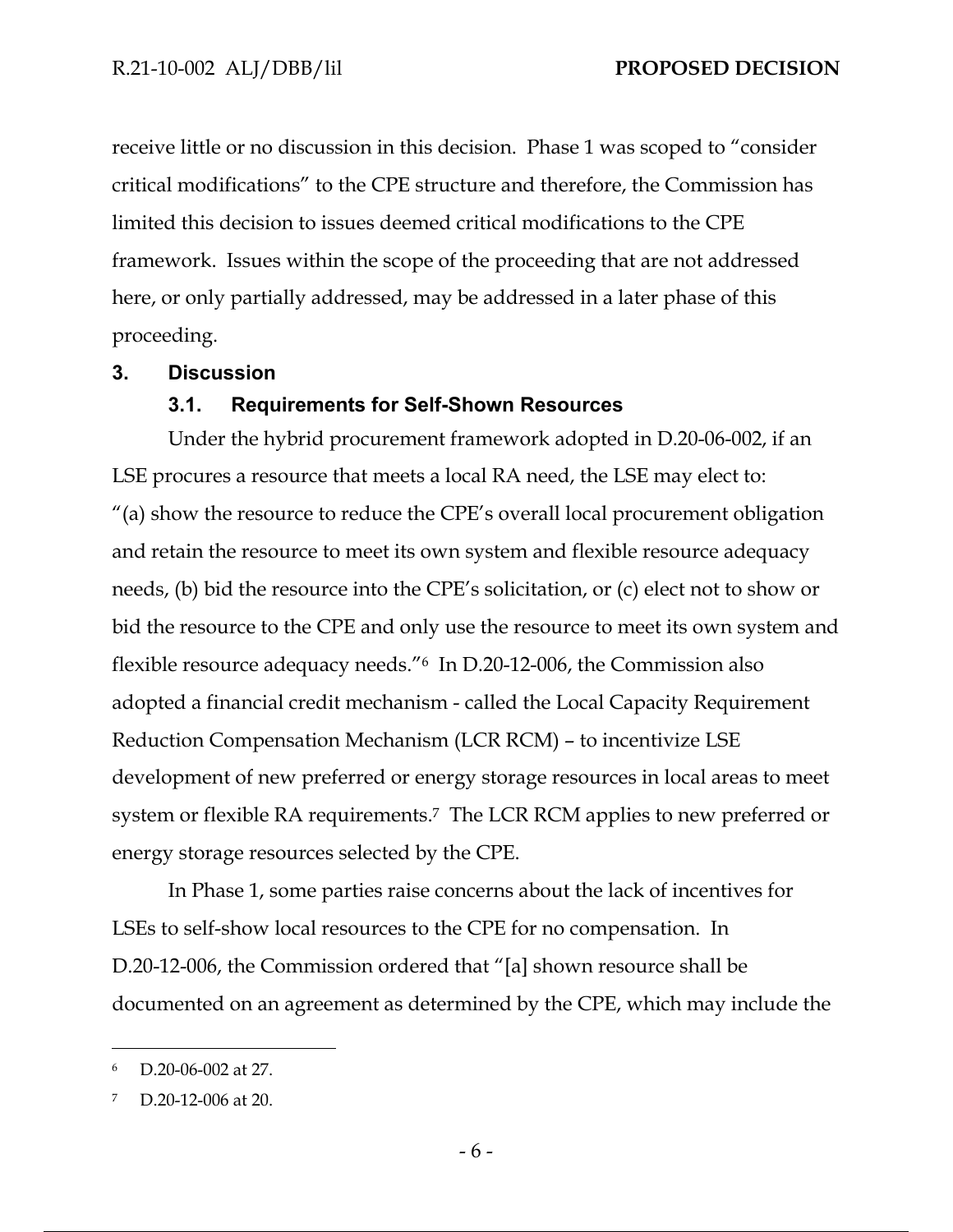Edison Electric Institute Master Agreement."8 PG&E and SCE argue that requiring LSEs to take on a contractual obligation with the CPE discourages self-showing for no compensation due to the time-consuming and costly nature of contractual agreements.9 SCE and Calpine add that this is especially true if an LSE is outside the CPE's service area and the LSE receives no benefit from selfshowing via reduced CPE procurement costs.10

PG&E expresses concern about the lack of consequences for an LSE with a self-shown local resource that fails to perform according to the established timeline.11 PG&E asserts that the CPE has no control over whether a selfshowing LSE will submit the resource to the Commission and CAISO, or whether the resource will be available to CAISO when necessary. Without assurances that the resource will perform, PG&E states that the CPE cannot have an accurate picture of available resources, which impacts reliability and the success of the CPE construct. SCE believes the potential liability associated with backstop procurement costs for a resource's failure to perform further disincentivizes LSE self-showing.12

Parties raise several proposals to address these issues.

<sup>8</sup> *Id*. at OP 3.

<sup>9</sup> PG&E Revised Proposal, December 23, 2021 (PG&E Revised Proposal), at 4, SCE Initial Proposal, December 13, 2021 (SCE Initial Proposal), at 2.

<sup>10</sup> Calpine Proposal, December 13, 2021 (Calpine Proposal), at 4, SCE Initial Proposal at 2.

<sup>11</sup> PG&E Initial Proposal, December 13, 2021 (PG&E Initial Proposal), at 2.

<sup>12</sup> SCE Initial Proposal at 2.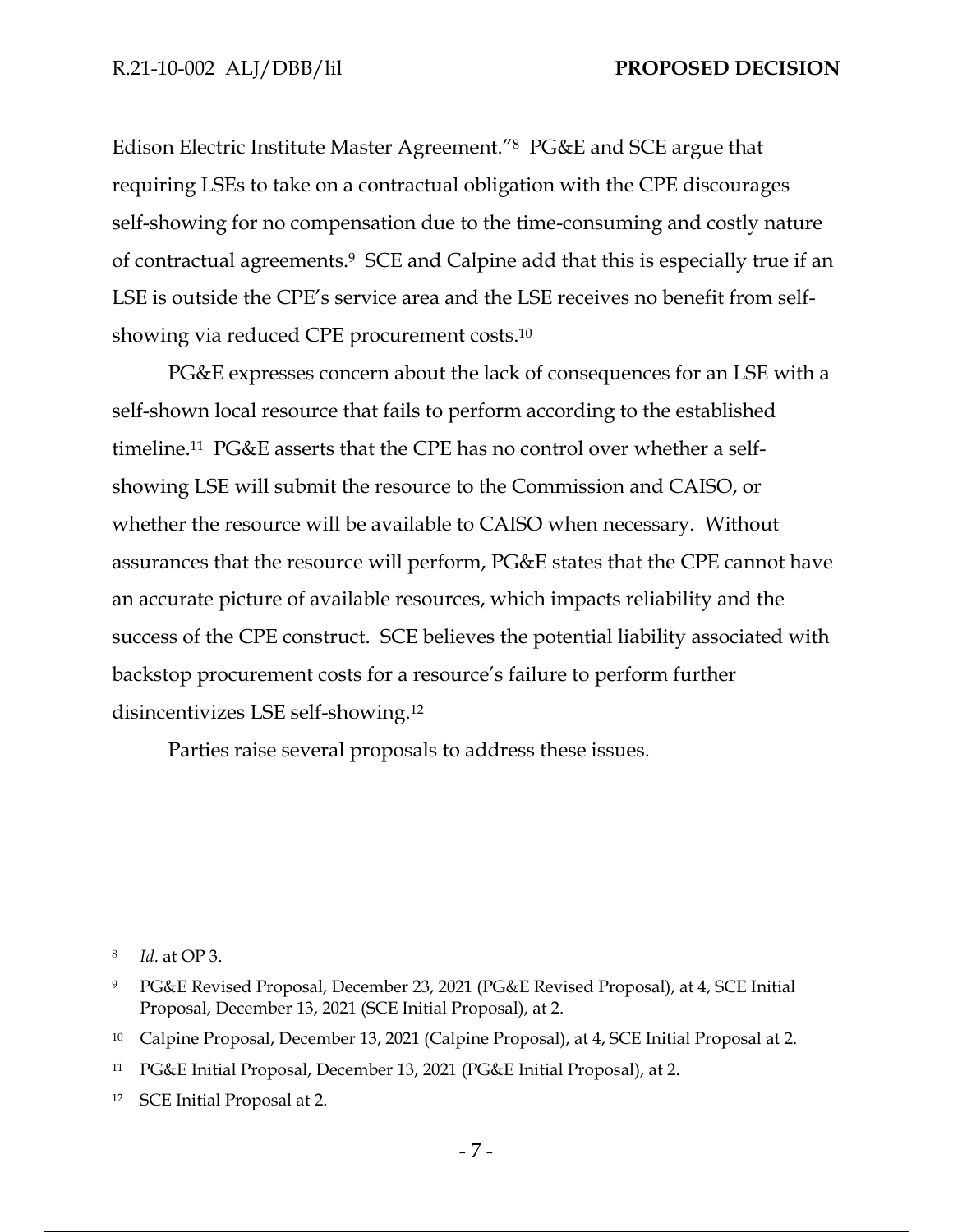## **3.1.1. PG&E's Proposal**

PG&E proposes a Cost Allocation Mechanism (CAM)-based credit approach to address the issue of a self-shown resource's failure to perform, summarized as follows:<sup>13</sup>

- Step 1 LSEs commit self-shown resources to the CPE by May 31 through submission of a binding notice of intent.
- Step 2 CPE submits its RA plan by September 15, including self-shown resources. The submission will be used to determine CAM-based credits to allocate to LSEs.
- Step 3 LSEs and/or suppliers must submit matching CAISO supply plans, with the CPE as the benefiting entity.
- Step 4 If a self-showing LSE does not perform, the LSE's CAM credits will be revised. The CPE will notify the Commission of an LSE's failure to perform based on the binding notice.
- Step 5 Costs associated with CAISO backstop procurement can be directly allocated to the nonperforming LSE.

PG&E recommends that a self-showing LSE submit a binding notice of intent to the CPE, which eliminates the need for contractual agreements with the LSE. In addition, executed contracts would include termination provisions triggered upon submission of a binding notice by the LSE.

AReM supports PG&E's proposal.14 Cal Advocates states that the binding notice proposal, or SCE's attestation proposal, may mitigate concerns about contractual risks for self-shown resources and lead to more self-showing offers.15

<sup>13</sup> PG&E Initial Proposal at 4.

<sup>14</sup> AReM Opening Comments at 4.

<sup>15</sup> Cal Advocates Opening Comments at 10.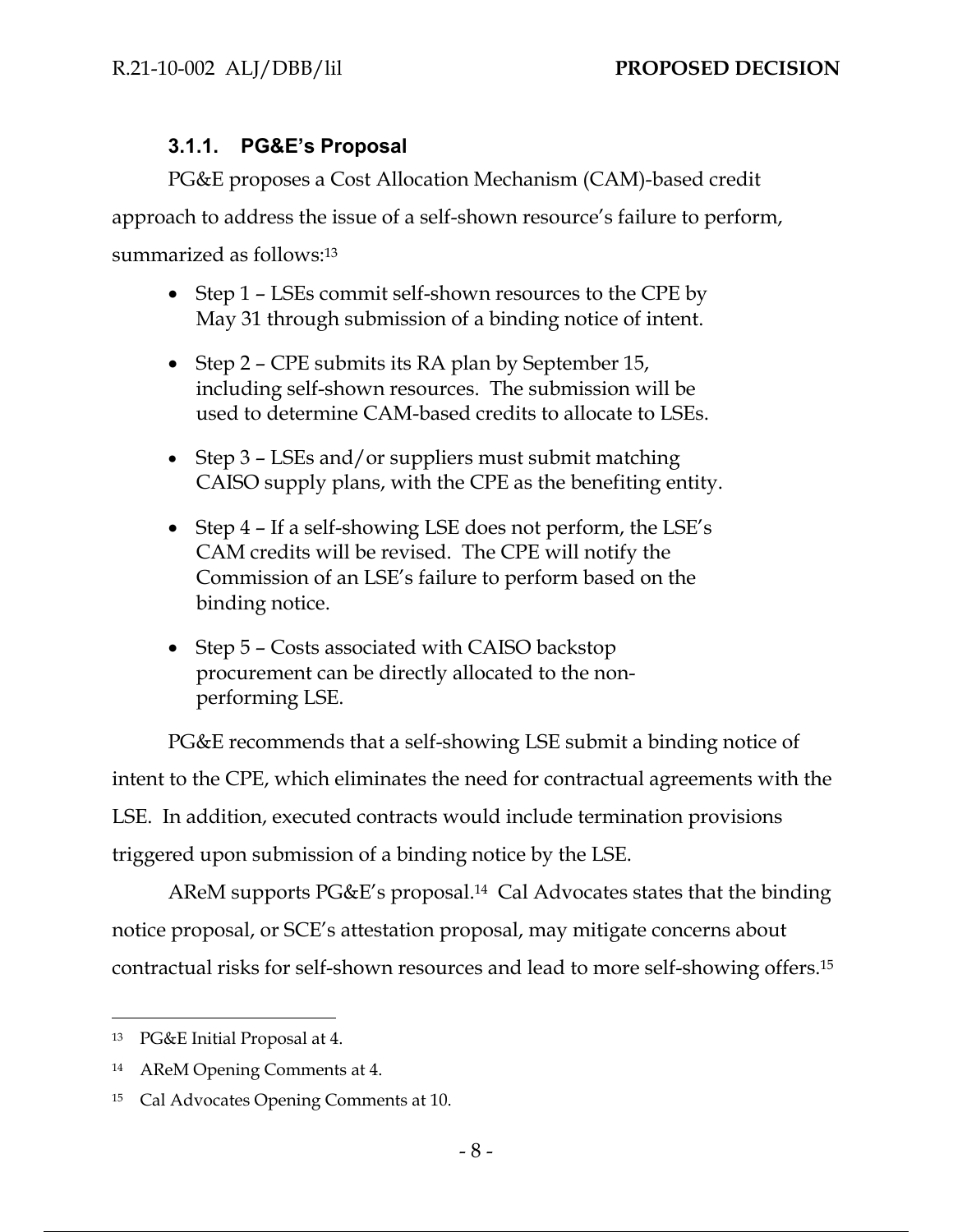CalCCA opposes PG&E's proposal as further disincentivizing self-showing since the LSE could face backstop costs if the resource goes on outage.16 CAISO and MRP oppose changes to CAISO's cost allocation rules in a Commission proceeding, which requires changes to the CAISO tariff.17

#### **3.1.2. SCE's Proposal**

SCE offers several proposals to address potential disincentives for LSE self-showing. SCE first proposes that any backstop costs due to nonperformance of self-shown resources from a planned outage should be charged to the CPE and paid evenly by all LSEs in the CPE's service area.18 SCE believes that LSEs need to account for planned outages without being charged backstop costs because generator contracts typically allow generators to take planned outages without being in default. Further, LSEs are only required to replace system outages with system resources, which is much easier than a like-for-like resource in a local area, which may not exist in some local areas. SCE posits that the benefit of increased self-showing and reducing overall CPE procurement costs, outweighs any backstop costs spread to all LSEs' customers. For deficiencies in the month-ahead process due to non-performance, other than planned outages, SCE recommends that CAISO charge backstop costs to the non-performing LSE or its scheduling coordinator.

SCE recommends that for an LSE outside the CPE's service area, the LSE should not be subject to backstop costs for a self-shown resource's nonperformance, due to planned outage or otherwise. SCE believes this is necessary

<sup>16</sup> CalCCA Opening Comments at 6.

<sup>17</sup> CAISO Opening Comments at 2, MRP Opening Comments at 16.

<sup>18</sup> SCE Initial Proposal at 3.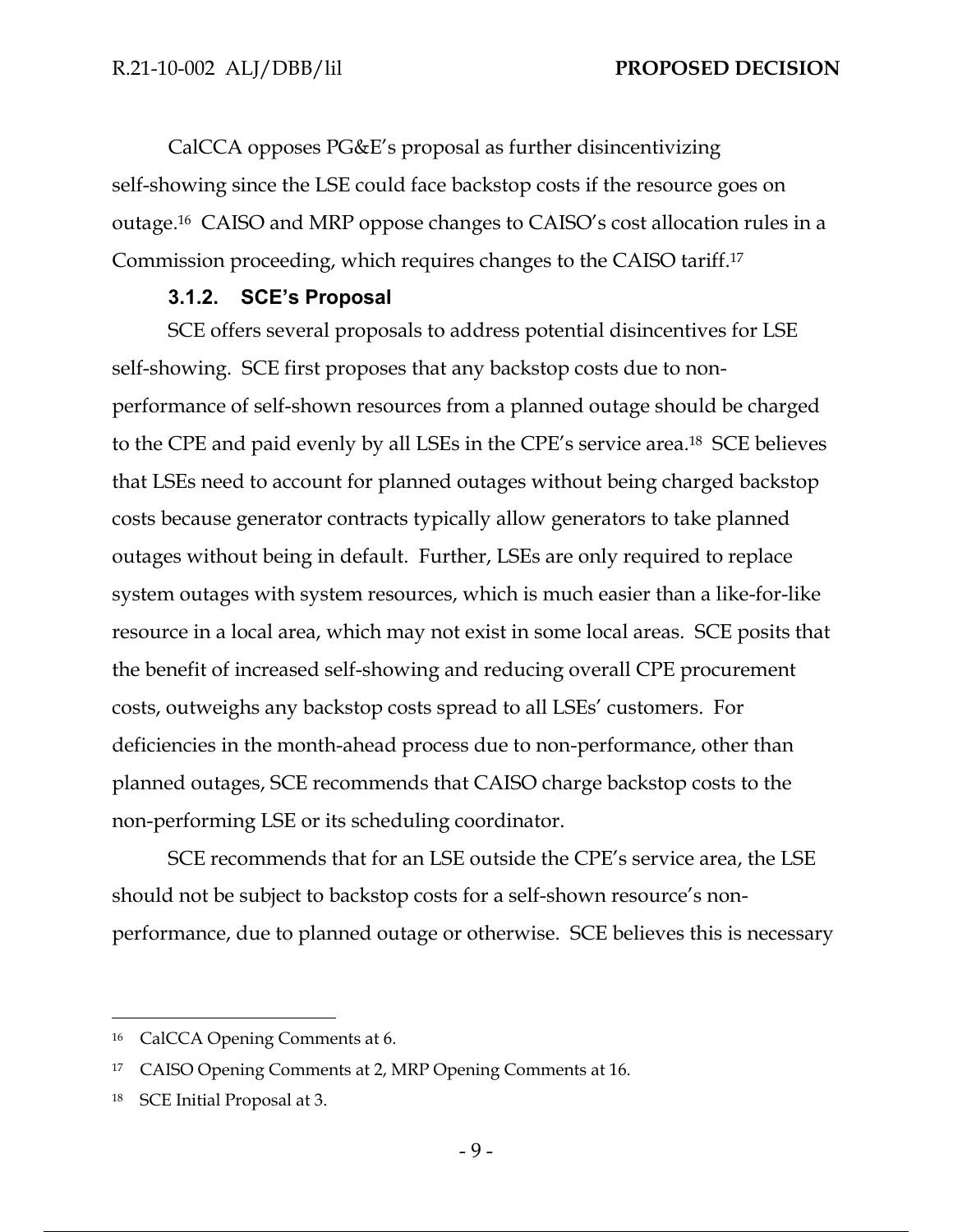because the LSE is already disincentivized to self-show outside of its service area and being subject to backstop costs further deters the LSE.

SCE also proposes that if an LSE elects not to self-show a local resource but shows on its year-ahead filing for system or flexible RA, the LSE should file a justification to explain why it did not bid or self-show to the CPE. SCE reasons that it is important to understand why local resources are not being bid or self-shown and make adjustments to the process as needed. SCE notes that the justification is not intended as an enforcement mechanism but to improve the CPE framework.

In addition, SCE recommends that the requirement for a contract between the CPE and self-showing LSE be eliminated. Instead, prior to the CPE solicitation, LSEs would submit an attestation to the CPE and the Commission, providing that: (1) the LSE has the rights to the local RA for the period it is self-showing, (2) the LSE plans on self-showing the resources on annual and monthly RA plans to satisfy system and/or flexible needs, and (3) the LSE agrees to provide the CPE with a notice of a planned outage at least 60 days prior to the showing month in which the outage is to occur. If an LSE procures additional local capacity after the date it commits to self-show and elects to self-show the additional resource, SCE proposes the LSE notify the Commission and CPE by August 1 through an attestation. SCE states that this process can also be used for LSEs that bid into the solicitation but indicate that if the bid is not selected, they will self-show for no compensation.

Lastly, SCE recommends that an LSE's self-shown resource for Year 1 should be firm but that LSEs may replace self-shown resources with other local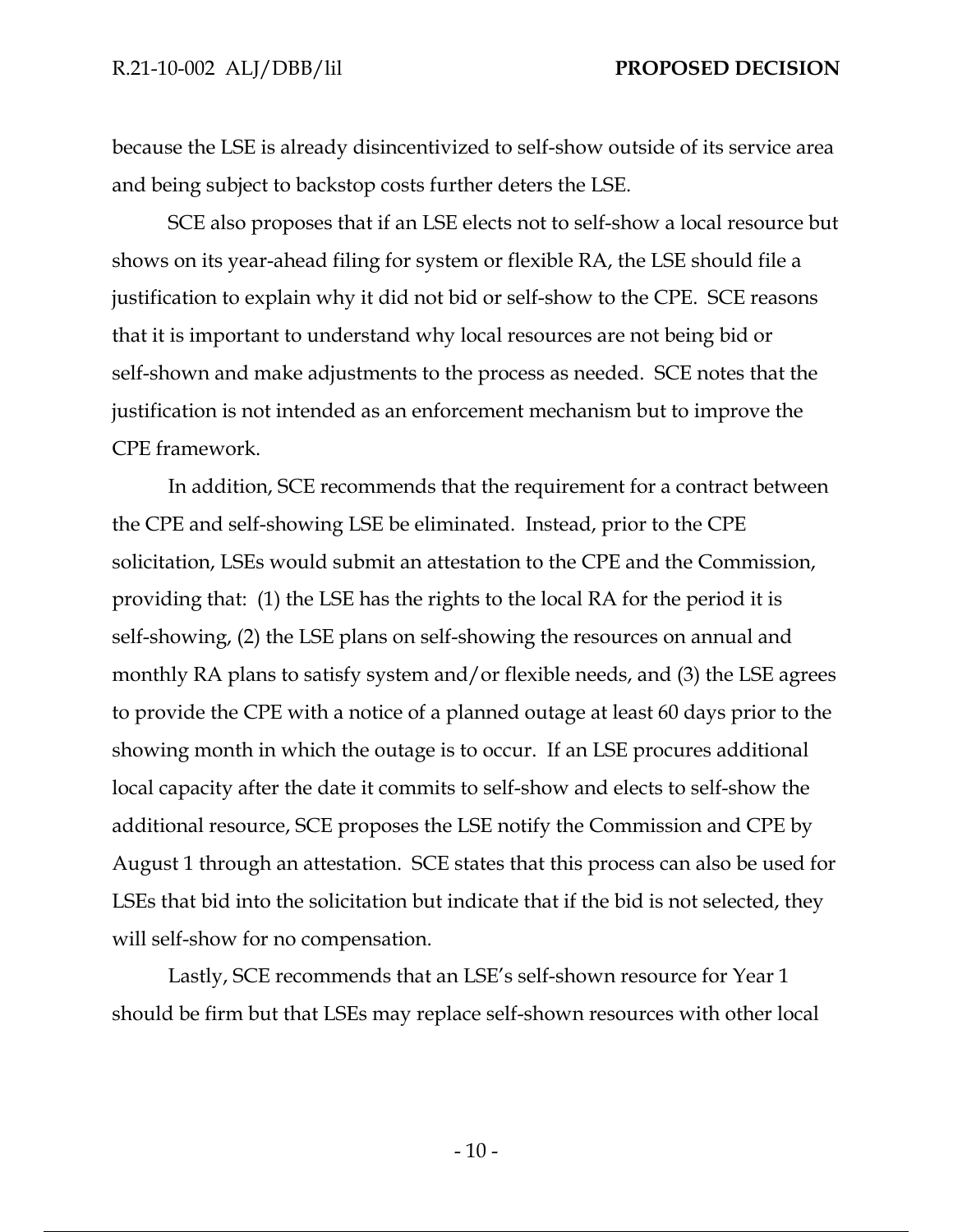resources in the next year's RA showing.19 For example, if an LSE self-shows a resource in 2022 for 2024, it could replace the local resource with another local resource in 2023.

AReM supports SCE's proposal.20 Calpine states that SCE's proposal partially addresses a disincentive for self-showing by eliminating exposure to backstop costs.21 Calpine asserts that the proposal does not address when an LSE may not be contractually permitted to self-show capacity procured for system RA as local RA but acknowledges the proposal may eventually encourage LSEs to renegotiate contracts to allow a self-showing. CalCCA believes SCE's proposal creates fewer disincentives for self-showing compared to PG&E's and CAISO's proposals.22 CalCCA states that SCE should clarify if outages between annual and monthly RA showings without replacement, other than planned outages, would be charged to the LSE since CAISO accepts planned outages after monthly showings until seven days before the outage if substitute capacity is provided. Cal Advocates supports SCE's attestation proposal.23

PG&E suggests modifying SCE's proposal by requiring a justification from an LSE that either does not self-show or bid into the CPE solicitation.24 PG&E points out that in its TAC area, for the May – October 2023 period, 70% of available local RA capacity participated in the CPE's solicitation, while a minimum 85% of the available local RA is needed to meet allocated

<sup>19</sup> SCE Initial Proposal at 5.

<sup>20</sup> AReM Opening Comments at 4.

<sup>21</sup> Calpine Opening Comments at 3.

<sup>22</sup> CalCCA Opening Comments at 6.

<sup>23</sup> Cal Advocates Opening Comments at 10.

<sup>24</sup> PG&E Opening Comments at 13.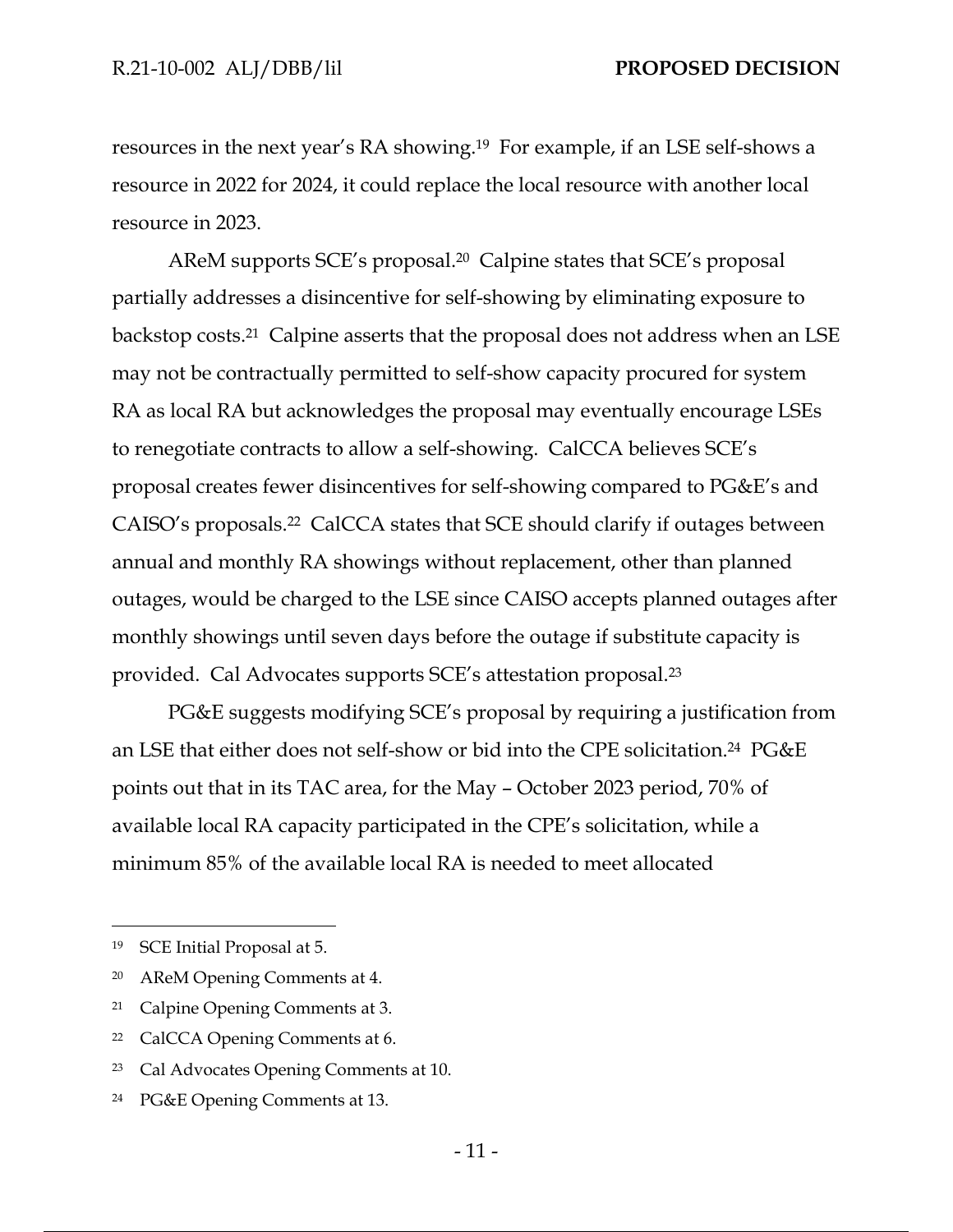requirements.25 For the August and September 2023 period, the participation rate was 69% and 63% with a minimum 84% and 88% needed, respectively. PG&E states that the modified justification from LSEs would help address the participation issue.

CAISO and MRP oppose changes to CAISO backstop cost allocation rules in a Commission proceeding, which require changes to the CAISO tariff.26 MRP states that SCE does not address why backstop costs due to non-performance unrelated to planned outages should be allocated differently and recommends workshops to develop a standard self-shown contract. MRP adds that allowing LSEs to replace self-shown resources in future years' showings requires further discussion, including considering changes to effectiveness for replaced resources.

#### **3.1.3. CAISO's Proposal**

CAISO notes that if it identifies a deficiency and procures additional capacity under the Capacity Procurement Mechanism (CPM), CAISO allocates the costs of local CPM designations to deficient entities based on their ratio of local capacity area deficiency.<sup>27</sup> Under the CPE framework, the Commission assigns local obligations directly to the CPEs and therefore, CAISO would assign CPM costs for an individual deficiency to the CPE, which would be responsible for the costs. CAISO proposes the Commission assign local obligations to self-showing LSEs with the amount of local capacity they agreed to show. This allows CAISO to assign CPM costs to the LSE if the LSE failed to show a local resource it agreed to self-show.

<sup>25</sup> *Id*., Appendix A.

<sup>26</sup> CAISO Opening Comments at 2, MRP Opening Comments at 16.

<sup>27</sup> CAISO Proposal, December 23, 2021 (CAISO Proposal), at 4.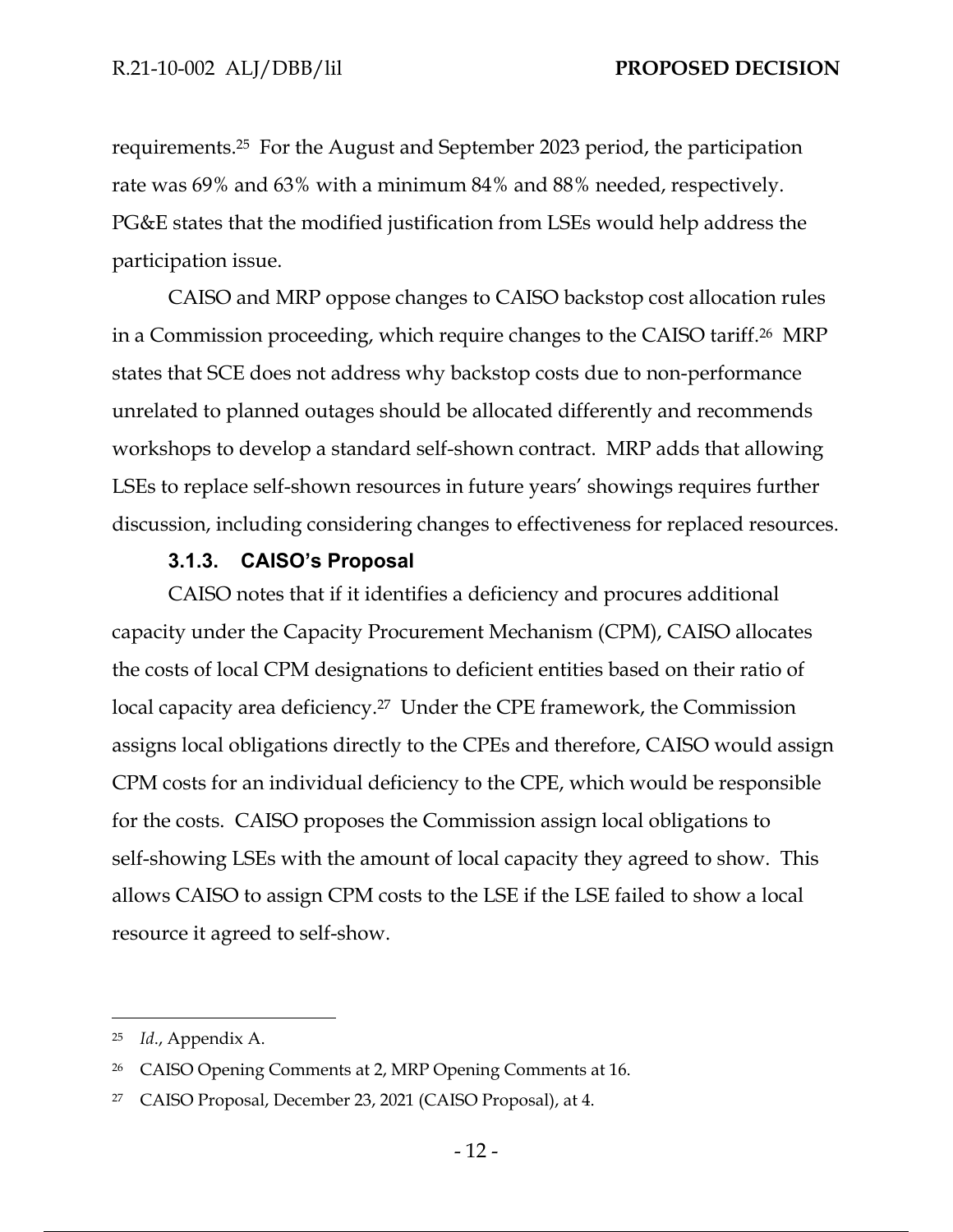CalCCA, SCE, PG&E, and MRP oppose CAISO's proposal. PG&E and MRP contend that assigning local obligations to LSEs transforms the CPE structure into a residual procurement model, which is not permitted by the hybrid framework.28 CalCCA opposes the proposal because it may further disincentivize LSEs from self-showing if the LSE can face backstop costs if a resource goes on outage.29 SCE opposes the proposal unless it is modified to state that LSEs in the TAC area are charged for non-performance, except for failure due to a planned outage, and that LSEs outside the TAC area are exempt from all backstop procurement.30 AReM supports this proposal.31

#### **3.1.4. Discussion**

Based on the CPEs' Annual Compliance Reports, the Commission recognizes that a limited amount of local resources were self-shown to the PG&E CPE for no compensation. In addition, in PG&E's TAC area, a lower-than-expected amount of the local resources were bid into the solicitation. By self-showing local resources, LSEs can lower the overall amount of the CPE's local RA obligation, which reduces the amount of local resources the CPE must procure and thus lowers procurement costs for ratepayers in the CPE's service area. Thus, it is important to address and eliminate barriers that may be unnecessarily disincentivizing LSEs from self-showing local resources to the CPE for no compensation. The Commission agrees with parties that some disincentives for self-showing may include the burden and cost of executing a

<sup>28</sup> PG&E Opening Comment at 10, MRP Opening Comments at 15.

<sup>29</sup> CalCCA Opening Comments at 6.

<sup>30</sup> SCE Reply Comments at 4.

<sup>31</sup> AReM Opening Comments at 4.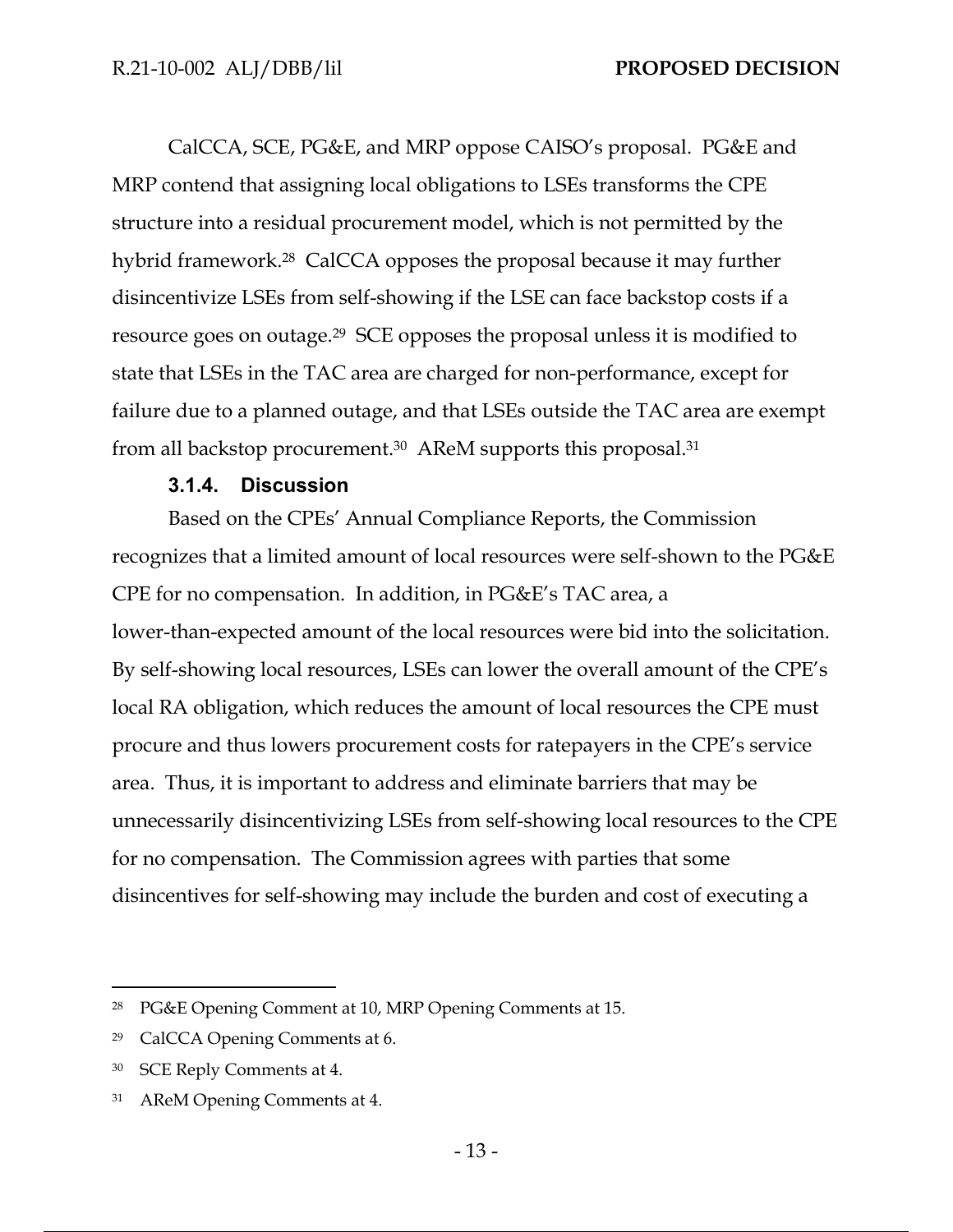contract between a self-showing LSE and the CPE, and the exposure to backstop procurement costs if a self-shown resource fails to perform.

Considering the benefits and concerns of the proposals, the Commission finds that SCE's proposal mitigates several potential disincentives to LSE self-showing. The proposal requires backstop costs to be covered by ratepayers in the CPE's service area if the resource fails to perform due to a planned outage, or for any reason if the self-showing LSE is outside the CPE's service area. By removing the potential exposure to backstop procurement costs in these instances, we are persuaded that the potential for increased self-showing by LSEs will further reduce overall CPE procurement costs, and outweigh the potential risk of backstop costs being spread to all LSEs' customers. By contrast, if an LSE in the CPE's service area commits a self-shown resource that fails to perform for a reason other than a planned outage, the LSE would be responsible for any CPM costs associated with a local CPM designation for that period. This mechanism will help to ensure that self-shown resources are indeed shown to the Commission and CAISO.

We recognize parties' concerns regarding changes to CAISO's backstop allocation costs in this proceeding. Therefore, any CPM costs associated with local RA deficiencies in the CPEs' service areas will be allocated directly to the CPE, and the CPE will distribute those costs evenly to ratepayers through the CAM mechanism. With respect to non-performance by an LSE in the CPE's service area other than due to a planned outage, any local CPM backstop costs will be allocated to the CPE, and the CPE, in coordination with Energy Division, will identify any non-performing self-shown local resource (in the local area where the local CPM was made) and assign the costs to the LSE that attested to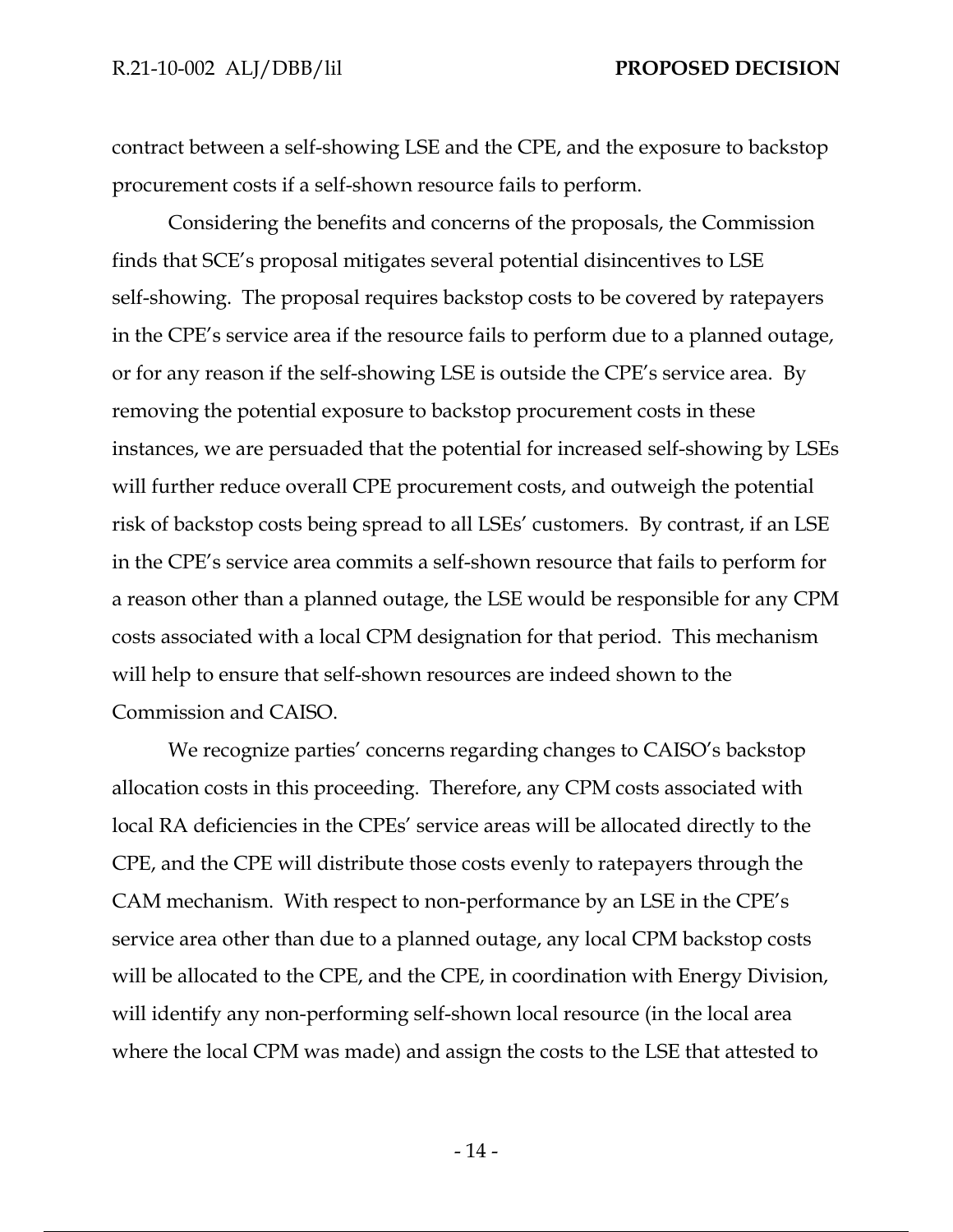self-show the resource. Cost allocation shall not exceed the amount that was provided by the self-shown resource.

In response to Calpine's comments that capacity procured as system RA may not be contractually allowed to show as local RA, we note that local RA is based on the location of the resource, not based on whether the LSE contracted to use the resource to meet local requirements. In D.20-06-002, the Commission determined that RA attributes should remain bundled and LSEs should receive credits for any system or flexible capacity procured during the local RA or backstop processes.32 Therefore, we find it reasonable to modify SCE's attestation proposal to require that an LSE attest that it has the capacity rights to the RA resource, generally, not that the LSE has the capacity rights to the local RA resource, specifically.

Further, given the shortfalls in the PG&E CPE's procurement process and the low participation rates in the CPE solicitation process, it is critical to better understand why LSEs are electing not to bid or self-show resources to the CPE. We agree with PG&E's modification that LSEs that decline to self-show or bid shall submit a justification with their year-ahead RA filing explaining their rationale. We concur that this is not meant as an enforcement mechanism but to improve the CPE framework and make adjustments as necessary.

SCE recommends that while an LSE's self-shown resource for Year 1 should be firm, LSEs can replace self-shown resources with other local resources in the subsequent year's RA showing. Because the CPE's procurement amount is 100% for Years 1 and 2, we find it appropriate that LSEs' self-showing

<sup>32</sup> D.20-06-002 at OP 9(c).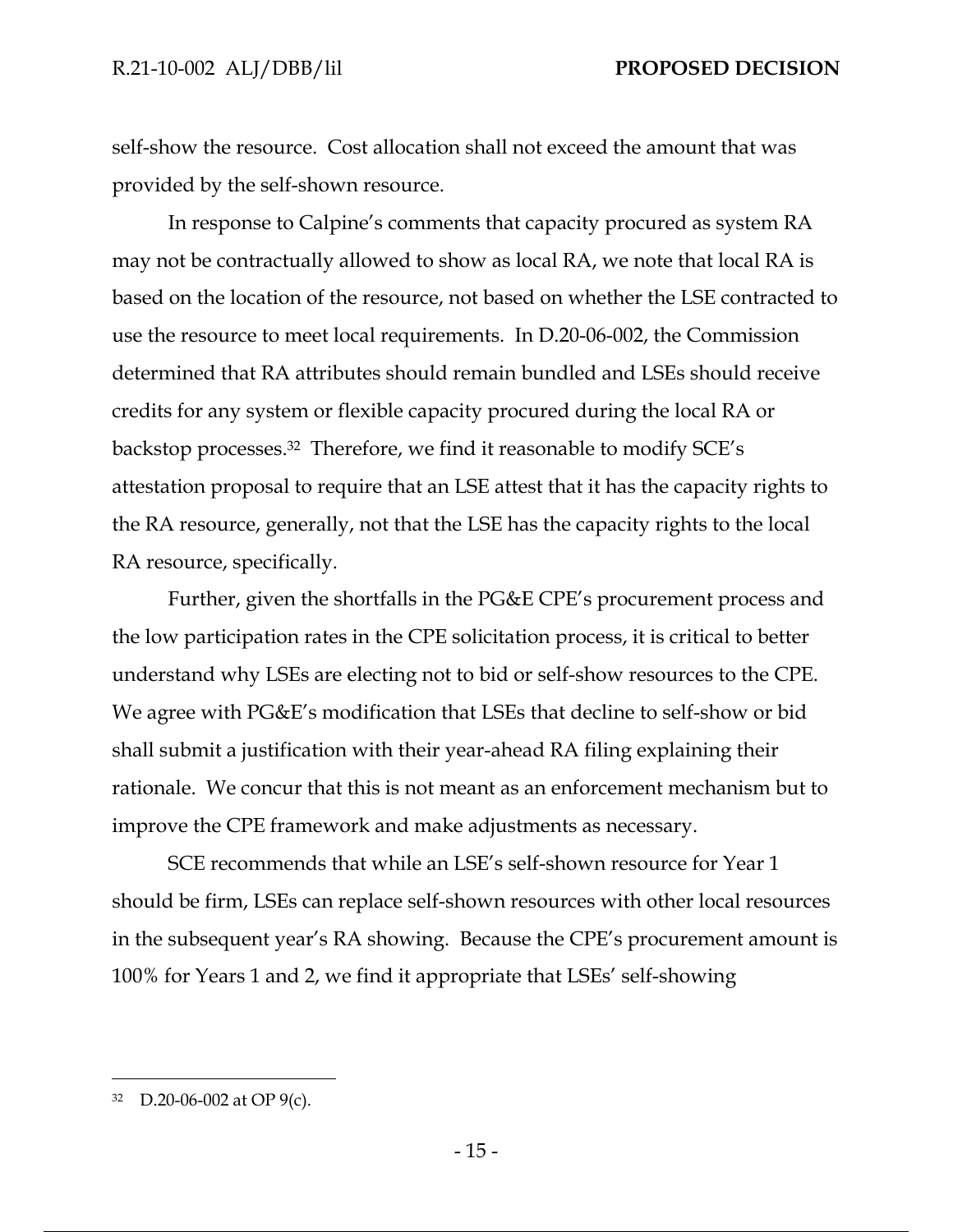commitment should be firm for two years, but LSEs may replace local resources

shown for Year 3 with other local resources in the subsequent year's showing.

Accordingly, the following requirements are adopted for non-performance of self-shown local resources:

- (1) If the CAISO makes a local CPM designation, the CPE shall be charged any associated CAISO backstop procurement costs, including for the non-performance of self-shown resources.
- (2) If the CPM designation was due to the non-performance of self-shown local resources that failed to perform due to (1) a planned outage, or (2) any reason if the LSE is outside of the CPE's TAC area, then the CPE shall distribute the backstop costs evenly to all LSEs in the CPE's TAC area through the CAM.
- (3) If the CPM designation was due to (1) the non-performance of a self-shown resources for any reason, other than a planned outage, and (2) the resources were self-shown by an LSE within a CPE's TAC area, the CPE shall be charged any associated CAISO backstop procurement costs. The CPE will then identify the non-performing self-shown resource, in coordination with Energy Division, and assign the resulting CAISO backstop costs to the LSE that attested to self-show the resource.

For purposes of the above requirements, "non-performance" is defined as the failure to provide: (a) the Commission with an RA plan with the self-shown resource, and (b) the CAISO with a matching supply plan for the self-shown resource. An LSE with a non-performing self-shown resource will be notified of the resulting CAISO backstop costs within 45 days after the assignment of the CPM backstop costs to the CPE. Cost allocation shall not exceed the amount that was provided by the self-shown resource.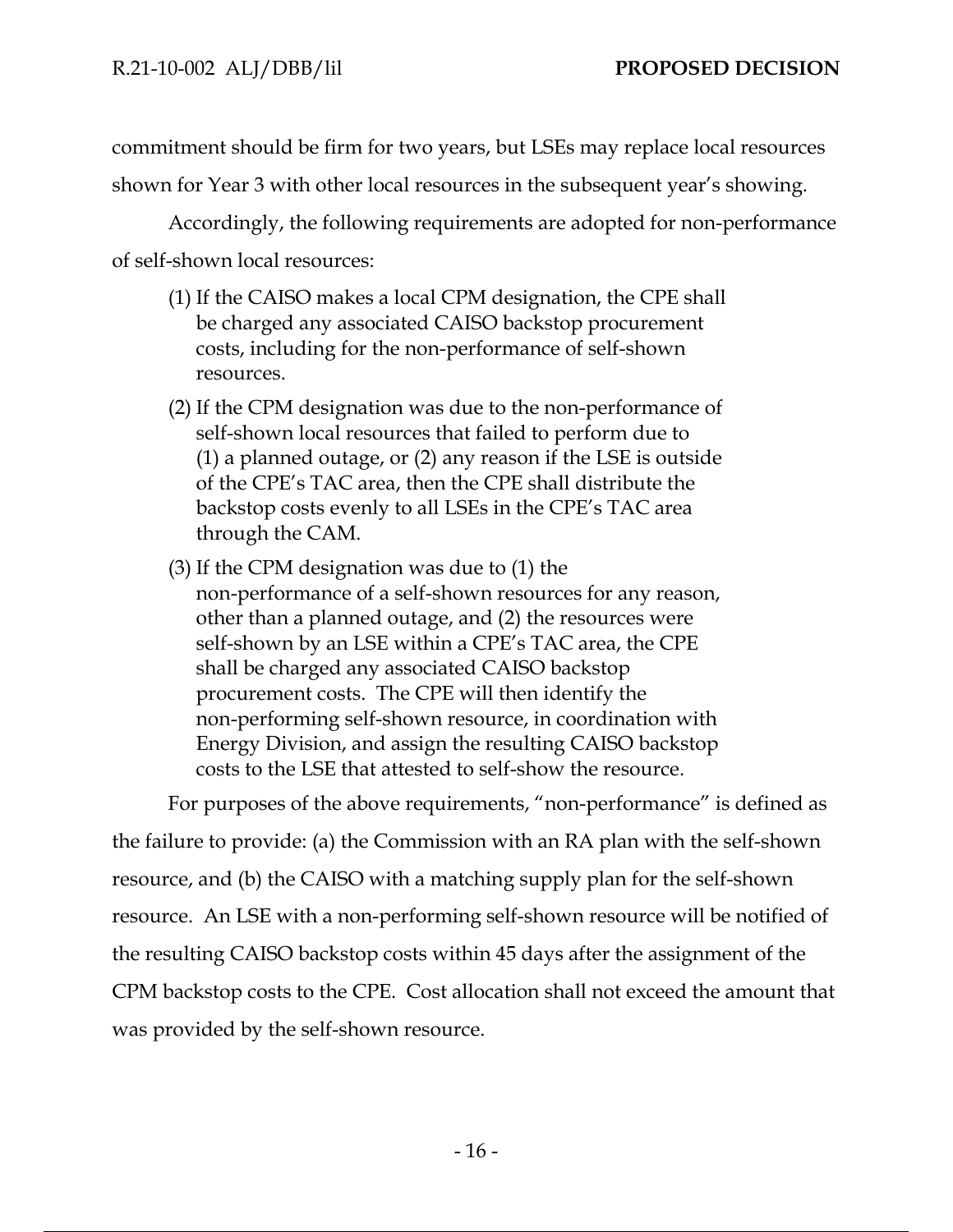Accordingly, prior to the launch of the CPE's solicitation, an LSE that

elects to self-show a local resource to the CPE shall execute an attestation that provides that:

- (1) The LSE has the capacity rights to the RA resource for the period it is self-showing;
- (2) The LSE intends to self-show the RA resource on annual and monthly RA plans to satisfy its system and/or flexible RA needs; and
- (3) The LSE agrees to provide the CPE with a notice of any planned outages at least 60 days prior to the showing month in which the outage is to occur.

The attestation requirements, adopted here, replace the previous requirement that a shown resource must be documented on an agreement as determined by the CPE, as provided in Ordering Paragraph 3 of D.20-12-006.

This attestation process shall also apply to an LSE that bids a local resource and states that if the bid is not selected, the LSE will self-show the local resource for no compensation. This attestation shall be submitted at the time the LSE submits its bid into the CPE's solicitation.

If an LSE procures additional local RA capacity after the date it commits to self-show, and elects to self-show those resources to the CPE, the LSE shall notify the Commission and the CPE by August 1 through an attestation.

If an LSE either: (a) declines to self-show a local resource to the CPE, or (b) declines to bid a local resource into the CPE's solicitation process, the LSE shall file a justification statement in its year-ahead RA filing explaining why the LSE declined to self-show or bid the local resource to the CPE.

Lastly, an LSE's self-shown commitment must be firm for Years 1 and 2. LSEs may replace their self-shown local resources for Year 3 with other local resources in the subsequent year's RA showing.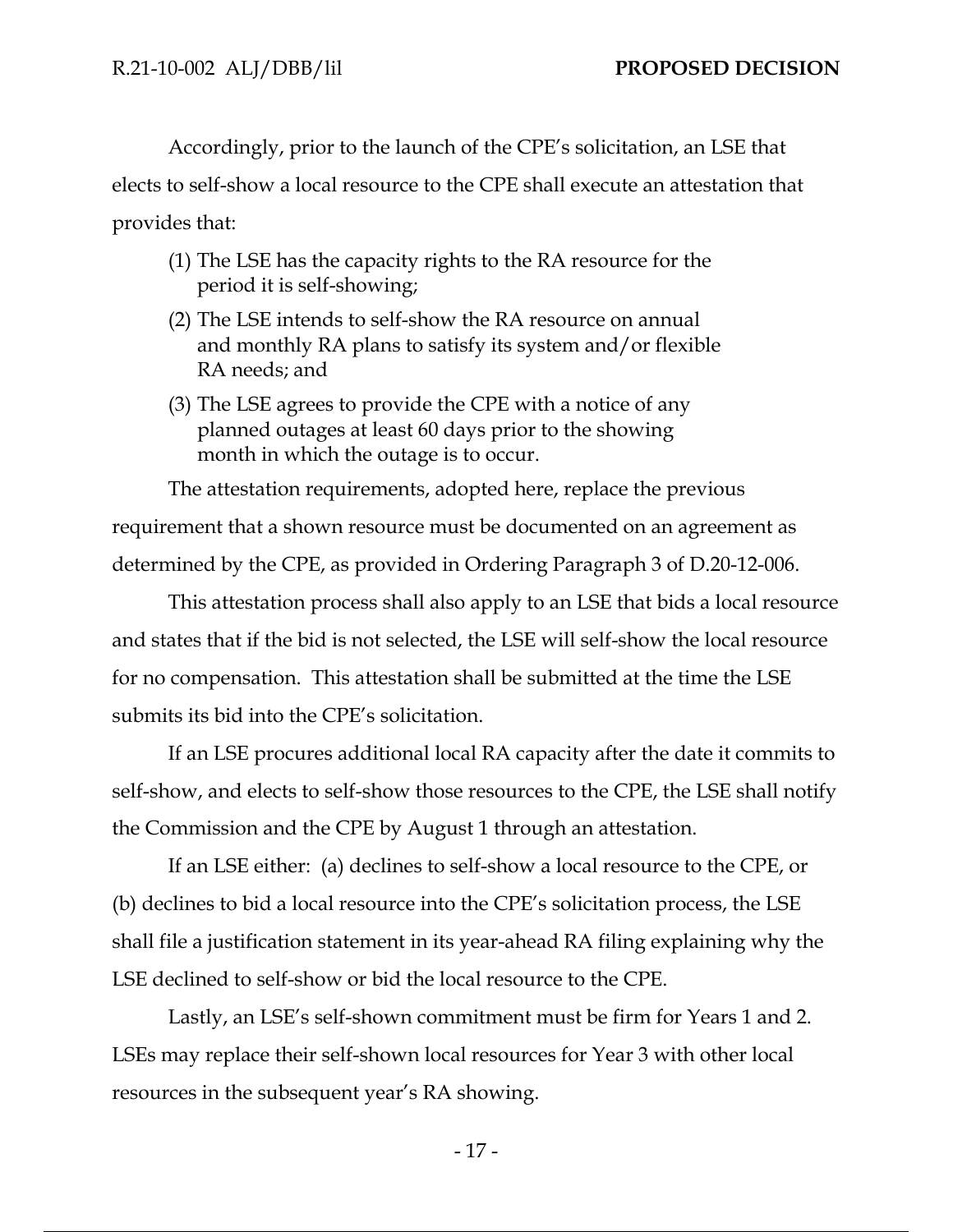## **3.2. CPE Solicitation Selection Criteria**

In D.20-06-002, the Commission set forth selection criteria for the CPE to use

to guide the selection of local resources. The Commission stated:33

To guide the selection of local resources procured by the central procurement entity (CPE), the CPE shall use the allsource selection criteria, including the loading order, and least cost best fit methodology adopted in Decision (D.) 04-07-029. The least cost best fit methodology employed shall also include the following selection criteria:

- a. Future needs in local and sub-local areas;
- b. Local effectiveness factors, as published in the California Independent System Operator's Local Capacity Requirement Technical Studies;
- c. Resource costs;
- d. Operational characteristics of the resources (efficiency, age, flexibility, facility type);
- e. Location of the facility (with consideration for environmental justice);
- f. Costs of potential alternatives;
- g. Greenhouse Gas adders;
- h. Energy-use limitations; and
- i. Procurement of preferred resources and energy storage (to be prioritized over fossil generation).

Parties present several proposals to revise the CPE selection criteria and

process.

## **3.2.1. Proposals to Modify the Selection Criteria**

PG&E proposes to remove the local effectiveness factors (LEF) (Criteria b)

from the selection criteria because the LEFs are dynamic and based on

<sup>33</sup> D.20-06-002 at OP 14.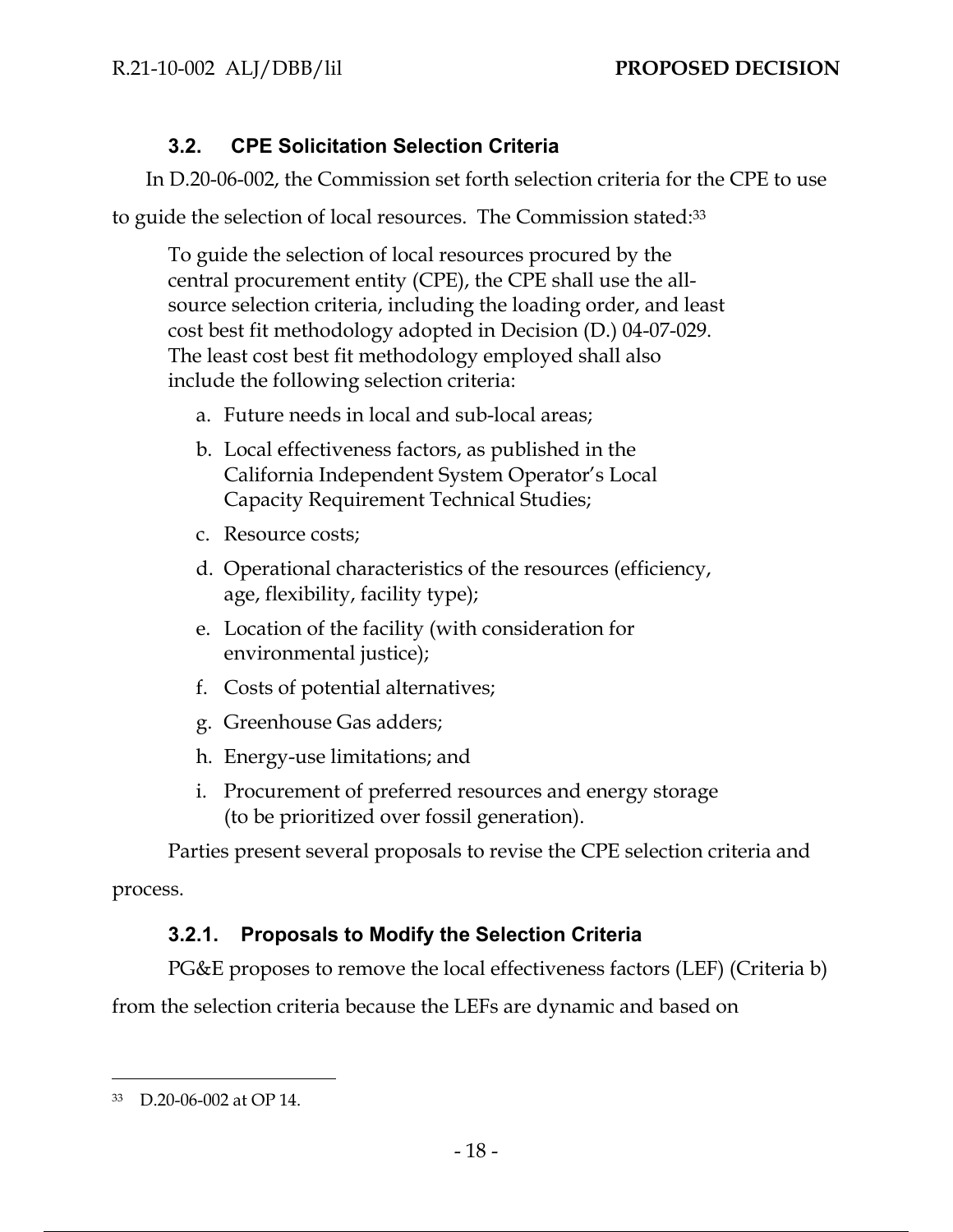assumptions that may not apply year to year.34 PG&E notes that the LEFs may be of limited value in selecting a portfolio since CAISO bases the LEFs on the most stringent contingency to meet North American Electric Reliability Corporation standards and a local resource may be much less effective at addressing the second most stringent contingency compared to another local resource. PG&E posits that a LEF is unlikely to be a functional metric for local resources and some local resources (including new resources) do not have a published LEF.

PG&E recommends eliminating aspects of Criteria (d), operational characteristics of the resource (efficiency, age, and flexibility), and removing the data submittal requirements for "facility age, heat rate, start-up time, and ramp rate," from Ordering Paragraph 15 of D.20-06-002.35 PG&E asserts that some parties have indicated that operational characteristic data is not accessible to LSEs, creating barriers to LSE participation. PG&E adds that other criteria in Ordering Paragraph 15 can be more useful to evaluate portfolio effectiveness, such as future needs in local areas, energy-use limitations, and operational characteristics, such as facility type. PG&E notes that removing these criteria will give the CPE flexibility to define attributes for operational characteristics that mitigate barriers for participation (*e.g.*, using dispatchability versus nondispatchability, resource type/fuel source, availability during hours of the day).

CalCCA and Calpine generally support PG&E's proposal.36 Calpine supports giving the CPE discretion on operational characteristics so long as the CPE provides transparency about how the characteristics will be considered and

<sup>34</sup> PG&E Revised Proposal at 2.

<sup>35</sup> *Id*.

<sup>36</sup> Calpine Opening Comments at 3, CalCCA Opening Comments at 9.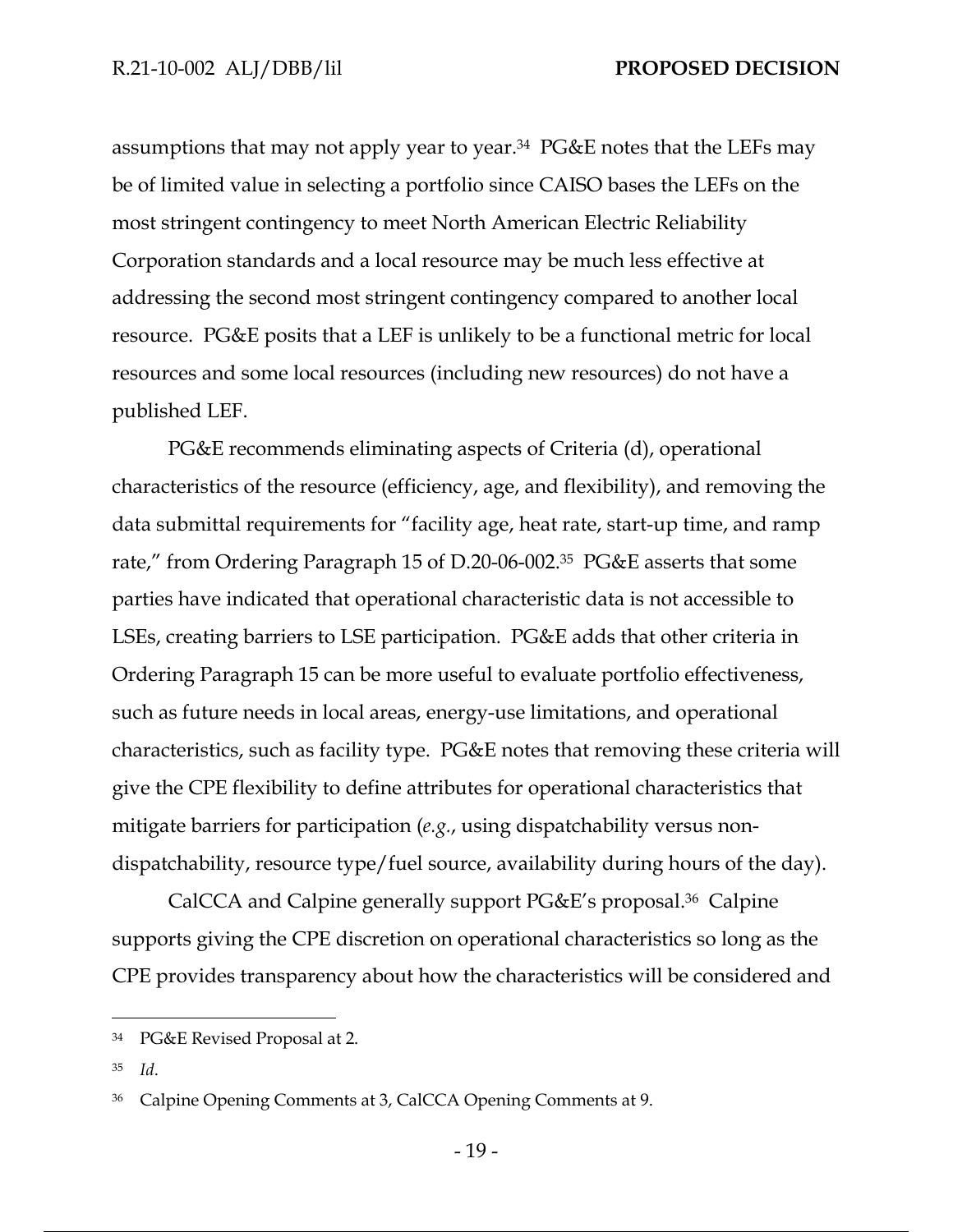market participants have an opportunity to comment. Cal Advocates recommends keeping the heat rate requirement, as it provides information relevant to the state's emission reduction goals and the CEC maintains a public database of heat rates so LSEs have access to this information.37

Calpine also proposes discouraging the CPEs from requiring "detailed data on unit operating characteristics for shown capacity."38 Calpine argues that it is not clear that such information is useful for bid evaluation and is not typically included in RA-only transactions, forcing LSEs to obtain data from suppliers. MRP and AReM support Calpine's proposal.<sup>39</sup>

#### **3.2.2. Proposals on CPE Selection Process**

Calpine recommends that the CPEs should not include restrictions on terms that are not required by D.20-06-002, such as restrictions on long-term contracts.40 Calpine states that the CPE should be encouraged to negotiate long-term contracts bilaterally and obtain approval through an advice letter.

MRP and Cal Advocates support Calpine's proposal.<sup>41</sup> Cal Advocates reasons that overly prescriptive requirements may discourage LSE offers and recommends requiring the CPE to consider bids of any length greater than or equal to one month. SCE supports allowing the CPE to bilaterally contract resources if needed but notes that executing contracts of five years or more requires a Tier 3 Advice Letter, which would not be approved in time for the

<sup>37</sup> Cal Advocates Opening Comments at 13.

<sup>38</sup> Calpine Proposal at 7.

<sup>39</sup> MRP Opening Comments at 19, AReM Opening Comments at 5.

<sup>40</sup> Calpine Proposal at 9.

<sup>41</sup> MRP Opening Comments at 19, Cal Advocates Opening Comments at 2.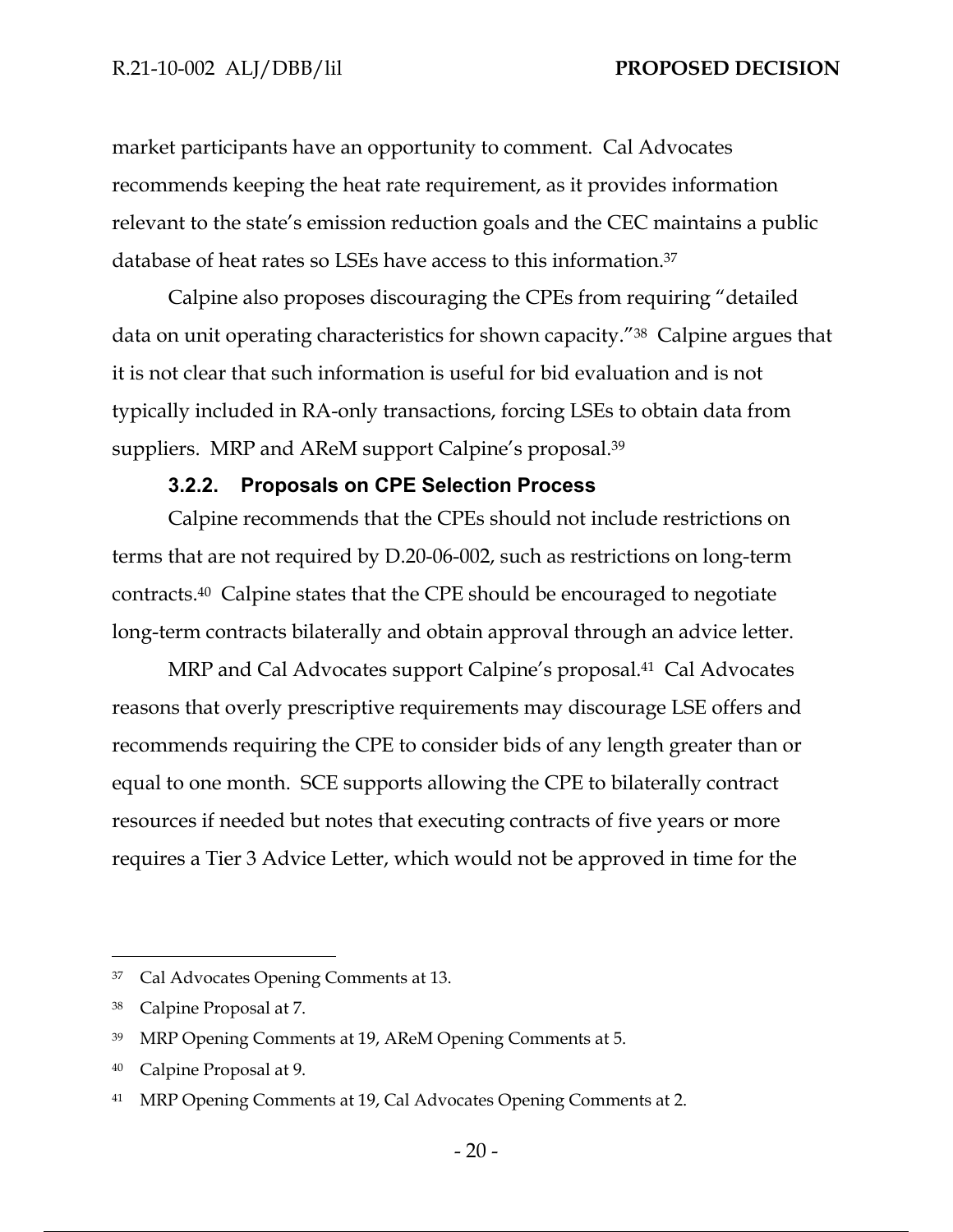CPE's showing.42 PG&E opposes Calpine's proposal and states that the CPE should have discretion to determine appropriate term lengths to best meet procurement obligations.43

CalCCA proposes that the Commission neutrally review and compare bid and self-showing contracts executed by the CPE to determine if certain requirements inhibited LSEs from self-showing.44 CalCCA recommends the Commission identify discrepancies between each CPE's requirements and determined whether those requirements are necessary.

#### **3.2.3. Discussion**

Considering the lower-than-expected participation among LSEs that bid into the CPEs' solicitation, it is important to address barriers that may be unnecessarily disincentivizing LSEs from bidding or self-showing resources into the solicitation process. The Commission finds that PG&E's proposal to modify the selection criteria and data requirements is reasonable in removing some potential barriers. We are persuaded that the LEF may not be a useful metric for local resource procurements because LEFs can change from year to year based on transmission assumptions. Additionally, some local resources do not have a LEF, which could unfairly advantage other resources in the selection process.

We also concur that requiring certain operational characteristics (efficiency, age, and flexibility) may be hindering LSE participation due to the difficulty in obtaining this information. To the extent that LEFs are a useful metric, we encourage the CPEs to consider LEFs in deliberations as appropriate. The Commission also agrees with removing heat rate from the data submittal

<sup>42</sup> SCE Opening Comments at 10.

<sup>43</sup> PG&E Reply Comments at 20.

<sup>44</sup> CalCCA Proposal, December 13, 2021, at 6.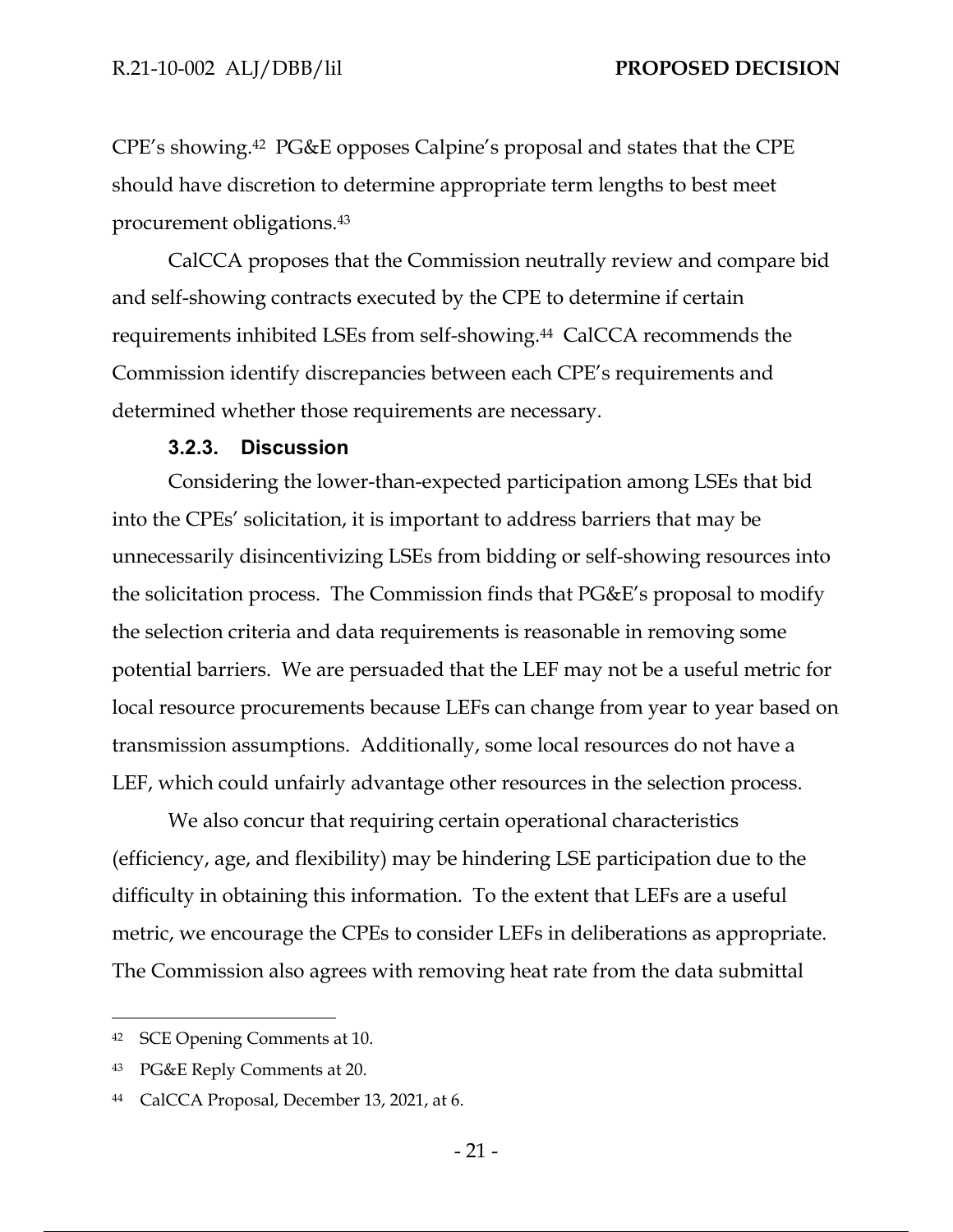requirements and encourages the CPE to utilize publicly-available information, including heat rate, in deliberations as appropriate.

For these reasons, we adopt PG&E's proposal to revise the selection criteria and data submittal requirements. Accordingly, the selection criteria in Ordering Paragraph 14 of D.20-06-002 are replaced with the following criteria:

- a. Future needs in local and sub-local areas;
- b. Resource costs;
- c. Operational characteristics of the resources (facility type);
- d. Location of the facility (with consideration for environmental justice);
- e. Costs of potential alternatives;
- f. Greenhouse Gas adders;
- g. Energy-use limitations; and
- h. Procurement of preferred resources and energy storage (to be prioritized over fossil generation).

The CPE shall have discretion to define attributes for the operational characteristics, and such attributes shall be provided to market participants in the CPE's bidders' conference.

Accordingly, Ordering Paragraph 15 of D.20-06-002 is modified as follows: "In its solicitation, the central procurement entity shall direct bidders to include the CalEnviroScreen score of the resource location (or if unavailable, the pollution burden of the resource location)."

In addition, we agree with Calpine and other parties that the CPE should not include restrictions on the length of contract terms in its solicitation, as such restrictions are not authorized by the Commission and may unnecessarily deter LSE participation in the solicitation process. Accordingly, in its solicitation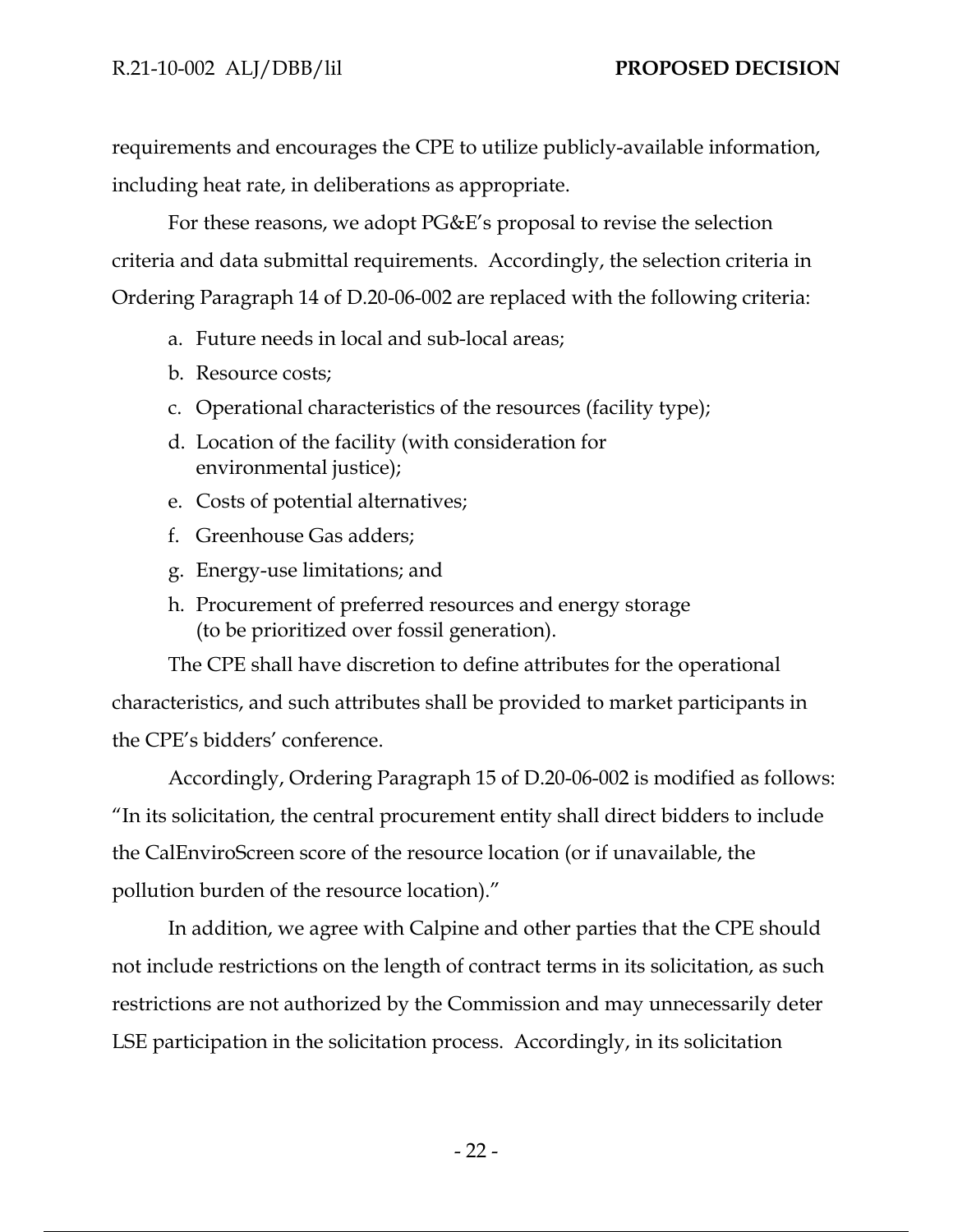process, the CPE shall consider bids of any contract term length greater than or equal to one month.

## **3.3. CPE Procurement Outside of Annual RA Solicitation**

Both PG&E and SCE assert that the CPE should be granted authority to procure outside of the all-source solicitation. PG&E states that the CPE is best positioned to evaluate the entire portfolio of local resources but that if the CPE's authority is expanded, the Commission should provide clear, narrowly defined parameters for the authority.45

SCE advocates for the CPE's authority to be expanded to procure outside of the annual solicitation for targeted technologies to meet specific needs.46 SCE proposes that this should include procurement through other means, such as broker markets or bilateral transactions and on timelines other than the typical timeline. SCE proposes that the CPE use the least cost best fit methodology and, if applicable, the selection criteria adopted in D.20-06-002.

For contracts that exceed a five-year term, the CPE would submit a Tier 3 Advice Letter for approval. For contracts with terms of less than five years, SCE recommends that, similar to Ordering Paragraph 22 of D.20-06-002, the contract should be deemed reasonable and preapproved provided that these conditions are met: (1) the resource meets the local capacity needs identified by CAISO's Local Capacity Requirements Technical Study (LCRTS), (2) the CAM Procurement Review Group (PRG) was properly consulted, and (3) procurement was deemed by the independent evaluator (IE) to have followed all relevant

<sup>45</sup> PG&E Initial Proposal at 9.

<sup>46</sup> SCE Initial Proposal at 8.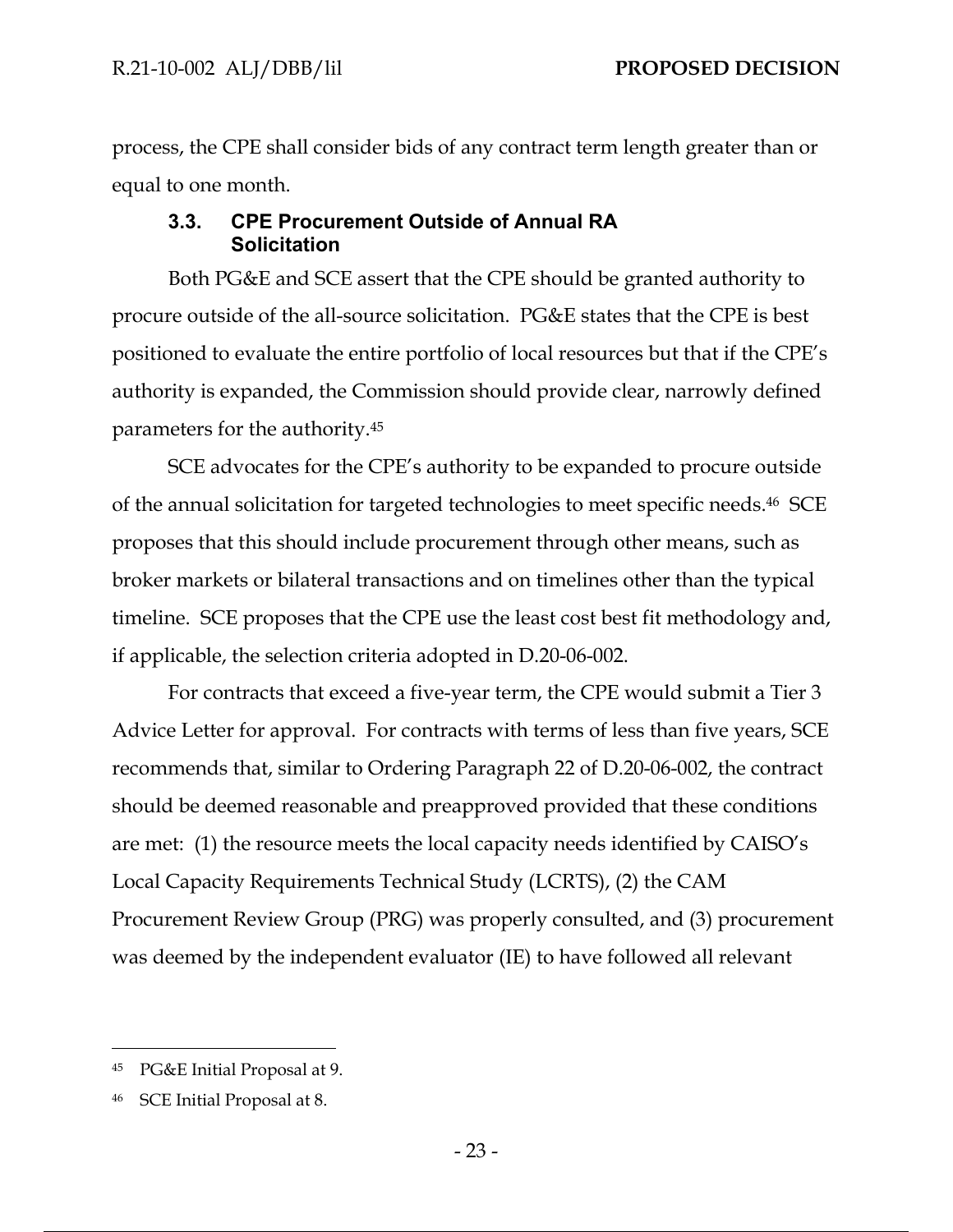Commission guidance, including the least cost best fit methodology and other selection criteria.

CalCCA supports allowing the CPE to procure outside the annual solicitation, but the procurement must be completed in June to allow sufficient time for LSE procurement.<sup>47</sup> CalCCA states that procurement outside of the annual solicitation should be communicated in supplemental compliance reports in June. MRP opposes PG&E's and SCE's proposals, noting the challenges the CPEs faced in meeting local requirements for 2023 and 2024.48 MRP believes that if technology-specific procurement is needed, the Commission may authorize it as needed, such as was done in the Emergency Reliability Rulemaking.

#### **3.3.1. Discussion**

In the event of procurement shortfalls following the annual solicitation, the Commission agrees that the CPE is in the best position to evaluate the entire local portfolio and consider what additional resources are needed. Therefore, we agree that the CPE should have authority to procure outside of the annual solicitation process in certain situations. Such outside procurement should only occur, however, if there are deficiencies following the CPEs' annual solicitation and only to cover those deficiencies. We encourage the CPEs to fill their positions to the extent possible prior to initial RA allocations in July.

Accordingly, in the event that the CPE does not procure sufficient resources to meet its multi-year local requirements following the annual all-source solicitation, the CPE is granted authority to procure additional local RA resources outside of the annual solicitation process. The CPE is authorized to

<sup>47</sup> CalCCA Opening Comments at 11.

<sup>48</sup> MRP Opening Comments at 18.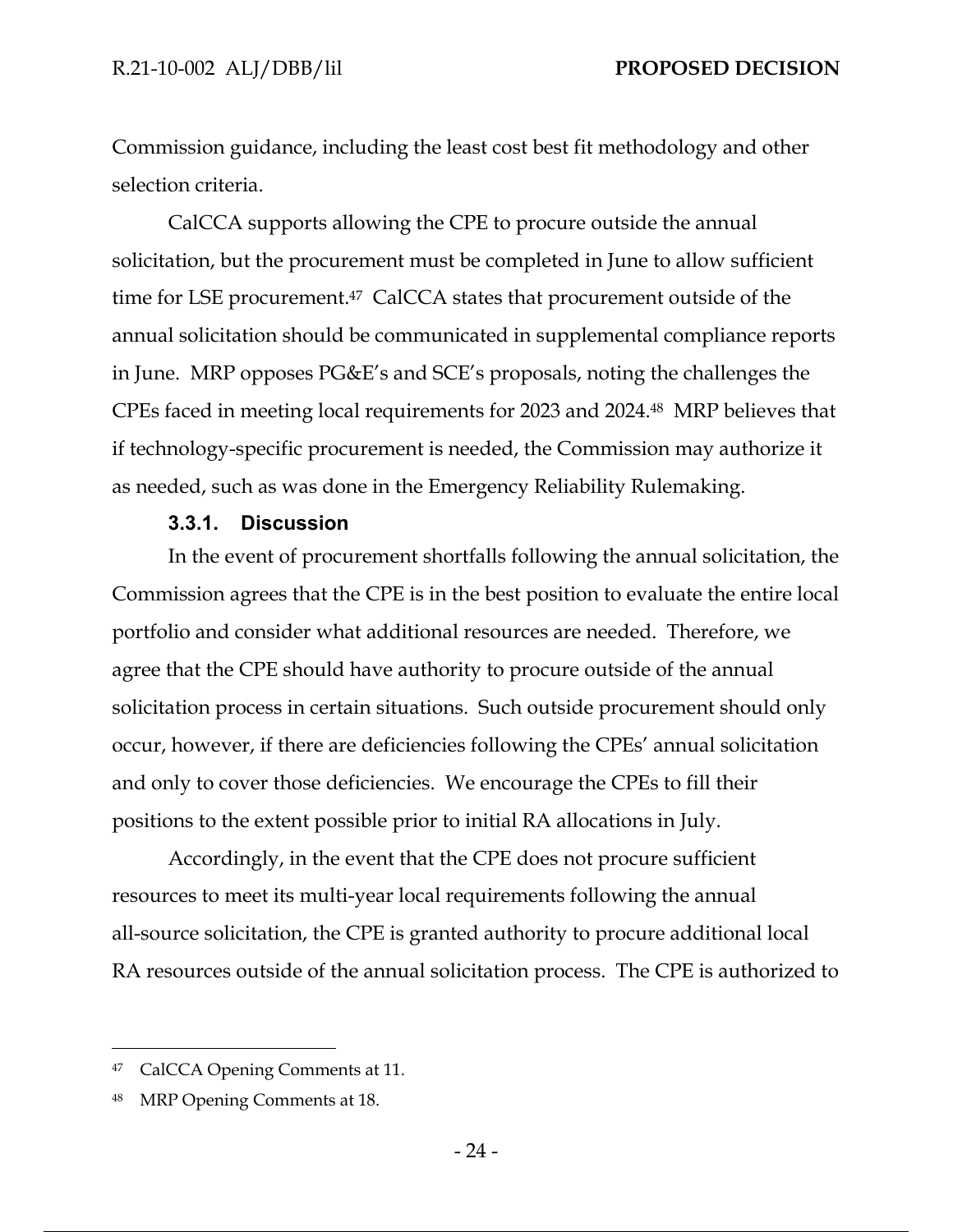use broker markets or bilateral transactions to fill short positions for any deficiencies in the three-year forward period.

The CPE shall use the least cost best fit methodology and, if applicable for the procurement being undertaken, consider the selection criteria set forth in D.20-06-002, as modified in this decision. For contracts that exceed a five-year term, the CPE shall submit a Tier 3 Advice Letter for approval. For contracts with terms of five years or less, the contract should be deemed reasonable and preapproved provided that these conditions are met: (1) the resource meets the local capacity needs identified by CAISO's LCRTS, (2) the CAM PRG was properly consulted, as directed in Ordering Paragraph 13 of D.20-06-002, and (3) procurement was deemed by the IE to have followed all relevant Commission guidance, including the least cost best fit methodology and other selection criteria.

## **3.4. CPE Procurement Timeline**

In D.20-06-002, the following timeline was adopted for CPE procurement:49

- **April-May 2021**:
	- The CAISO files draft and final Local Capacity Requirements (LCR) one- and five-year ahead studies. LCR studies will include any CAISO-approved transmission upgrades from the Transmission Planning Process (TPP) LCR study.
	- LSEs in SCE and PG&E TAC areas commit to CPE to show self-procured local resources in RA filing for 2023 and 2024.
	- Parties file comments on draft and final LCR studies.

<sup>49</sup> D.20-06-002 at 65.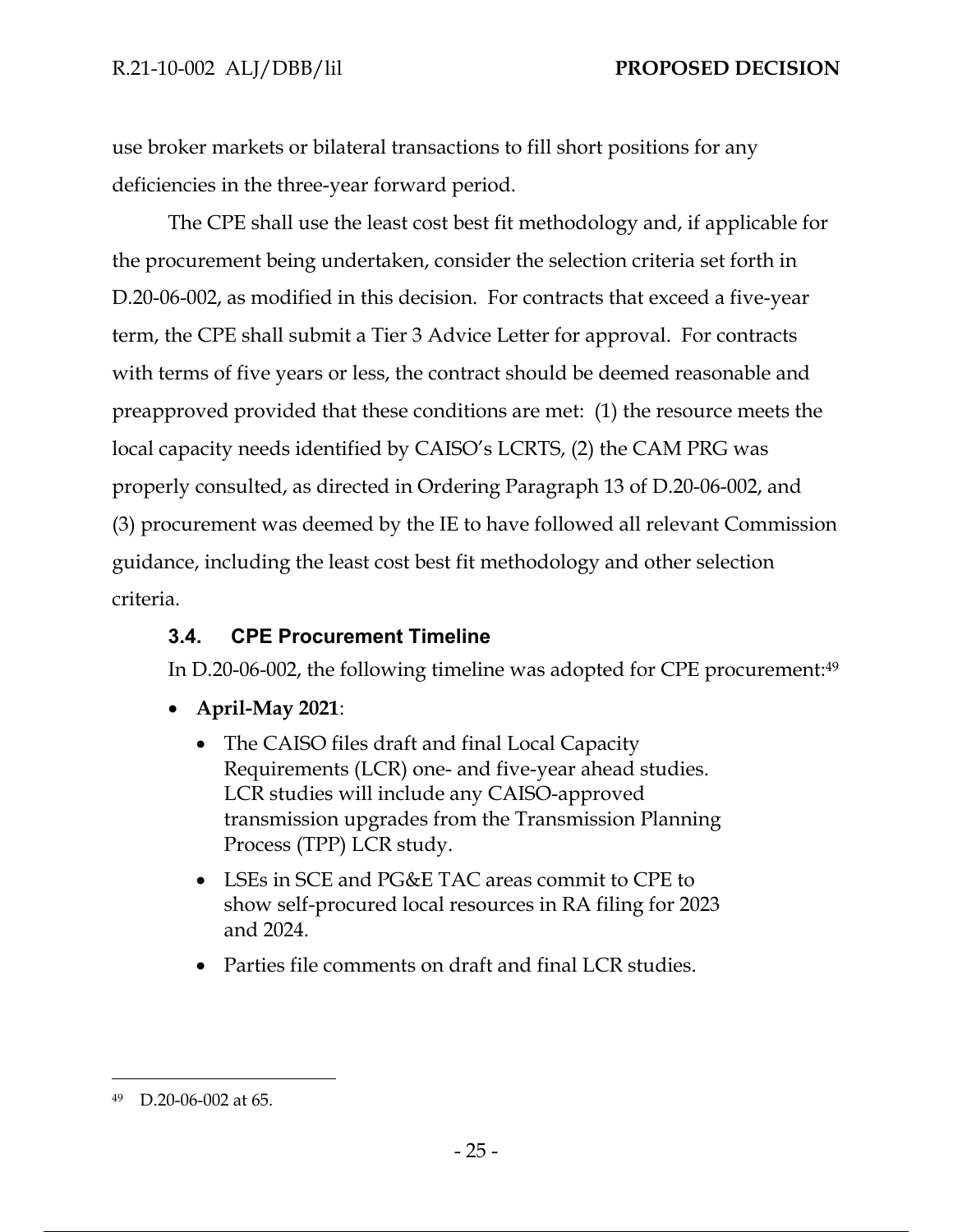- **June 2021**:
	- The Commission adopts multi-year local RA requirements for the 2022-2024 compliance years as part of its June decision.
	- CPE receives total jurisdictional share of multi-year local RA requirements for 2022-2024 compliance years.
- **July 2021**:
	- For the SCE and PG&E TAC areas, LSEs receive initial RA allocations, including CAM credits and system, flexible, and local requirements for 2022 (but are not allocated local requirements for 2023 and 2024).
- **Late September 2021:** CPE and LSEs that voluntarily committed local resources to the CPE make local RA showing to the Commission and the CAISO.
- **Late September/early October 2021:** For PG&E and SCE's TAC areas, LSEs are allocated final CAM credits (based on coincident peak load shares) for any system and flexible capacity that was procured by the CPE during the local RA procurement process or by CAISO through its RMR process.
- **End of October 2021:** LSEs in PG&E and SCE TACs make local showing only for 2022, as well as 2022 year ahead system and flexible showings.

Parties and Energy Division offer several proposals to revise the timeline.

## **3.4.1. Energy Division's Proposal**

Energy Division states that the current timeline accounts for CPE CAM credits being distributed in late September/early October, following the CPE's procurement filings in late September.50 Because LSEs are dependent on these allocations to finalize year-ahead RA positions, Energy Division states that the timeline does not provide sufficient time for LSEs to manage their portfolios.

<sup>50</sup> Energy Division Proposal, December 13, 2021 (Energy Division Proposal), at 4.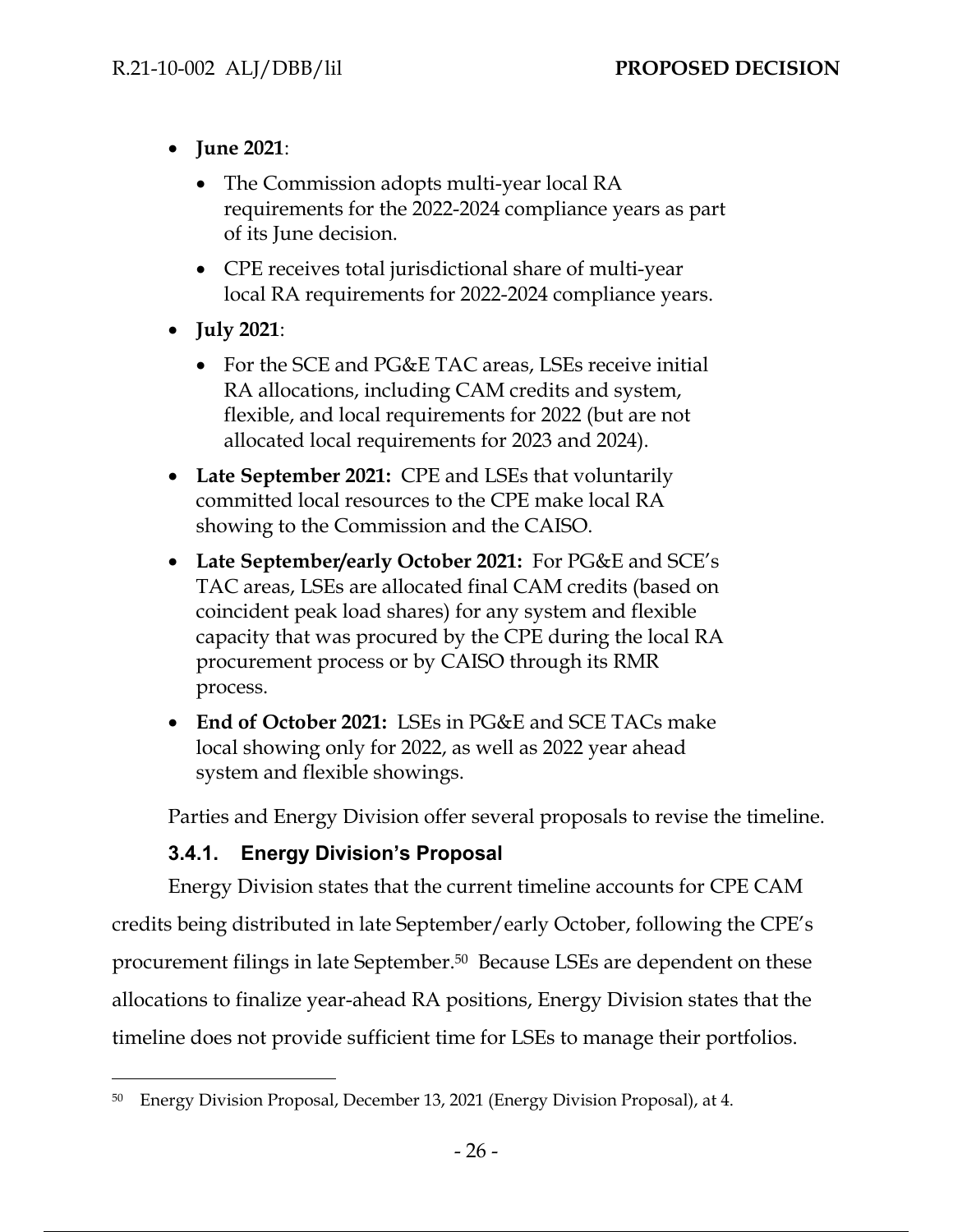Energy Division proposes to no longer require LSEs to commit self-shown resources in April – May, and to move the CPE's finalized procurement to late

July. The proposed revisions are as follows:

- Late July: CPE procurement is finalized. LSEs that self-show local resources make local RA showings to the Commission. Initial year-ahead allocations in July will not include CAM credits but will include CPE procurement completed in prior years.
- Mid-August: Preliminary CPE allocations are sent to LSEs based on initial load forecast load ratios and CPE procurement filings in late July.
- Mid-September: Final CPE allocations are sent to LSEs as part of the final year-ahead LSE allocations. Final allocations will be based on revised load ratios provided by the August LSE load forecast revisions.
- End of October: The CPE and LSEs make year-ahead showings to the Commission and CAISO, including showings for self-shown resources provided to the CPE.

AReM and CAISO support the proposal as it gives LSEs additional time to manage system and flexible positions.<sup>51</sup>

Several parties oppose Energy Division's timeline, including PG&E, SCE, and Shell. PG&E opposes moving the CPEs' RA showing to late July as that gives the CPE less than four weeks for procurement after receiving final requirements.52 PG&E opposes eliminating the April-May deadline for selfshowing because the CPE needs a clear understanding of committed self-shown capacity at the time of the solicitation to prevent inefficient procurement. PG&E

<sup>51</sup> AReM Opening Comments at 1, CAISO Opening Comments at 4.

<sup>52</sup> PG&E Opening Comments at 7.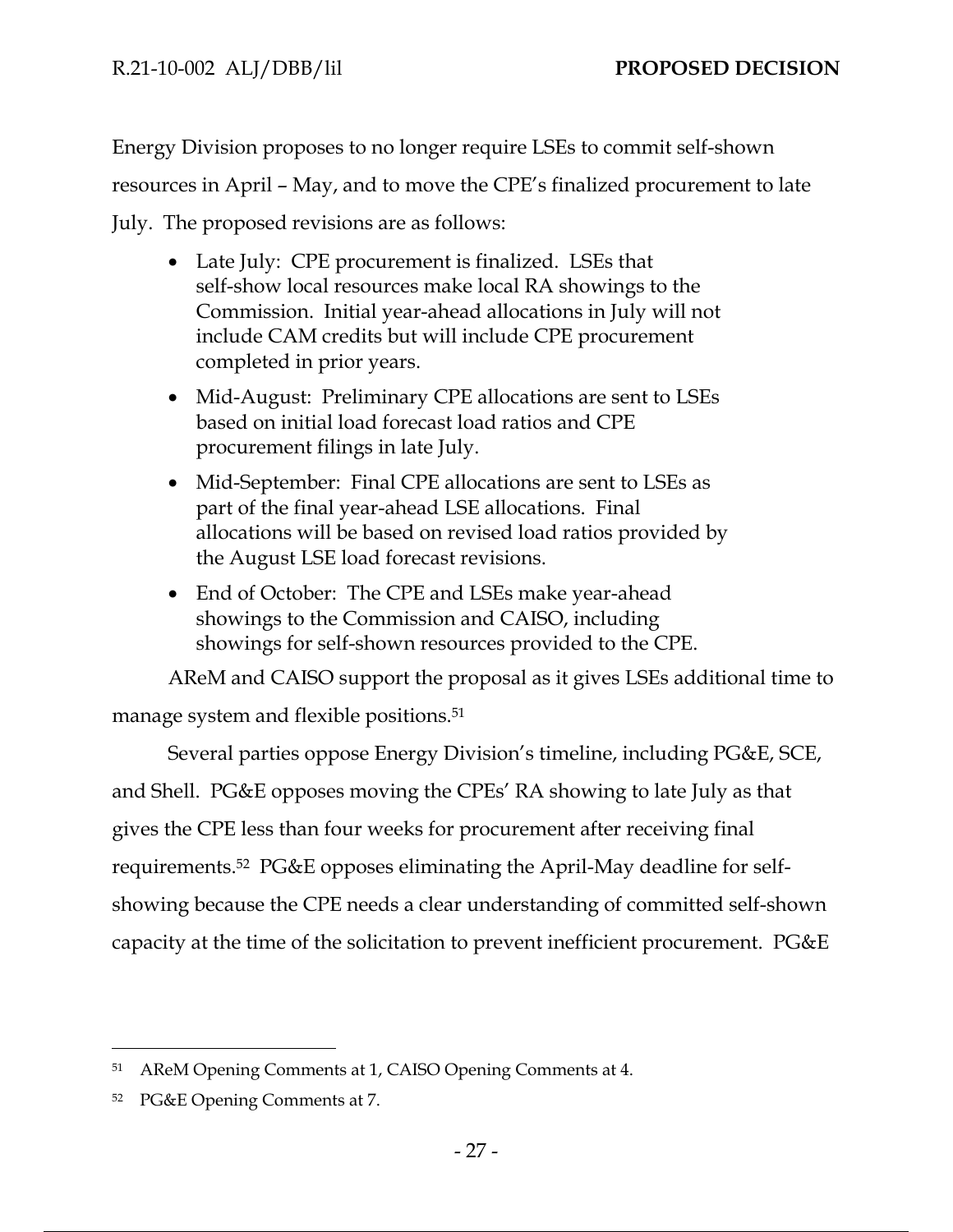supports including a deadline for LSEs to receive a preliminary update to the system and flexible allocations from the CPE.

SCE states that implementing Energy Division's revisions for 2022 is impractical because SCE must launch the solicitation prior to a Phase 1 final decision.53 The proposal contemplates the CPE will begin procurement before the CAISO LCR study results are adopted, which may lead to inefficient procurement. If the CPE final allocations are provided in early July, the CPE cannot finalize negotiations to meet the July 31 deadline. Shell argues that Energy Division's proposal still does not give LSEs sufficient time for procurement and that LSEs should have at least four months from the CPEs' credit allocation to conduct final procurement for system and flexible RA.54

#### **3.4.2. PG&E's Proposal**

PG&E offers a proposal intended to give LSEs more time to incorporate CPE procurement results and give the CPE sufficient time to finalize procurement.55 The proposal gives the CPE and LSEs a similar amount of time to complete necessary procurement (within 6-8 weeks) after receiving allocations. The proposed revisions are as follows:

• No Later than Mid-May: LSEs in SCE and PG&E TAC areas make self-shown commitment of local resources to the CPE for relevant compliance years.

<sup>53</sup> SCE Opening Comments at 5.

<sup>54</sup> Shell Opening Comments at 4.

<sup>55</sup> PG&E Revised Proposal at 5.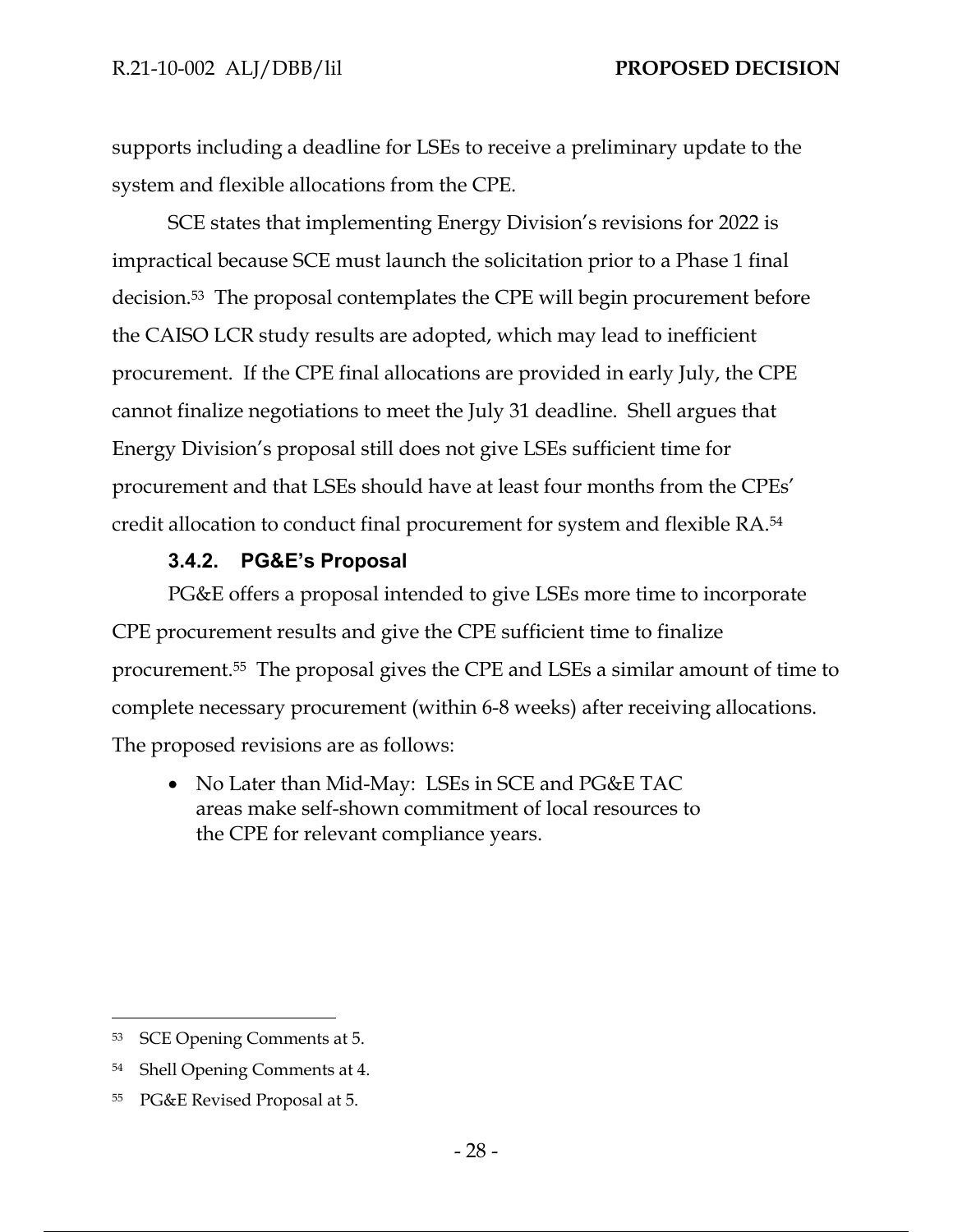- No Later Than Early July: CPE receives share of multi-year local RA requirements for applicable compliance years.
- July: For the SCE and PG&E TAC areas, LSEs receive initial RA allocations, including CAM credits from CPEprocured system and flexible capacity from the prior year.
- Mid-August: CPE makes local RA showing to the Commission.
- End of August: LSEs in the SCE and PG&E TAC areas receive updated CAM credits for multi-year system/flexible capacity that was procured by the CPE as a result of the CPE's multi-year local RA showing to the Commission in Mid-August.
- September: For PG&E and SCE's TAC areas, LSEs are allocated final year-ahead system and flexible RA allocations.
- End of October: LSEs in PG&E and SCE TACs make year-ahead system and flexible showings. CPE makes year-ahead showing to CAISO.

CAISO supports this timeline and the modification that early showings

only apply to the Commission, as CAISO's process does not require early showings.56 SCE supports PG&E's timeline provided that the CPE has until end of August to make its RA showing and in early September, LSEs receive updated CAM credits for capacity procured by the CPE in the most recent solicitation.57

AReM opposes PG&E's timeline as it delays finalizing CPE procurement by several weeks and does not have a specific deadline for allocating CAM

<sup>56</sup> CAISO Opening Comments at 4.

<sup>57</sup> SCE Opening Comments at 5.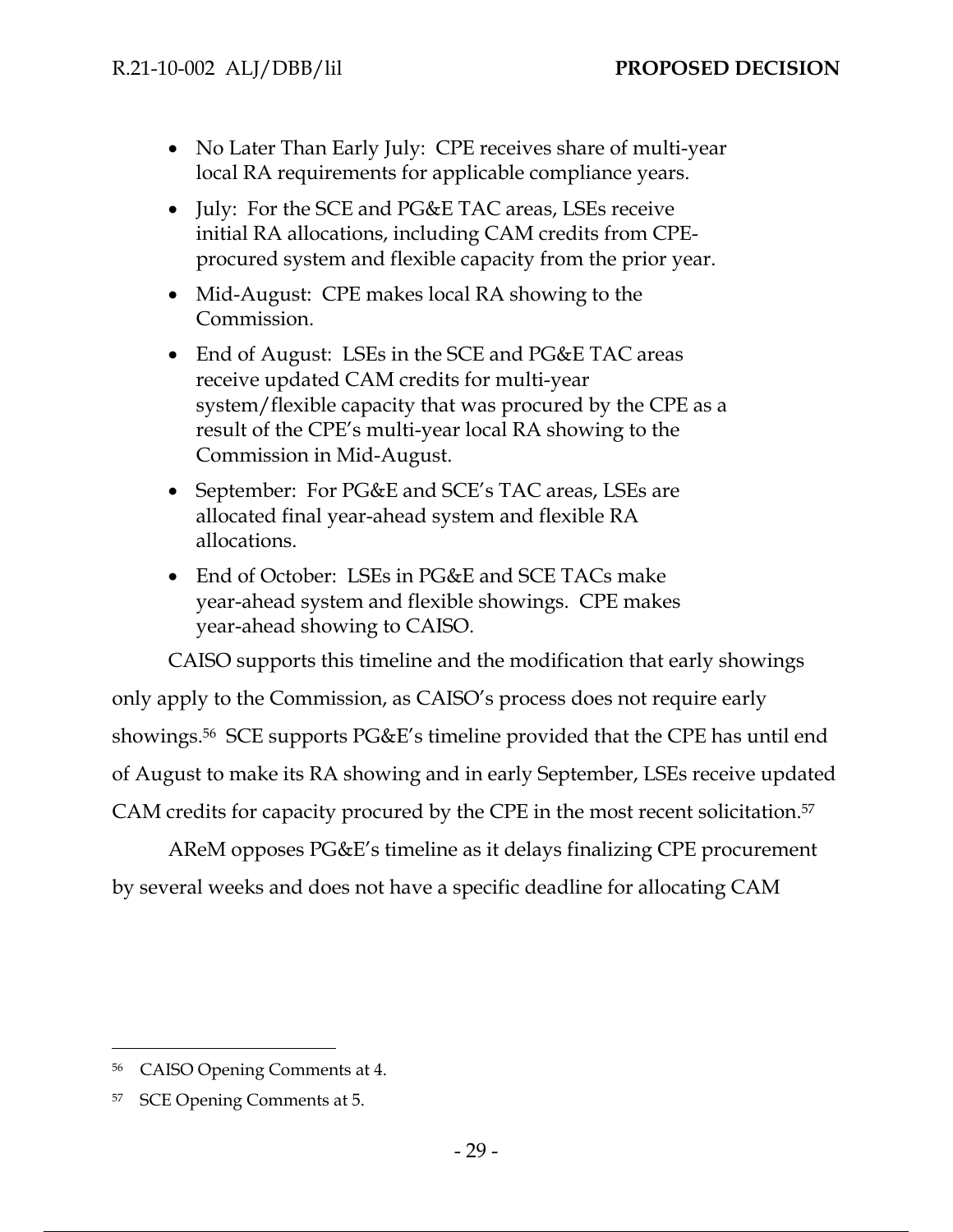credits to LSEs.58 CalCCA opposes the timeline as it does not give LSEs enough time to effectively plan for year-ahead obligations.<sup>59</sup>

## **3.4.3. CalCCA's Proposal**

CalCCA states that when LSEs begin procurement for 2023 RA obligations, LSEs should not compete for the same resources that the CPE is trying to procure, which may lead to over-procurement.60 CalCCA recommends the CPE complete procurement by October two years before the operational year. For 2023, CalCCA recommends allowing expedited additional procurement to meet 2023 PG&E local needs by June 2022. This gives LSEs five months to complete procurement to meet obligations by October 2022. CalCCA also recommends that CPEs provide additional information in an updated compliance report, specifying allocations of system and flexible RA as a result of incremental procurement and providing reasons for procurement deferred to backstop.

CalCCA recommends the Commission and CAISO consider under what conditions CAISO would undertake backstop procurement after the year-ahead RA showings since it is unclear if local resources shown as system RA on year-ahead filings, which are not required to be shown each month, would be satisfactory to CAISO. CalCCA proposes that if the CPE fails to meet full procurement needs by June, system and flexible RA waivers should be considered for LSEs whose procurement was impacted by the shortfalls.

CalCCA's revisions to the existing RA timeline are as follows:

 February – May 2022: CPE conducts additional all-source solicitations for 2023.

<sup>58</sup> AReM Opening Comments at 1.

<sup>59</sup> CalCCA Opening Comments at 12.

<sup>60</sup> CalCCA Proposal at 10.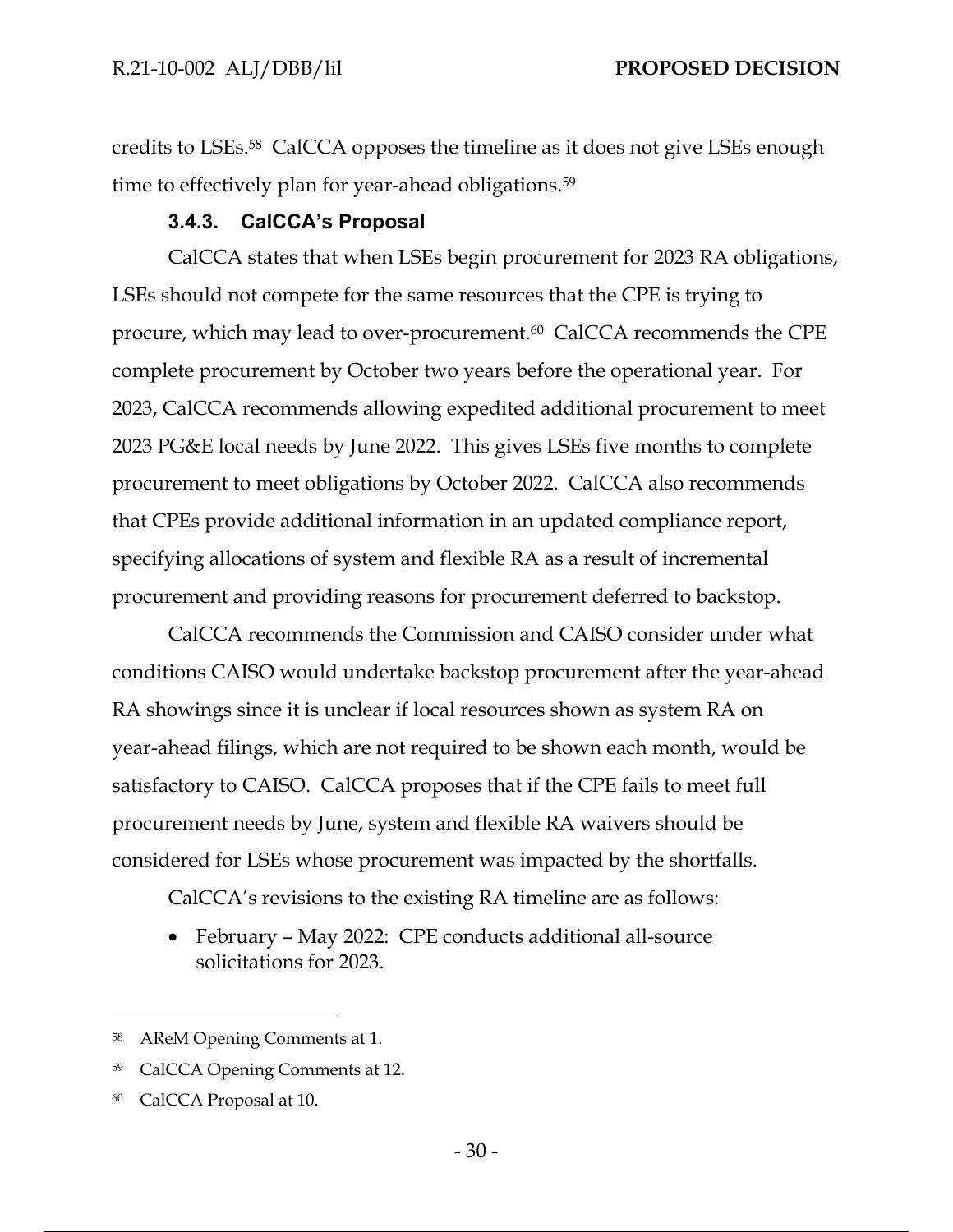• June 2022: The Commission adopts multi-year local RA requirements for the 2023-2025 compliance years as part of its June decision. CPE receives share of multi-year local RA requirements for 2023-2025 compliance years. CPE completes all-source solicitations for 2023 and submits updated compliance report.

Shell supports CalCCA's proposed timeline.<sup>61</sup>

Several parties oppose CalCCA's proposal, including PG&E, AReM, SCE, and Cal Advocates. PG&E states that moving CPE procurement results to June is untenable, unnecessary, and will constrain efficient procurement.62 Cal Advocates likewise opposes moving CPE procurement to June since local requirements are not finalized until June and requiring the CPE to complete procurement based on an uncertain target may result in over-procurement and unnecessary ratepayer costs.63 SCE opposes requiring the CPE to conduct an additional solicitation in February 2022 because the SCE CPE largely met its procurement targets for 2023 and the small residual amount left to procure can be met in the next solicitation.<sup>64</sup> AReM opposes CalCCA's timeline because it does not set specific deadlines for finalizing procurement and issuing final CAM credits to LSEs.65

#### **3.4.4. Discussion**

In considering revisions to the CPE procurement timeline, the Commission must balance the need for LSEs to have sufficient time to incorporate the CPE's procurement actions into their system and flexible RA portfolio planning, with

<sup>61</sup> Shell Opening Comments at 5.

<sup>62</sup> PG&E Opening Comments at 3, 5.

<sup>63</sup> Cal Advocates Reply Comments at 3.

<sup>64</sup> SCE Opening Comments at 5.

<sup>65</sup> AReM Opening Comments at 2.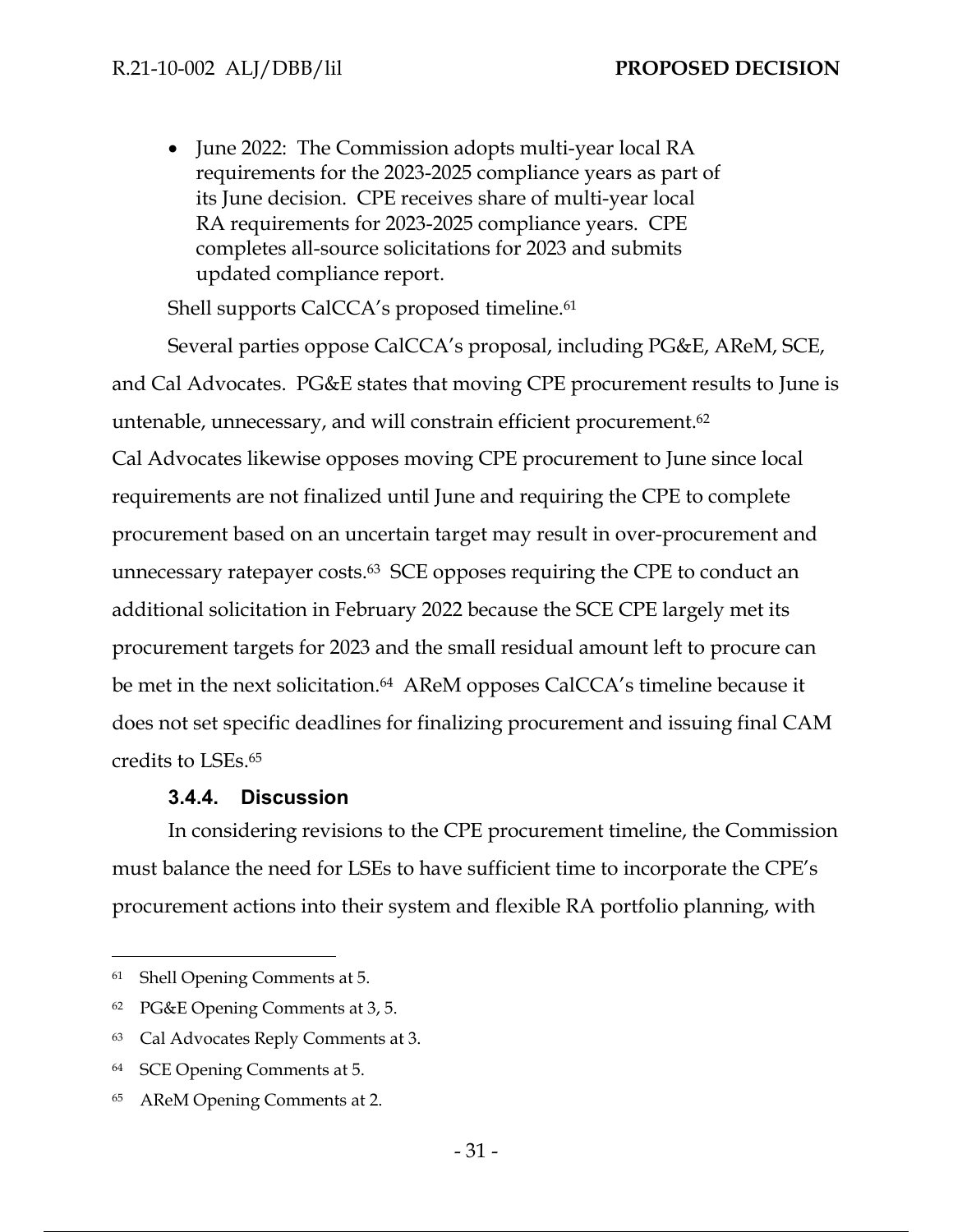the need for the CPEs to have adequate time to complete an effective all-source solicitation that accounts for self-shown resources and the procurement review process required by D.20-06-002.

Weighing the benefits and concerns raised for each proposal, the Commission finds that PG&E's proposal strikes a reasonable balance between the competing needs of LSEs and the CPEs in that it gives both LSEs and the CPEs a similar amount of time (6-8 weeks) to complete necessary procurement after receiving allocations. Under PG&E's proposal, CPE allocations will be sent to LSEs at the end of August to assign LSEs in managing their system and flexible positions. As discussed in Section 3.3, the CPE is authorized to procure outside of the annual all-source solicitation if there are any deficiencies in meeting the CPE's multi-year local requirements after the annual solicitation process.

Accordingly, the following timeline is adopted for CPE procurement and replaces the timeline adopted in Ordering Paragraph 28 of D.20-06-002:

- **April-May**: The CAISO files draft and final LCR one- and five-year ahead studies. LCR studies will include any CAISO-approved transmission upgrades from the TPP LCR study. Parties file comments on draft and final LCR studies.
- **No Later Than Mid-May:** LSEs in SCE and PG&E TAC areas make self-shown commitment of local resources to the CPE for the applicable RA years.
- **No Later than June**: The Commission adopts multi-year local RA requirements for the applicable compliance years as part of its June decision.
- **No Later Than Early July**: CPE receives total jurisdictional share of multi-year local RA requirements for the applicable compliance years.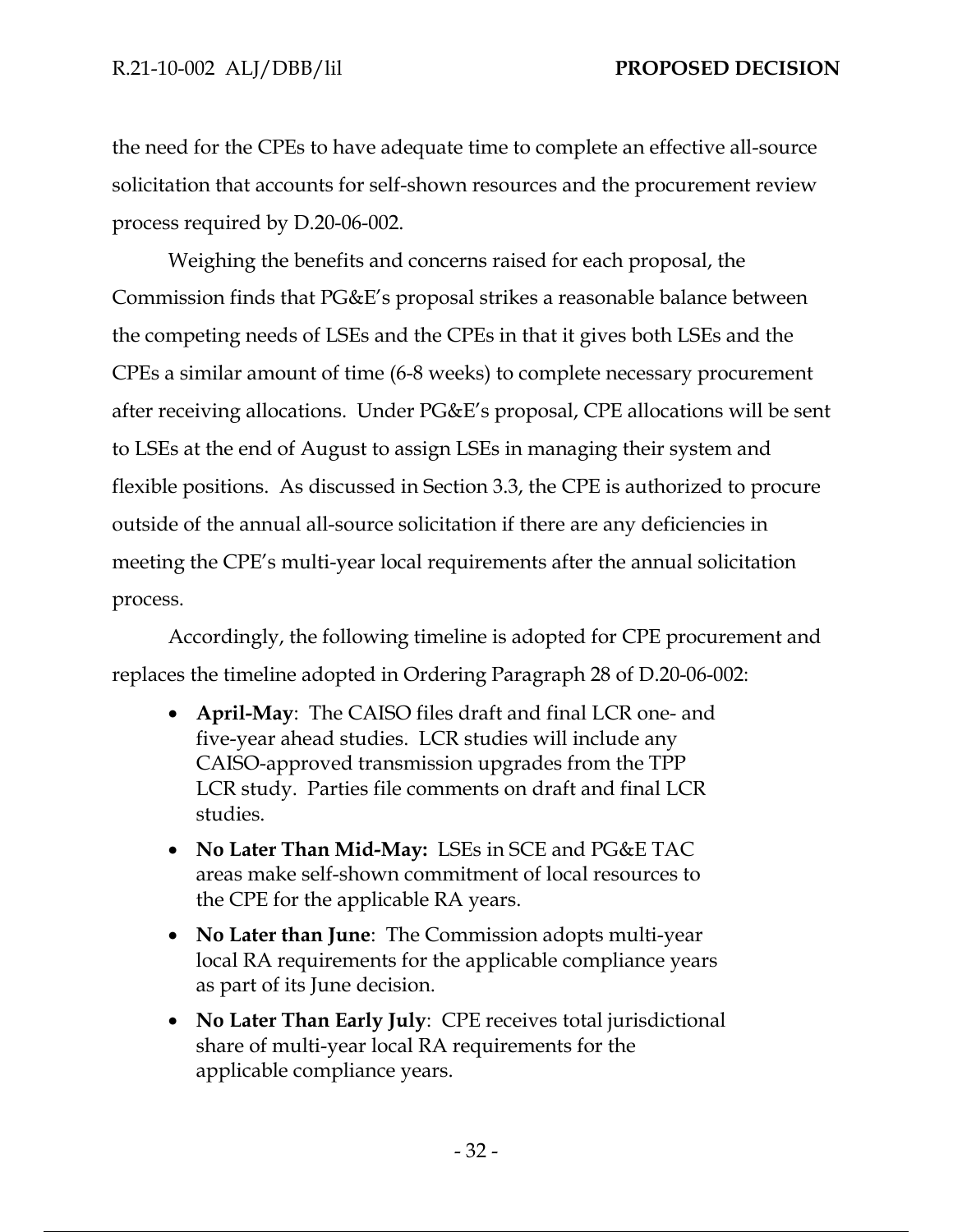- **July**:
	- For the SCE and PG&E TAC areas, LSEs receive initial RA allocations, including CAM credits from CPEprocured system and flexible capacity from the prior year and any bilateral contracts.
	- For the SDG&E TAC area, LSEs receive initial RA allocations (system, flexible, local requirements) and CAM credits.
- **Mid-August**: CPE makes local RA showing to the Commission.
- **End of August**: LSEs in the SCE and PG&E TAC areas receive updated CAM credits for multi-year system/flexible capacity that was procured by the CPE as a result of the CPE's multi-year local RA showing to the Commission in Mid-August.
- **September**:
	- For PG&E and SCE's TAC areas, LSEs are allocated final year-ahead system and flexible RA allocations, including CAM credits from CPE-procured system and flexible RA capacity based on revised year-ahead load forecast load ratios.
	- For the SDG&E TAC area, LSEs receive final RA allocations (system, flexible, local requirements) and CAM credits.
- **End of October**:
	- LSEs in SDG&E TACs make system, flexible, and three-year local RA showing.
	- LSEs in PG&E and SCE TACs make year-ahead system and flexible showings, and provide applicable justification statements for local resources not self-shown or bid to the CPE.
	- CPEs and LSEs that committed to self-show make year-ahead showing to CAISO.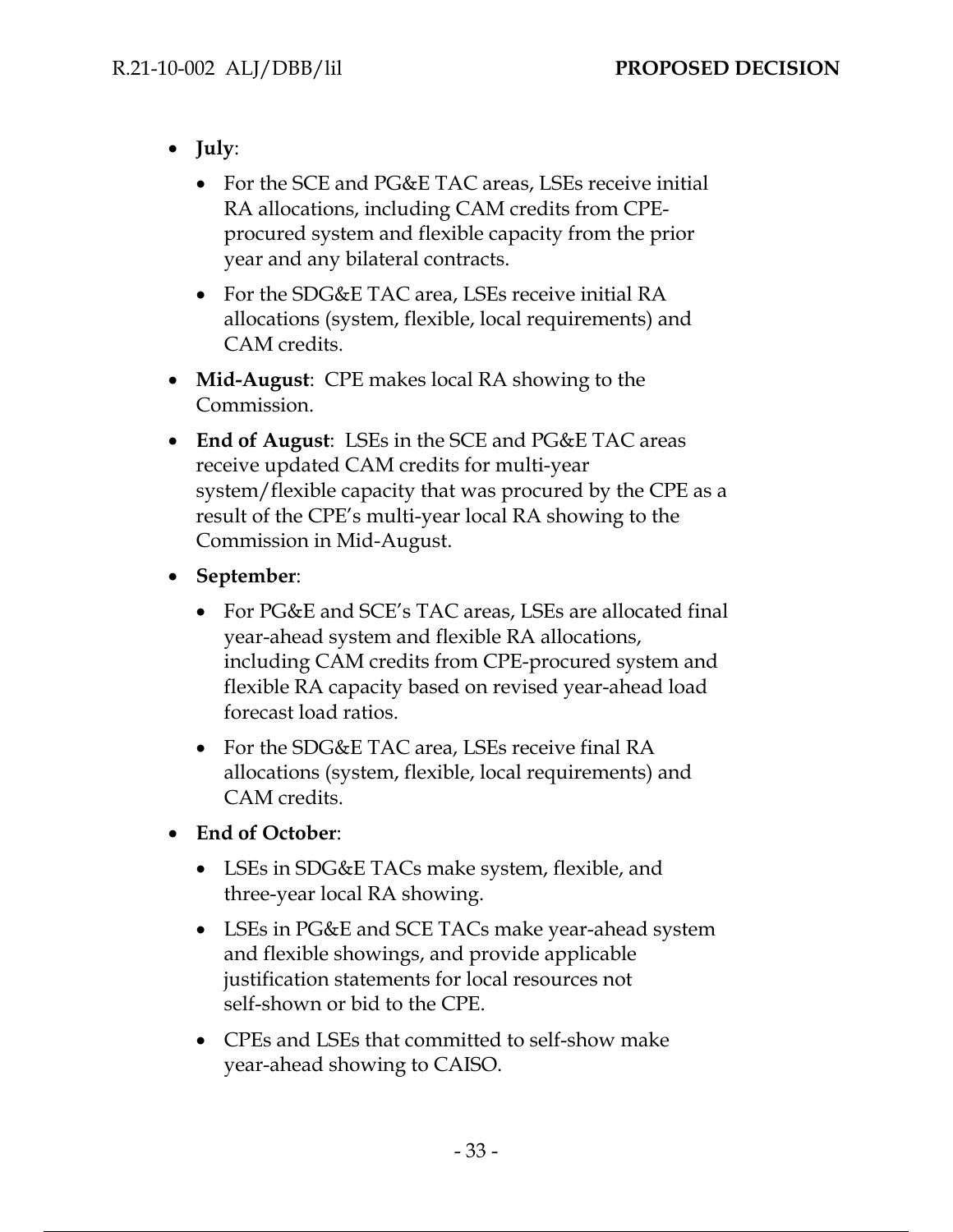# **3.5. Local Capacity Requirement Reduction Compensation Mechanism (LCR RCM)**

In D.20-12-006, the Commission adopted the LCR RCM for new preferred resources and new energy resources that are selected by the CPE. To calculate the pre-determined local price, the Commission directed that:<sup>66</sup>

> If selected, the LSE shall be paid the showing price (pre-determined or below) without annual adjustment for effectiveness. The showing price shall not exceed the pre-determined local price, which is calculated as follows:

- Year 1: Use the weighted average price from the last four quarters of the Energy Division Power Charge Indifference Adjustment (PCIA) responses for system and local RA; subtract system RA price from local RA price.
- Subsequent Years: Use the weighted average price from the last four quarters of Energy Division PCIA responses for system RA and the most recent weighted average price reported in the CPE solicitation results (prior year's results) for local RA; subtract system RA price from local RA price.

Energy Division and Calpine put forth proposals to modify the LCR RCM calculation.

After reviewing the CPEs' Annual Compliance Reports, Energy Division observes that for the 2023 compliance year, the CPEs procured a very limited number of RA-only contracts. Energy Division states that "due to the LSE self-shown resources, contracts that include energy settlement, and the need for additional CPE procurement in PG&E's service area for 2023, certain local areas did not have any RA-only contracts executed by the CPE."67 As a result, Energy

<sup>66</sup> D.20-12-006 at OP 3.

<sup>67</sup> Energy Division Proposal at 2.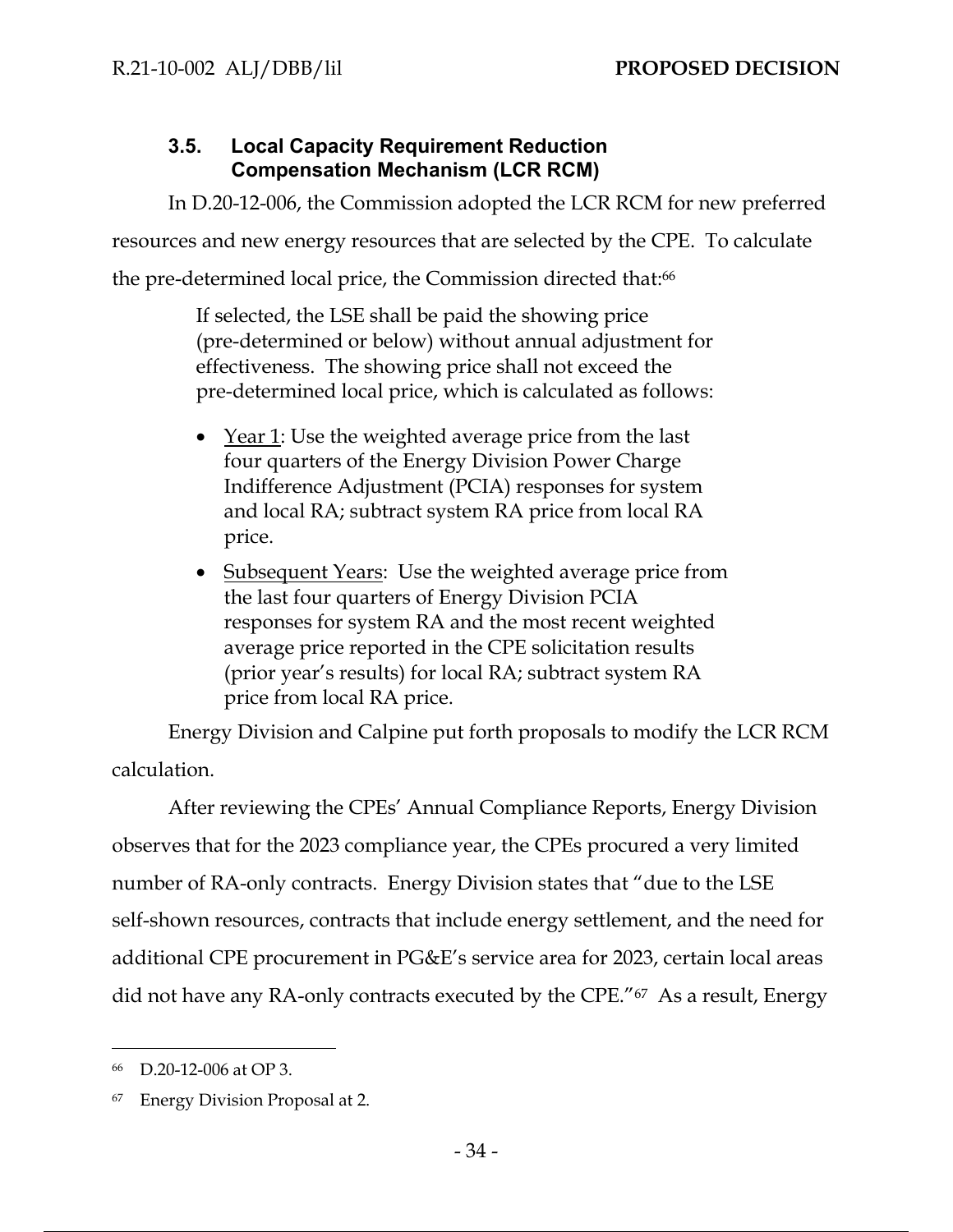Division believes it is not possible to implement the LCR RCM calculation for subsequent years at the local-area level, as directed in D.20-12-006.

Energy Division recommends that rather than basing the local RA price calculation on "the most recent weighted average price reported in the CPE solicitation results," the local price should be calculated as the weighted average price from the last four quarters of Energy Division PCIA responses for local RA. In other words, apply the calculation for Year 1 of the LCR RCM to subsequent years. Energy Division states that the PCIA data includes RA-only contracts reported by the CPEs, as well as other LSE contracts for local resources. The LCR RCM would continue to be the difference between the system RA and local RA prices.

SCE agrees with Energy Division's proposal.<sup>68</sup> Calpine believes PCIA data includes transactions for local resources that have not necessarily been contracted for local capacity and Energy Division's proposal would understate the premium for local RA unless the calculation to derive local premia were limited transactions for local capacity.69 Calpine recommends limiting the calculation of local premia to transactions for local RA capacity, including bilateral and CPE transactions. If there is insufficient data for specific local areas, Calpine recommends calculating premia for aggregations of local areas.

Calpine also offers a proposal to revise the LCR RCM calculation, as the methodology reflects the difference between MW-weighted average system and local prices.70 Calpine states the MW-weighted system price overestimates the highest demand months and underestimates the local premium, and proposes

<sup>68</sup> SCE Opening Comments at 9.

<sup>69</sup> Calpine Opening Comments at 2.

<sup>70</sup> Calpine Proposal at 5.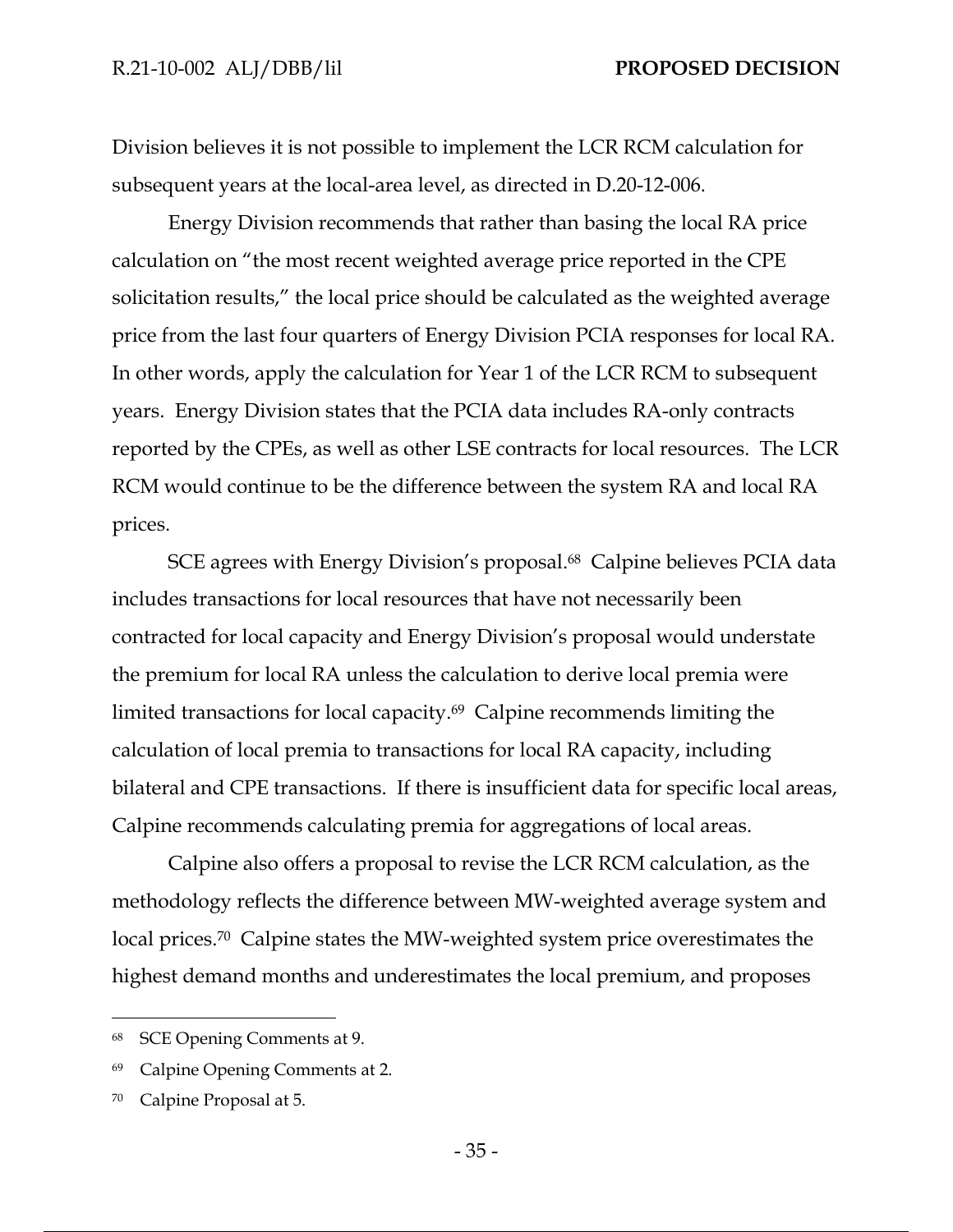that the premium be calculated month-by-month. SCE opposes changing the LCR RCM calculation since there was insufficient contract pricing from the CPEs' first year solicitations to update the calculation.71

## **3.5.1. Discussion**

Given the limited number of RA-only contracts procured for the 2023 compliance year by the CPEs, the Commission agrees that the calculation for the LCR RCM in subsequent years cannot be applied. We find Energy Division's proposal to apply the calculation for Year 1 to subsequent years to be reasonable, and we adopt it here.

Accordingly, Ordering Paragraph 3 of D.20-12-006 is modified as follows:

If selected, the LSE shall be paid the showing price (pre-determined or below) without annual adjustment for effectiveness. The showing price shall not exceed the pre-determined local price, which is calculated as follows:

 Use the weighted average price from the last four quarters of the Energy Division PCIA responses for system and local RA; subtract system RA price from local RA price.

With respect to Calpine's proposal, the Commission agrees with parties that there is insufficient contract pricing data to consider changes to the LCR RCM calculation at this time, and we decline to adopt further modifications.

The Commission recognizes that some parties raise proposals to modify the LCR RCM to apply to either gas resources or existing preferred resources.72 We note that these topics were raised and considered by the Commission prior to the issuance of D.20-06-002 and D.20-12-006. The LCR RCM was specifically

<sup>71</sup> SCE Opening Comments at 9.

<sup>72</sup> *See* Calpine Proposal at 5, CEJA/UCS Opening Comments at 4.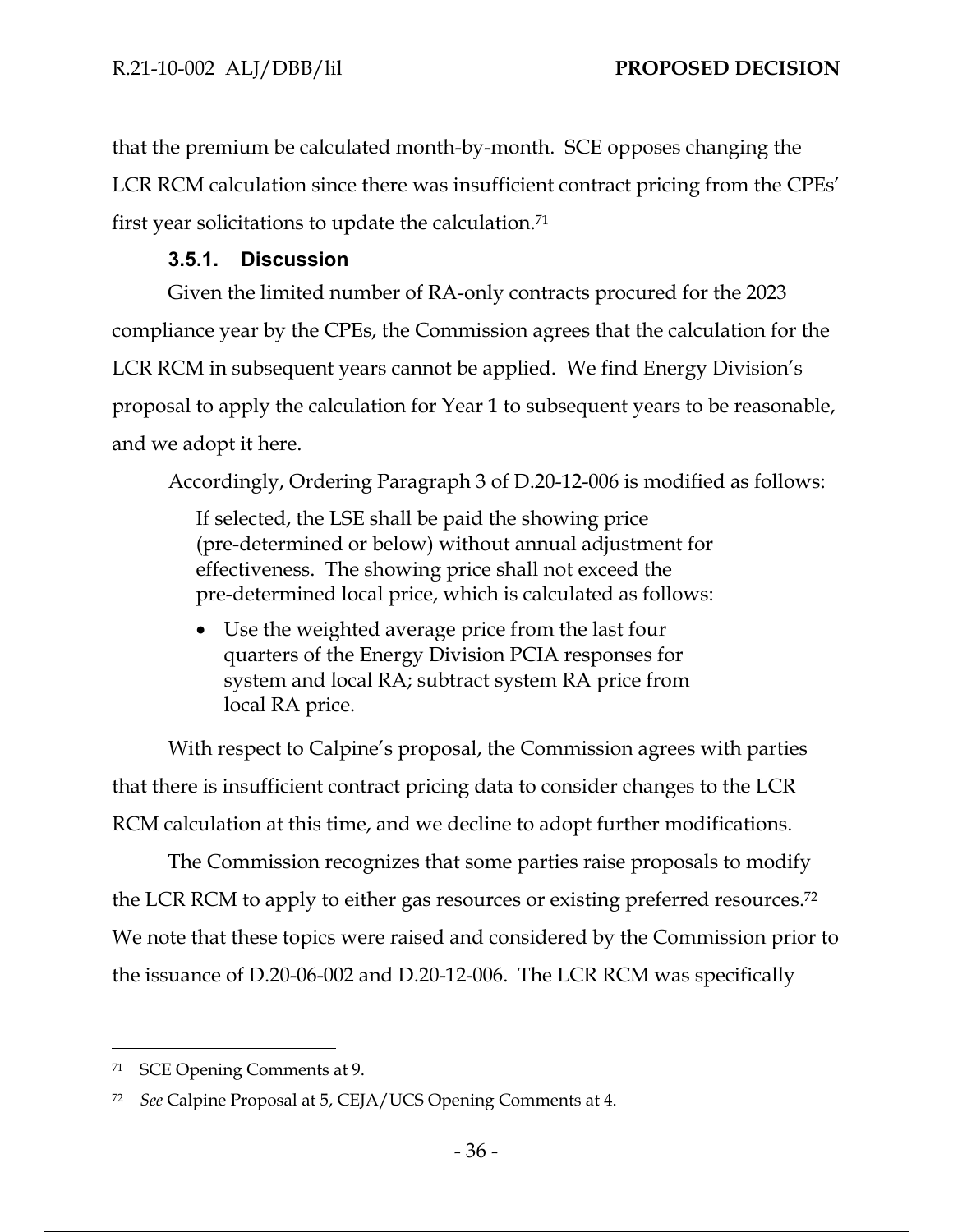designed to incentivize self-showing of new preferred or energy storage resources. In D.20-12-006, the Commission stated:

The Commission's original rationale for considering a potential LCR RCM was to incentivize, or at the very least not allow the CPE framework to discourage, LSE development of new preferred or energy storage resources in local areas to meet their system or flexible RA requirements.73

The Commission declines to relitigate these issues here. In D.20-06-002, Energy Division was directed to submit a report by 2025 assessing the effectiveness of the CPE structure and such evaluation will consider the effectiveness of the LCR RCM.74

# **3.6. Investor-Owned Utility Bidding at Levelized Fixed Costs**

In D.20-06-002, the Commission directed that the IOU "bid its own resources, that are not already allocated to all benefiting customers, into the solicitation process at their levelized fixed costs."75 Levelized fixed costs refer to "the annual revenue requirement for utility-owned resources or the PPA price for contracted resources."76 PG&E and SCE put forth two proposals on the levelized fixed cost requirement.

PG&E asserts that the fixed cost requirement is incompatible with the products/attributes procured by the CPE and how the bundled procurement arm's portfolio is comprised.77 PG&E states that, for example, a resource's contracted price may contain all product attributes, such as renewable energy

<sup>73</sup> D.20-12-006 at 22.

<sup>74</sup> D.20-06-002 at 35.

<sup>75</sup> *Id*. at OP 11.

<sup>76</sup> *Id*. at 48.

<sup>77</sup> PG&E Initial Proposal at 8.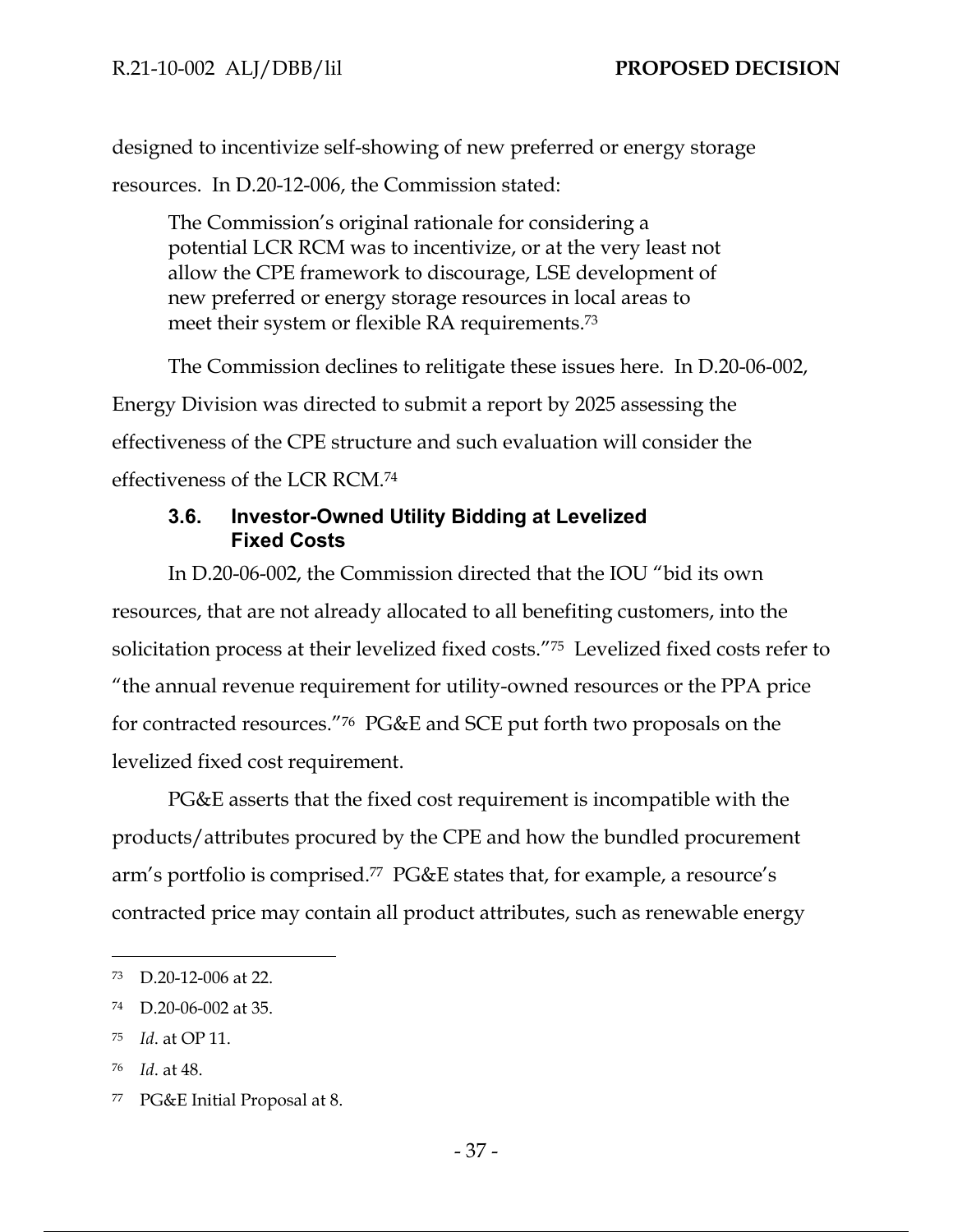and renewable energy credits, and components of the contracted price cannot be parsed out. PG&E states that the CPE has no clear authority to procure all product attributes and CAM does not allocate renewable energy credits to benefiting customers. PG&E also argues that the fixed cost requirement creates barriers for IOU participation in the CPE process and recommends removing the requirement. Rather, PG&E proposes that the IOU's bundled procurement arm file a Tier 2 Advice Letter proposing a methodology for bidding utility-owned generation (UOG) and other contracted resources into the CPE process.

SCE likewise advocates for removing the levelized cost requirement because it puts IOUs acting as the CPE at a disadvantage by not allowing them to bid at market prices like other LSEs.78 SCE argues that it prevents IOUs from bidding competitively, which may result in the CPE procuring resources at higher premiums and socializing that cost to all customers. SCE notes that any concerns about unfair competitive advantage by IOUs are unfounded and that any potential unfair competitive advantage is covered by layers of protection established in D.20-06-002 (*e.g.*, competitive neutrality rules and code of conduct, IE monitoring, bid submission to the CAM PRG and IE, internal firewalls).

Cal Advocates supports PG&E's proposal and states that if the IOU resource's price calculation includes products the CPE does not use or re-distribute, ratepayers are harmed by the inefficiencies and improper pricing.79 Cal Advocates recommends that changes to the fixed cost requirement should apply to both CPEs in the same manner and the IOUs should jointly file a Tier 2 Advice Letter proposing changes. In reply comments, PG&E opposes

<sup>78</sup> SCE Initial Proposal at 6.

<sup>79</sup> Cal Advocates Opening Comments at 7.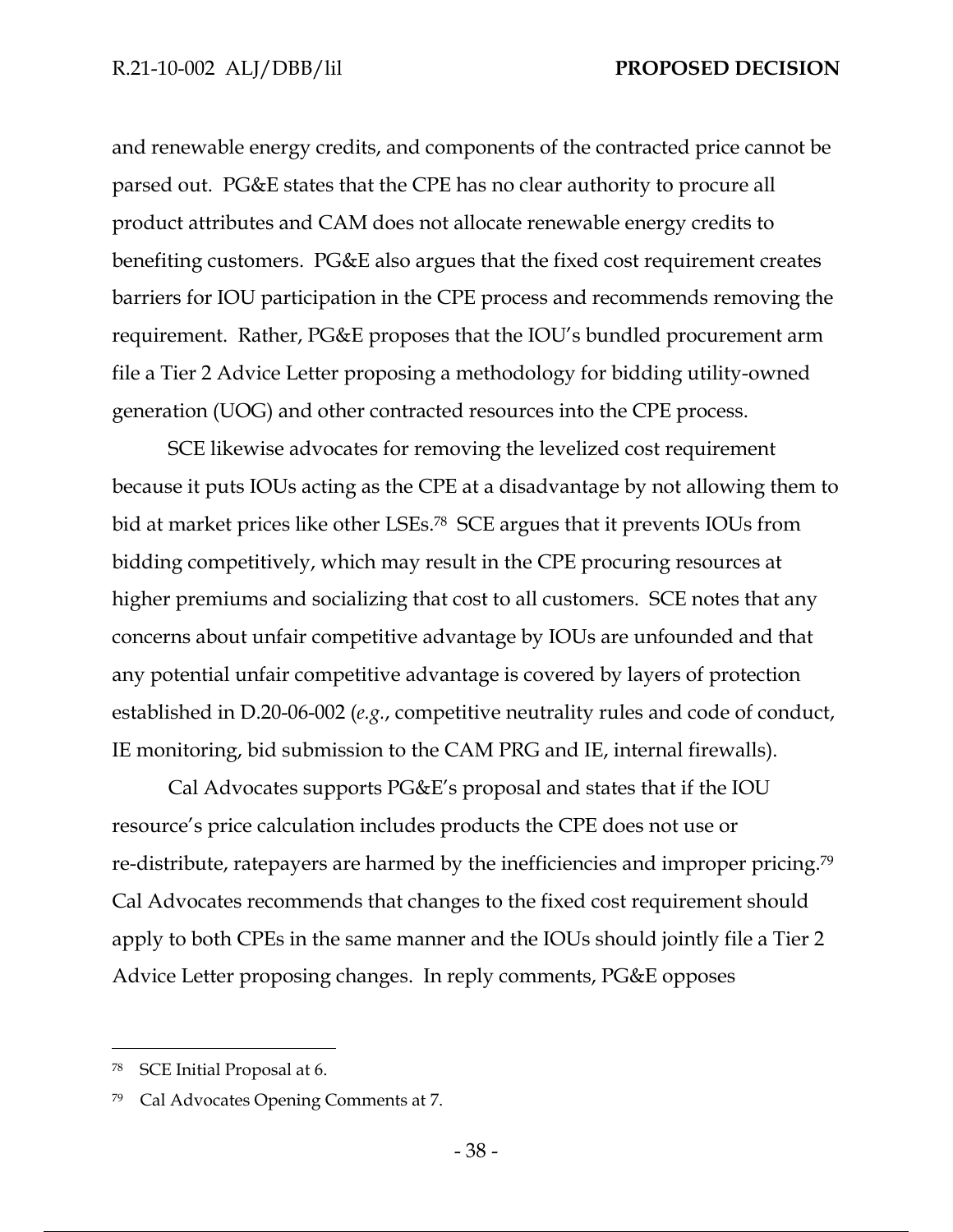standardizing IOUs' bid methodologies because each IOU has different portfolios and contracts, and requiring the same methodology is not in the best interest of customers and potentially implicates antitrust laws.80 SCE supports PG&E's proposal.81 Alternatively, SCE states that the CPE should be permitted to bid in a monthly shaped price, which would allow more competitive offers as compared to other LSEs.

MRP and CalCCA oppose removing the fixed cost requirement.<sup>82</sup> MRP states that IOUs are not like other market participants because IOUs have the PCIA for resources regardless of the bid price offered. MRP states that if the CPE accepts the levelized fixed cost bid, costs are allocated to customers through CAM; if the CPE does not accept the fixed cost bid, customers of certain vintages pay the difference through the PCIA. MRP opposes removing the requirement without further discussion to understand the impact on PCIA and CAM costs. CalCCA similarly argues that allowing IOUs to bid resources at a value other than the levelized fixed cost means allowing IOUs to charge CAM customers at a different cost than the cost charged to PCIA customers, effectively transferring costs from one set of customers to another.

In reply comments, SCE disagrees with MRP and CalCCA and states that it is not true that allowing the IOUs to bid resources at market prices would produce a cost shift.83 SCE states that the revenue from IOU sales would offset the cost of PCIA contracts in the same way other IOU sales of Renewable Energy

<sup>80</sup> PG&E Reply Comments at 19.

<sup>81</sup> SCE Opening Comments at 7.

<sup>82</sup> CalCCA Opening Comments at 9, MRP Opening Comments at 13.

<sup>83</sup> SCE Reply Comments at 2.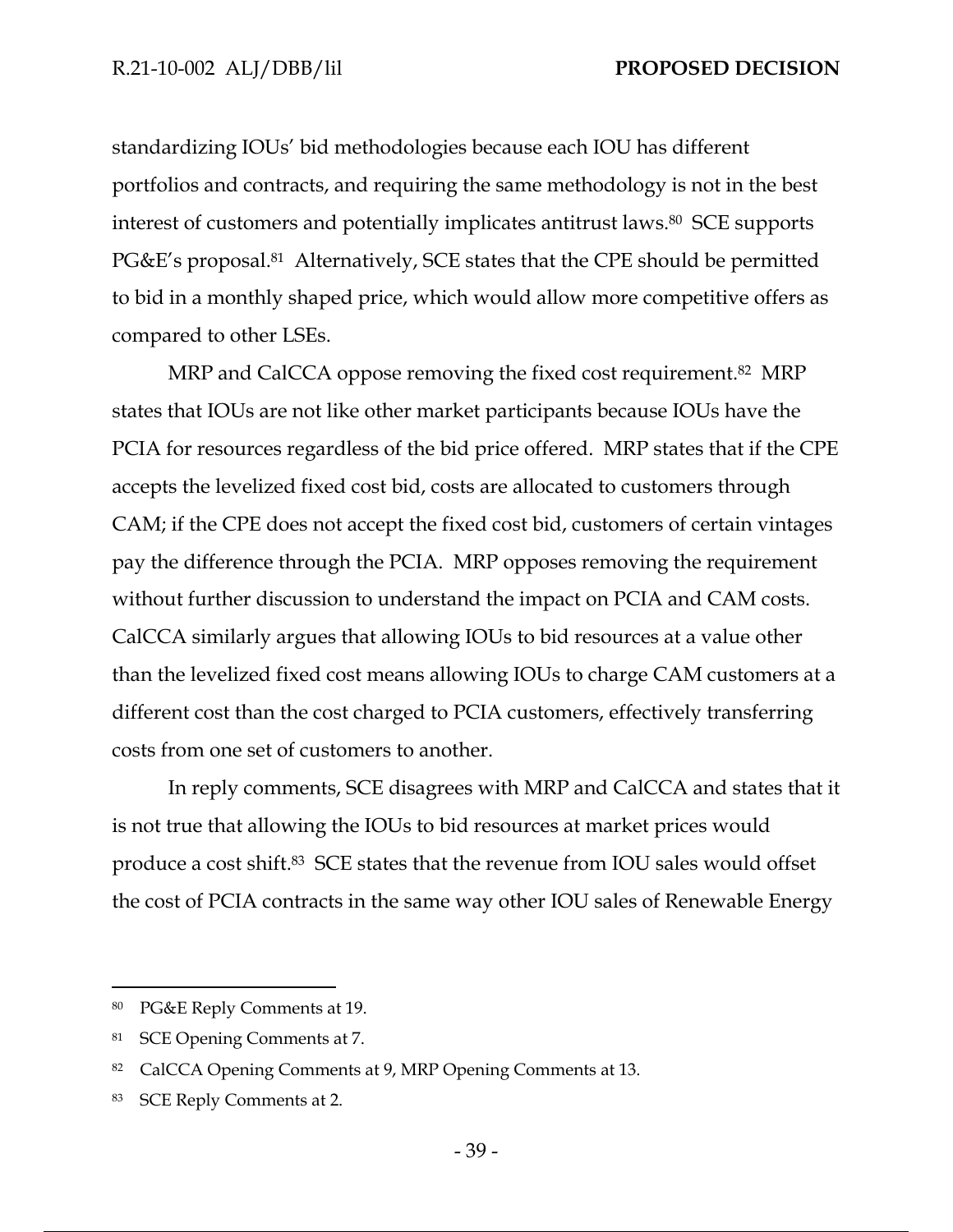Credits and RA do while providing LSEs with CAM credits for resources competitively procured by the CPE.

#### **3.6.1. Discussion**

Parties raise concerns that if the levelized fixed cost requirement results in inefficient and improper pricing of IOU resources, this can result in disincentivizing IOUs from participating in the CPE's solicitation or result in the CPE procuring IOU resources at costs that do not reflect market rates. The Commission is persuaded that these concerns favor removing the levelized fixed cost requirement. We also agree that there are numerous layers of protection in place to address unfair competitive advantage concerns with IOUs bidding as the CPE, such as the IOUs' submission of bids to the CAM PRG and IE in advance of other market participants' bids and the IE monitoring the CPE solicitation process. With respect to parties' concerns regarding the PCIA, we agree with SCE that sales of PCIA resources to the CPE through a competitive process should not result in an unfair cost shift.

As such, the Commission deems that the levelized fixed cost requirement should be removed and IOUs should be permitted to bid their resources into the CPE's solicitation at competitive market prices. As directed in D.20-06-002, IOU bids will be subject to review by the IE and CAM PRG. Accordingly, the levelized fixed cost requirement adopted in Ordering Paragraph 11 of D.20-06-002 is eliminated.

#### **3.7. Additional Reporting Requirements**

Several parties, including MRP, WPTF, and CalCCA, have concerns about the lack of transparency and information about the CPE procurement process, particularly given the PG&E CPE's procurement shortfalls for 2023 and 2024. These parties generally state that the information provided by the PG&E CPE,

 $-40-$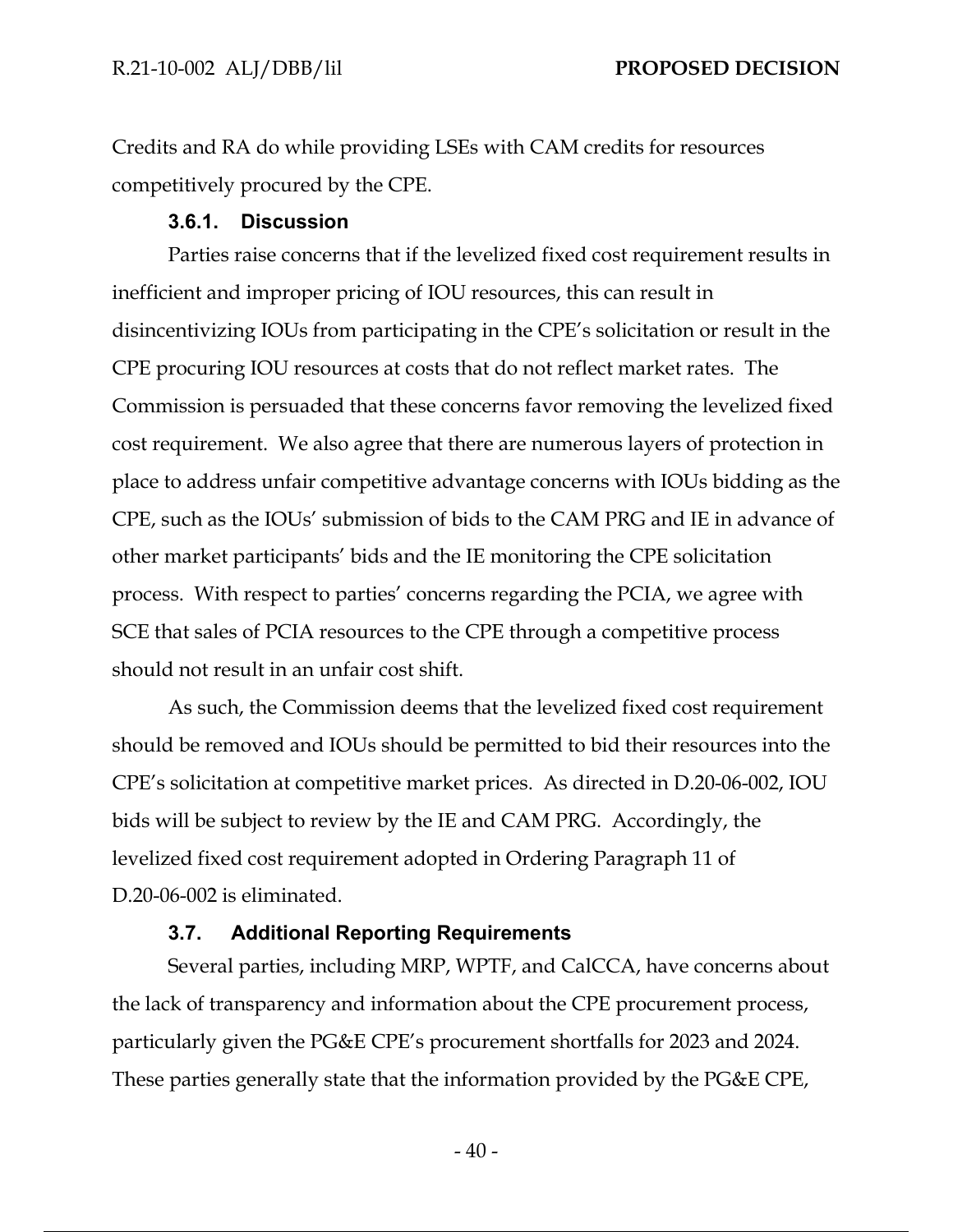through the Annual Compliance report and supplemental responses, does not sufficiently explain the reasons behind the procurement shortfalls, including why self-shown capacity or bids were rejected by the CPE.84

MRP and WPTF propose that Energy Division prepare a report on the CPE structure's effectiveness given the outcome of the initial CPE procurement. WPTF recommends a report on reasons behind the PG&E and SCE CPE's procurement shortfalls to be submitted in February 2022.85 MRP recommends a report in 2022 on why resources did not participate in the solicitation, why the CPE rejected self-shown capacity, and whether lack of penalties or risk of backstop in 2021 resulted in lower CPE procurement.86

In addition, CalCCA, MRP, and WPTF propose that the CPEs submit additional information in their Compliance Reports. CalCCA proposes that the CPEs file updated Compliance Reports requiring the following:87

- The amount of local RA self-shown to the CPE, with resources shown for no compensation and under the LCR RCM;
- The amount of local RA bid as a bundled product in the CPE solicitation;
- The amount of local RA procured by the CPE, with the amount procured through self-showing and bids;
- Reasons for rejecting or withdrawing bids or self-showing offers for each category of procurement; an

<sup>84</sup> *See* WPTF Proposal, December 23, 2021 (WPTF Proposal), at 2, MRP Proposal, December 23, 2021 (MRP Proposal), at 6, CalCCA Proposal at 4.

<sup>85</sup> WPTF Proposal at 4.

<sup>86</sup> MRP Proposal at 4.

<sup>87</sup> CalCCA Proposal at 12.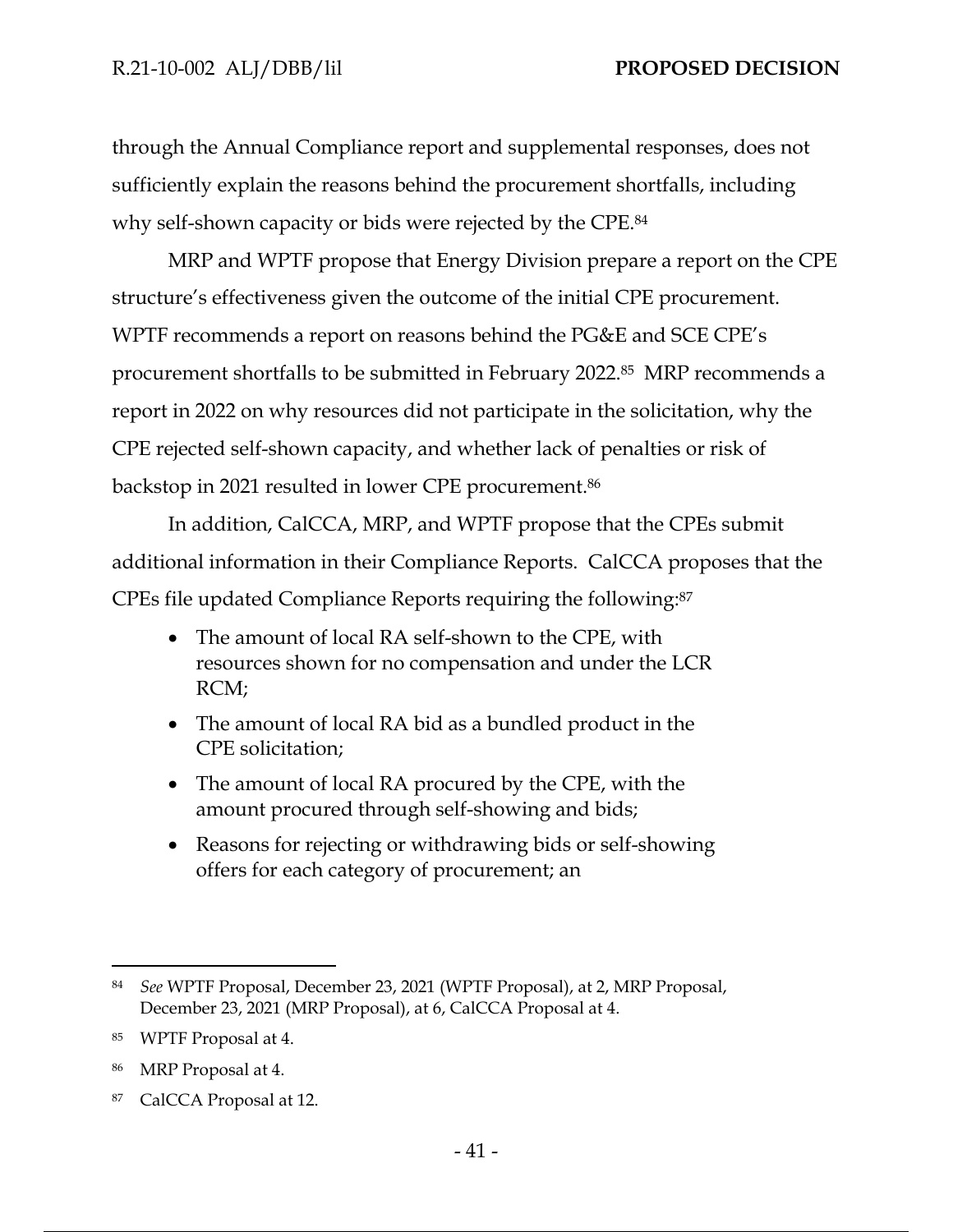Of the resources not procured, the nature of the entity that controls the asset (i.e., generator, LSE, marketer).

MRP proposes that future CPE compliance reports include:88

- Aggregate amount of offers (by MW and local area) the CPE received and the CPE did not accept;
- Aggregate amount of self-shown resources (by MW and local area) to the CPE and the CPE did not accept;
- Reasons not associated with amounts of capacity or parties –the CPE rejected offered or self-shown capacity; and
- List of resources the CPE accepted, shown and offered, in MWs and by local area.

WPTF recommends that future CPE compliance reports include:<sup>89</sup>

- Total amount of local RA resources offered to the CPE for no compensation or under the LCR RCM.
- Total amount of local RA resources bid into the CPE's solicitation.
- Total amount of CPE-procured and shown/accepted local resources by category (i.e., no compensation, under LCR RCM, awarded bids).
- For each CPE-procured and shown/accepted resource, resource's CAISO Resource ID and type of entity that controls the resource.
- Explanation of CPE's reasons for rejecting offered capacity, including amount of capacity rejected by resource category.

<sup>88</sup> MRP Proposal at 6.

<sup>89</sup> WPTF Proposal at 4.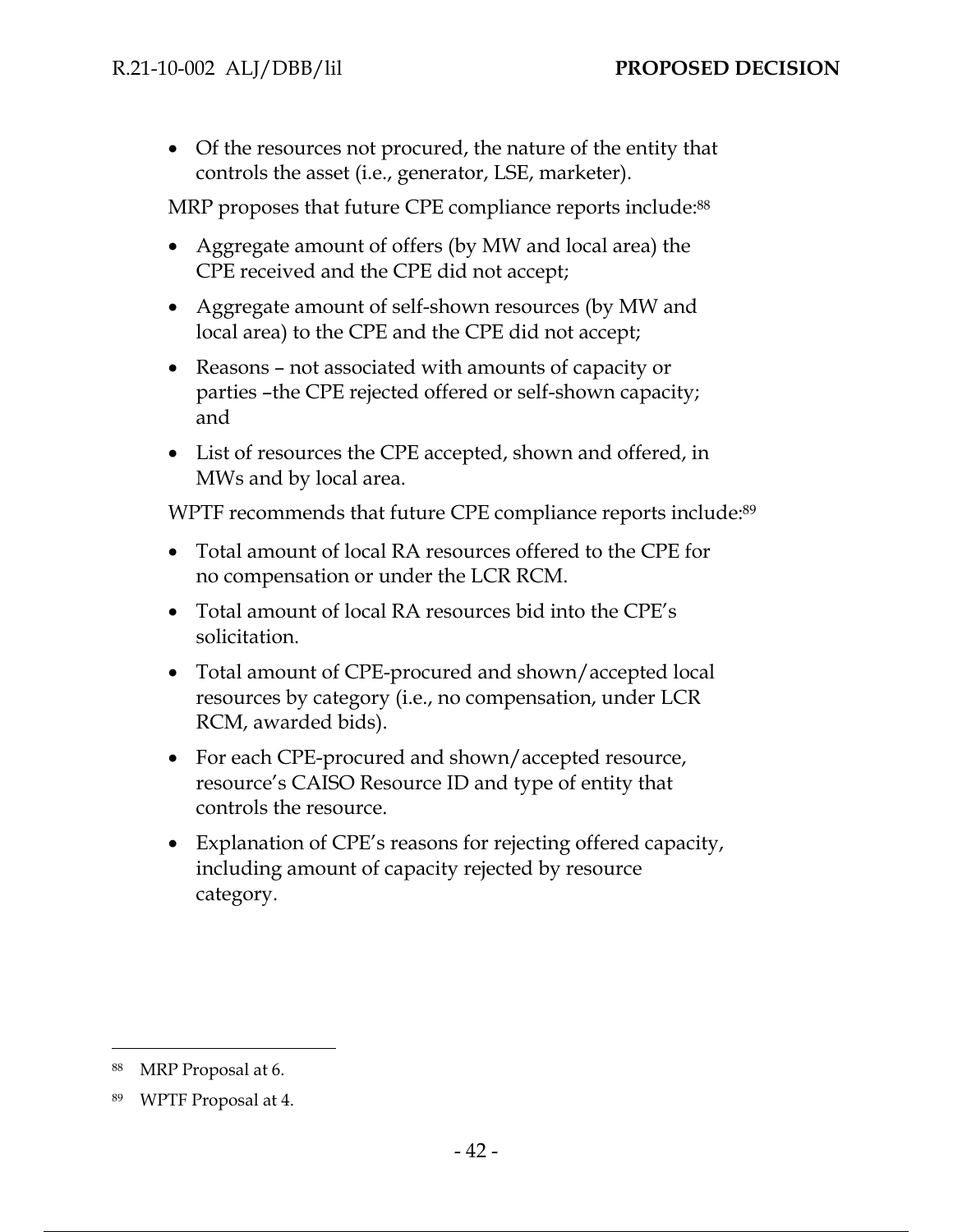AReM, Calpine, and CEJA/UCS support the proposals for standardizing the compliance reports.90 CEJA/UCS also recommend transparency with the IE report to include aggregated information about preferred resources bid or selfshown, generation resources selected from disadvantaged communities, and total fossil fuel capacity procured. Cal Advocates supports CEJA/UCS's proposal.91

SCE and PG&E oppose additional reporting in the compliance reports. Both parties oppose reporting confidential information that cannot be shared with market participants and where disclosure can negatively impact the CPE process.92 PG&E points out that there is an established process for a designated non-market participant to review the confidential Annual Compliance Report upon execution of a non-disclosure agreement. In reply comments, CalCCA, MRP, and WPTF generally state that the proposed information can be aggregated to protect confidentiality of market participants.93 Cal Advocates cautions that there are instances when data aggregation may be insufficient to protect market-sensitive data, such as when there are only a handful of offers.<sup>94</sup>

CEJA/UCS support WPTF and MRP's proposals for a 2022 Energy Division report.<sup>95</sup> SCE opposes a 2022 Energy Division report.<sup>96</sup>

<sup>90</sup> AReM Opening Comments at 5, CEJA/UCS Opening Comments at 5, Calpine Opening Comments at 4.

<sup>91</sup> Cal Advocates Reply Comments at 1.

<sup>92</sup> SCE Opening Comments at 10, PG&E Opening Comments at 15.

<sup>93</sup> CalCCA Reply Comments at 6, WPTF Reply Comments at 3, MRP Reply Comments at 5.

<sup>94</sup> Cal Advocates Reply Comments at 2.

<sup>95</sup> CEJA/UCS Opening Comments at 7.

<sup>96</sup> SCE Opening Comments at 10.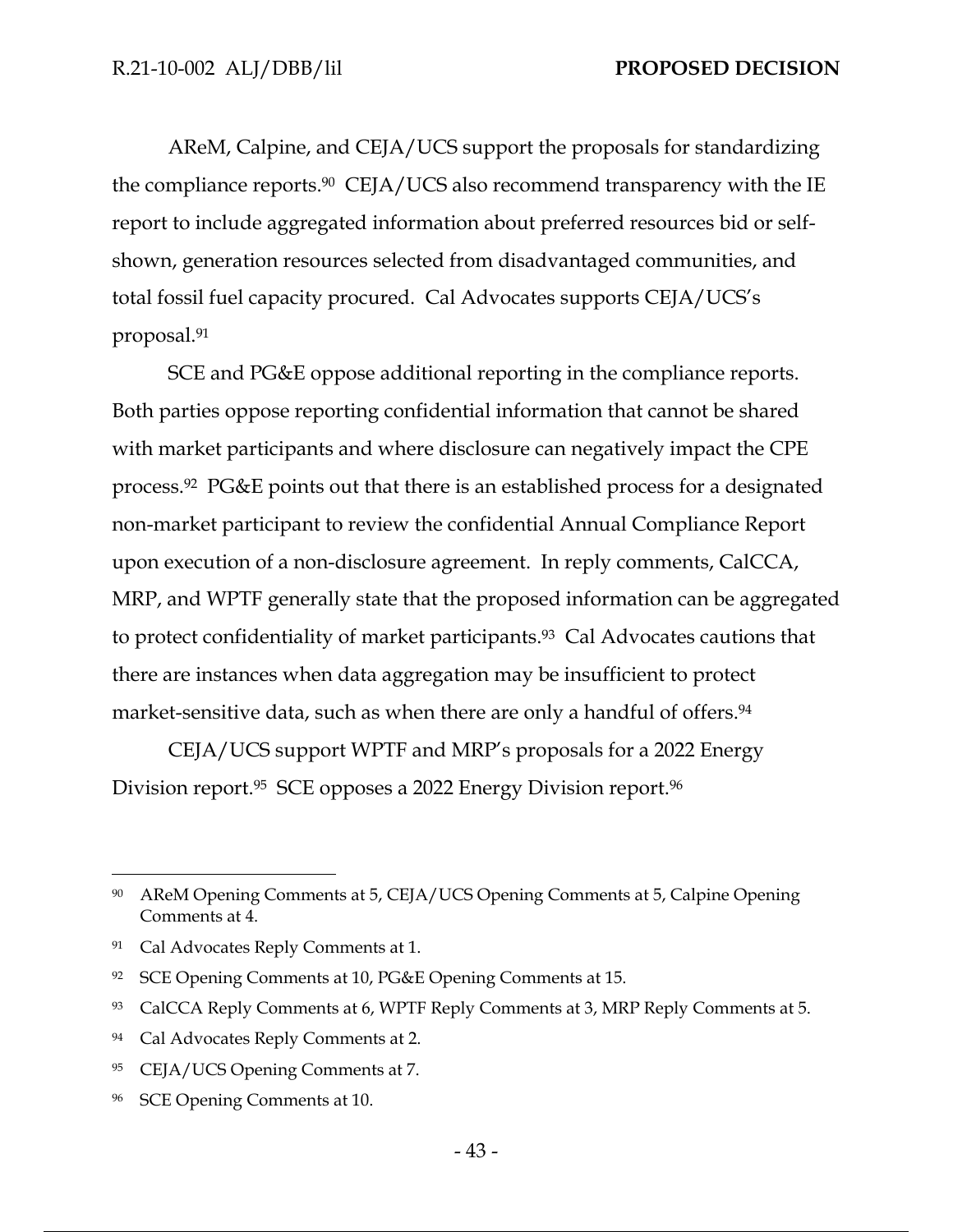# **3.7.1. Discussion**

The Commission agrees that additional transparency in the CPE procurement process would be beneficial to improving the CPE framework. We also recognize that protecting market-sensitive information in the CPE's possession is critical to the effective functioning of the CPE structure. In balancing these interests, the Commission is persuaded that the CPEs' Annual Compliance Reports should disclose certain aggregated information about the solicitation process that does not disclose market-sensitive information. We agree with parties that support disclosure of additional information about preferred resources selected by the CPE and procurement of generation facilities located in Disadvantaged Communities, so long as such information is aggregated to protect market-sensitive information.

Accordingly, the CPE's Annual Compliance Report shall include the following information:

- 1) Total local RA allocation for the CPE from the Commission;
- 2) Total local demand response (DR) resources allocated for the CPE by the Commission;
- 3) Total local CAM resources (non-DR) applied towards CPE requirements;
- 4) Total local resources procured by the CPE;
- 5) Total LSE self-shown local resources;
- 6) Net total position associated with the CPE;
- 7) Total capacity of preferred resources that were bid or shown to the CPE;
- 8) Total capacity of preferred resources selected and not selected by the CPE; and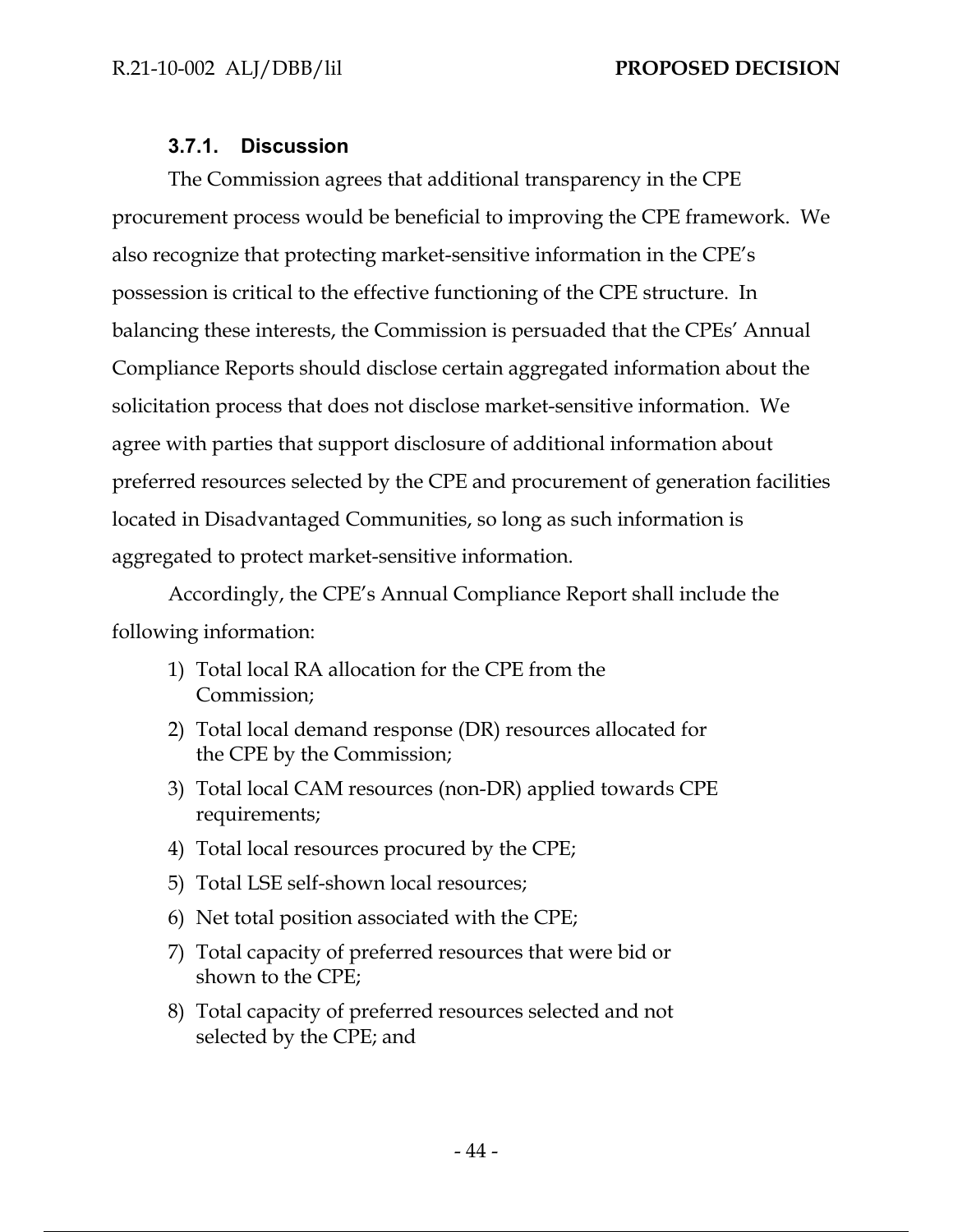9) Total capacity of MW procured by the CPE from generation facilities located in Disadvantaged Communities.

The new data requirements for the Annual Compliance Report shall be effective for the 2023 Annual Compliance Report. To the extent that parties seek to gain access to confidential information, we note that there is an established process for a designated non-market participant to review the Annual Compliance Reports upon execution of a non-disclosure agreement.

Because the CPEs began their first solicitations in 2021, additional monitoring and data are necessary to evaluate the overall effectiveness of the CPE structure. In D.20-06-002, the Commission authorized Energy Division to prepare a report assessing the effectiveness of the CPE structure by 2025.97 The newly-adopted data requirements for the Annual Compliance Report will provide necessary insight into the CPE procurement process in furtherance of Energy Division's report.

## **3.8. Confidentiality of CPE Information**

PG&E expresses concern that it is unclear that the confidentiality protections established by D.06-06-066 apply to CPE procurement information, or information related to the CPE submitted by PG&E to the Commission.98 PG&E states that because D.06-06-066 appears to apply to market-sensitive information submitted by IOUs to the Commission resulting from a procurement plan, D.06-06-066 may not be adequate to protect CPE information in the event of a California Public Records Act or Freedom of Information Act Request. PG&E asserts that given the unique nature of CPE procurement, it is necessary to

<sup>97</sup> D.20-06-002 at 35.

<sup>98</sup> PG&E Initial Proposal at 15.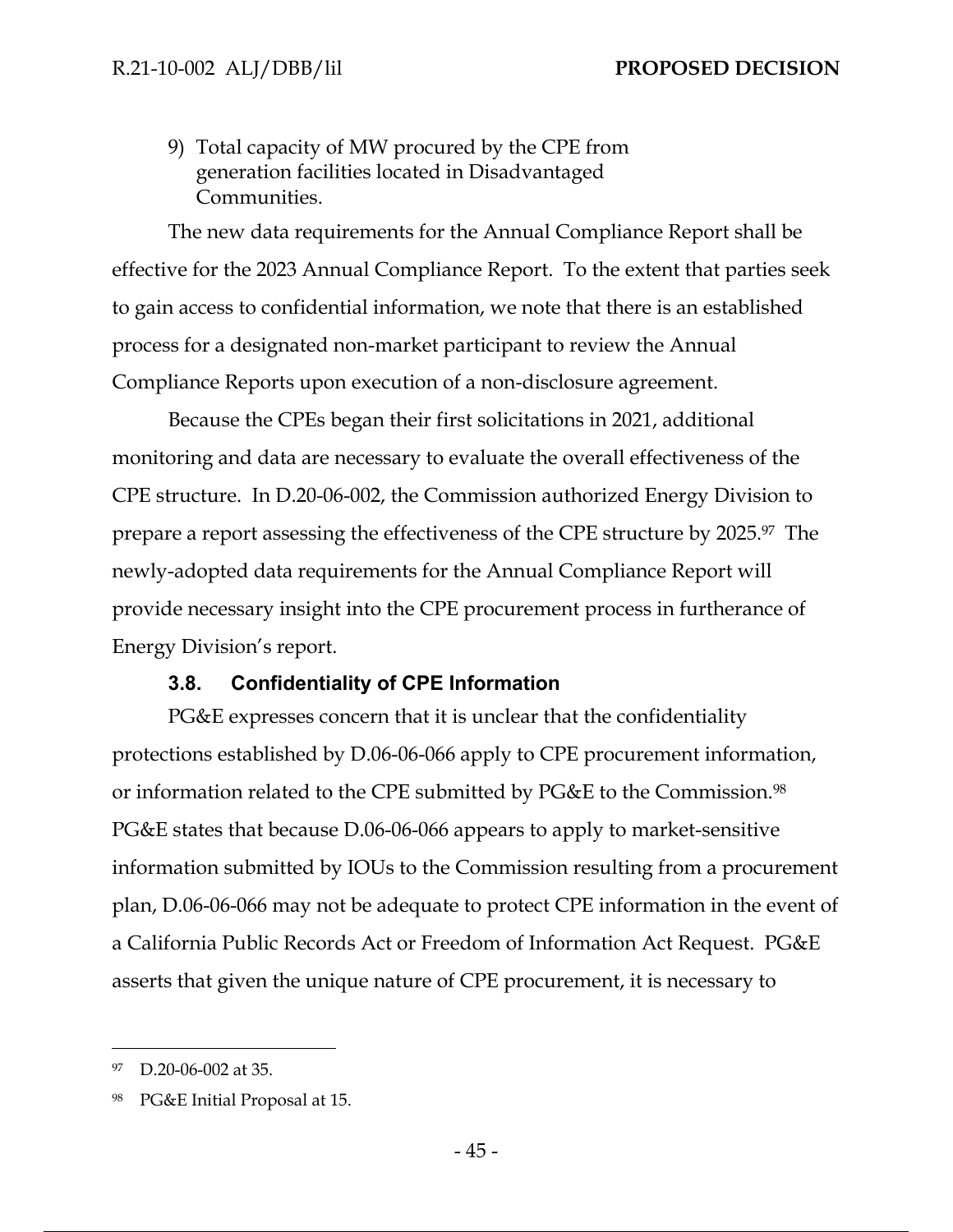protect market-sensitive CPE transaction information that impacts parties that transact with the CPE, LSEs on behalf of the which the CPE procures, and ratepayers.

PG&E proposes a matrix that outlines the applicable bases for confidential treatment of information submitted by PG&E to the Commission related to the CPE.99 PG&E further recommends that the Commission expressly state that certain CPE information qualifies for confidentiality protections under various California statutes, including propriety and trade secret information, third-party information subject to non-disclosure agreements, and commercially sensitive information.

CalCCA provides revisions to PG&E's category for "Contract Terms and Conditions," stating that contract summaries must be made public to be consistent with the confidentiality matrix in D.06-06-066.100 CalCCA adds that the proposed "Forecasted RA Requirements" category is unclear based on the described basis for confidential treatment. PG&E counters that D.06-06-066 and Pub. Util. Code § 4545.5(g) are only one basis for entities to request confidential treatment from the Commission and that PG&E's proposed matrix is intended to draw on all relevant legal bases applicable to CPE information.101 PG&E agrees that the "Forecasted RA Requirements" may create confusion and recommends removing the category.

### **3.8.1. Discussion**

D.06-06-066 established procedures to be followed when an IOU seeks confidential treatment of certain market-sensitive information submitted in

<sup>99</sup> *Id*., Appendix A.

<sup>100</sup> CalCCA Opening Comments at 13.

<sup>101</sup> PG&E Reply Comments at 13.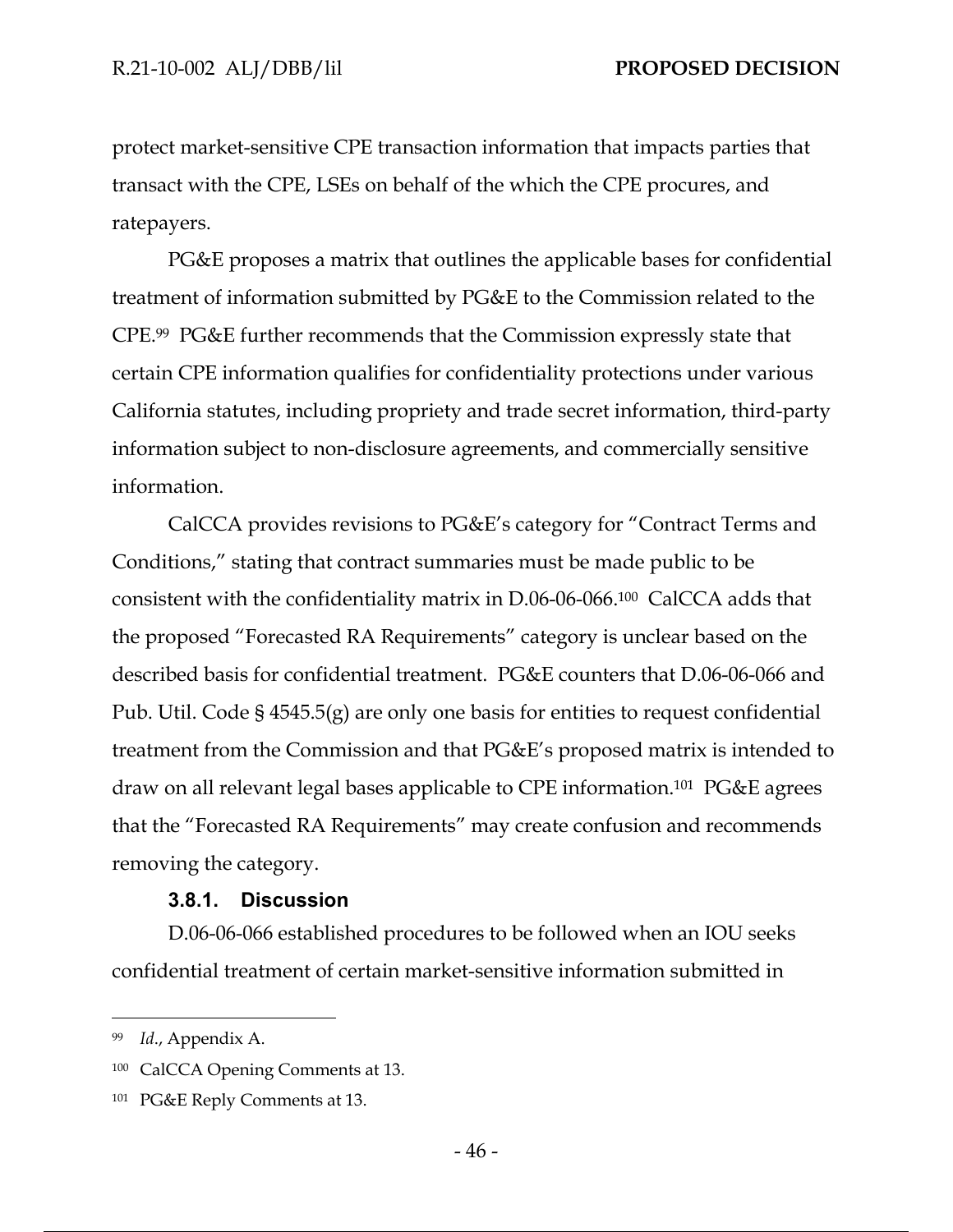procurement plans and related documents. The Commission adopted an IOU Matrix in D.06-06-066 that identified categories of information deemed confidential. The CPE framework in the RA program was adopted in 2020 in D.20-06-002. Because CPE procurement and filings were not established when the D.06-06-066 confidentiality matrix was adopted, and the nature of CPE procurement is different from procurement solely on behalf of bundled customers, it is necessary to adopt a matrix to protect market-sensitive CPE information and provide uniform guidance to the CPE.

The Commission may preemptively adopt confidential matrices that designate certain information as confidential or public in a decision, pursuant to General Order (GO) 66-D, Section 3.4(a).102 In addition, D.20-08-031, adopting GO 66-D, provides that the "official information" privilege in California Evidence Code § 1040 provides a legal basis for the Commission to refrain from disclosing certain information acquired in confidence by the Commission "where disclosure is either prohibited by federal or state law, or where there is a need for confidentiality that outweighs the necessity for disclosure in the interests of justice."103

The Commission recognizes the importance of protecting market-sensitive information in the CPE's possession that may reveal market prices and

<sup>102</sup> GO 66-D, Section 3.4(a) provides:

The Commission may adopt confidential matrices which preemptively designate certain information as confidential or public in a decision. Information submitted to the Commission per this Section shall clearly designate the relevant decision adopting the applicable confidential determination. If the information is appropriately identified as being preemptively determined to be confidential, the Commission will not release information in response to a CPRA, unless by order of the Commission.

<sup>103</sup> D.20-09-031, Conclusion of Law 6.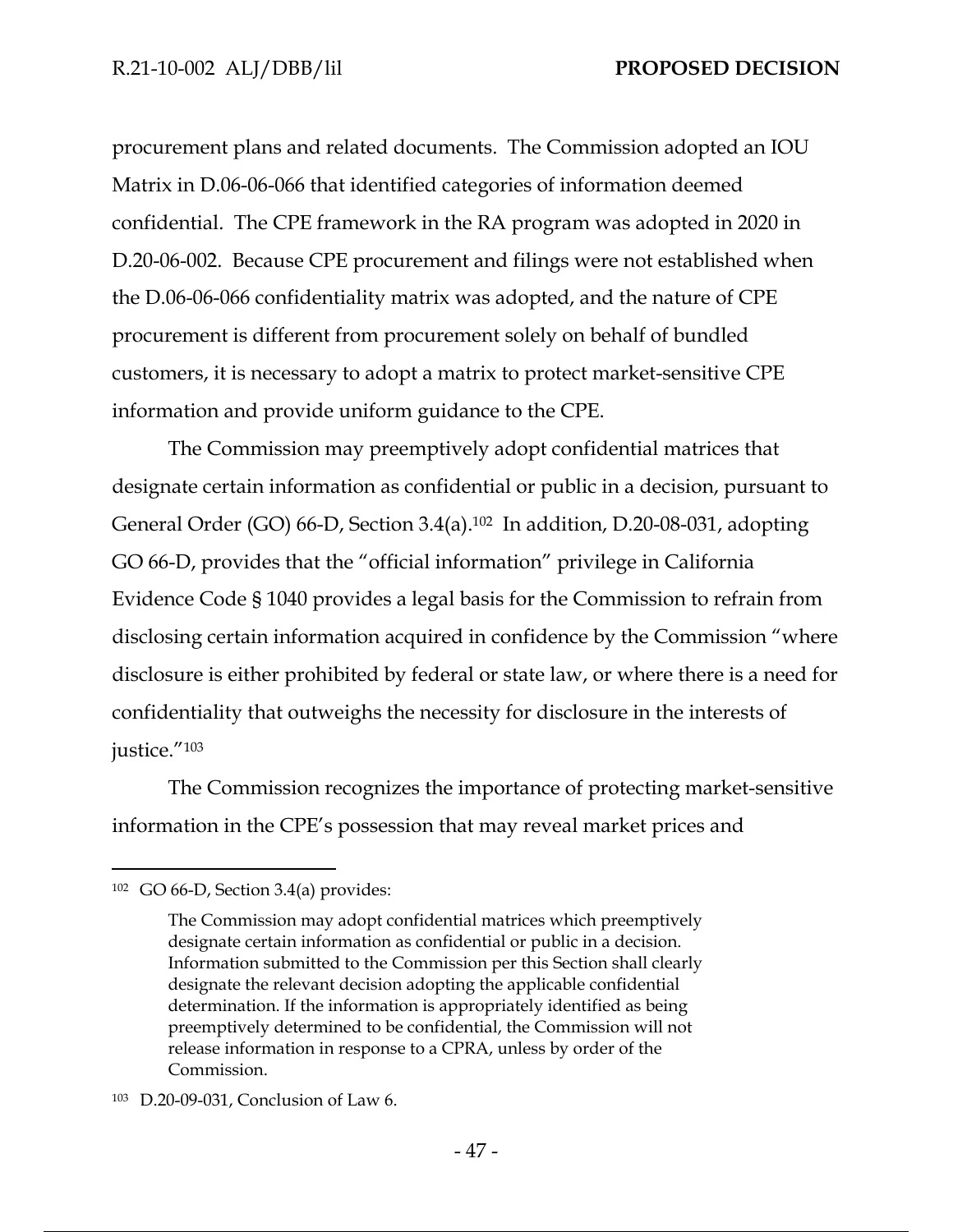competitive bid information, as disclosure of such information may adversely impact ratepayer interests, LSEs on behalf of which the CPE procures, and market participants transacting with the CPE. For these reasons, the Commission finds that preemptively designating certain CPE information as confidential is warranted here, as the need for confidentiality outweighs the need for disclosure, pursuant to GO 66-D.

The Commission deems PG&E's proposed matrix to be reasonable, subject to certain revisions. We agree with the removal of the "Forecasted RA Requirements" category. We also find that the time period for data to be kept confidential under the "Contracts and power purchase agreements" category should be modified to remove the "1-year after expiration," as this can be burdensome to track. The three-year time period should start from the contract execution date, rather than the delivery start date, to simplify the tracking process.

Accordingly, PG&E's Attachment A matrix is adopted with modifications. The adopted matrix is attached here as Appendix A. Given the recent inception of the CPE framework, the Commission may refine the confidentiality matrix in the future as additional information arises. The CPEs shall track whether information previously designated as confidential becomes public and provide such tracking to Energy Division Staff upon request.

In addition, PG&E requests that the Commission expressly state that general categories of CPE information qualify for confidentiality protection under various California codes. The Commission finds that these requests are unnecessary and overly broad. The information contained in the matrix, adopted in this decision, is specific to the CPE's procurement efforts, which impact various third-parties including LSEs and other market participants.

- 48 -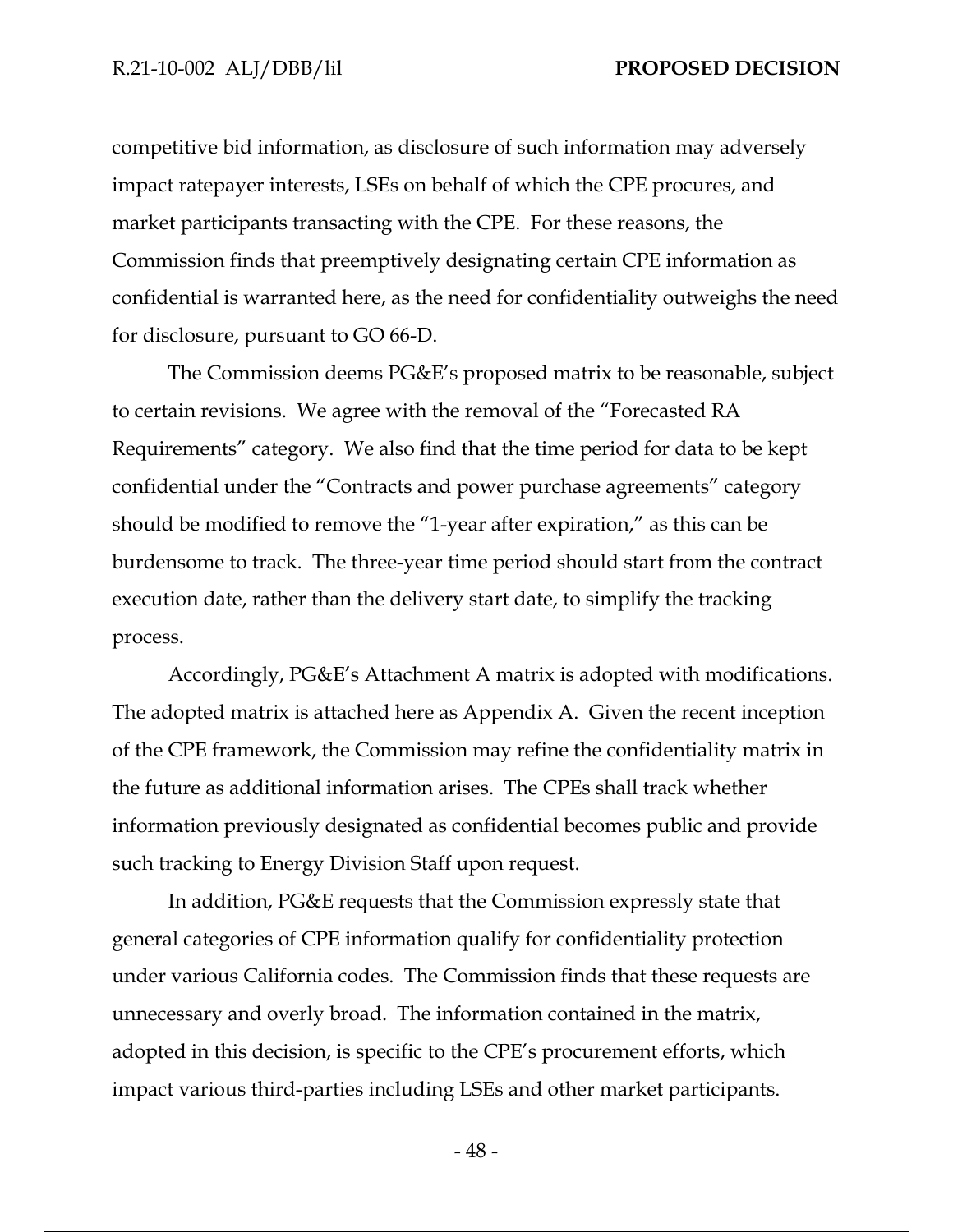Thus, the information is market-sensitive and entitled to confidentiality protections. The CPEs may cite to additional authority when submitting confidential information, either pursuant to the matrix or otherwise.

#### **3.9. Swaps**

Calpine proposes that the CPE should be permitted to facilitate swaps of local RA for system RA.<sup>104</sup> Calpine states that "[s]waps involve participants in a solicitation offering at a price at which they are willing to provide local capacity to the buyer in return for system capacity."105 Calpine recommends that the CPE should be permitted to solicit offers for system RA capacity to execute swaps.

PG&E, SCE, and Cal Advocates oppose the proposal.<sup>106</sup> Cal Advocates states that allowing CPE procurement of system RA would significantly increase the scope of procurement, slow down the solicitation process, and require substantial modification to the CPE's design.107 SCE states that the proposal adds obligations and risk to the CPE and should not be rushed through an expedited track.108 PG&E states that swaps may have unintended consequences that require the CPE to act as a market broker and extend beyond the scope of the CPE.109 MRP supports this proposal.110

The Commission agrees with parties' concerns in opposing this proposal and declines to adopt it. We encourage LSEs to engage in swap transactions for

107 Cal Advocates Opening Comments at 4.

110 MRP Opening Comments at 19.

<sup>104</sup> Calpine Proposal at 6.

<sup>105</sup> *Id*.

<sup>106</sup> Cal Advocates Opening Comments at 4, SCE Opening Comments at 9, PG&E Reply Comments at 21.

<sup>108</sup> SCE Opening Comments at 9.

<sup>109</sup> PG&E Reply Comments at 21.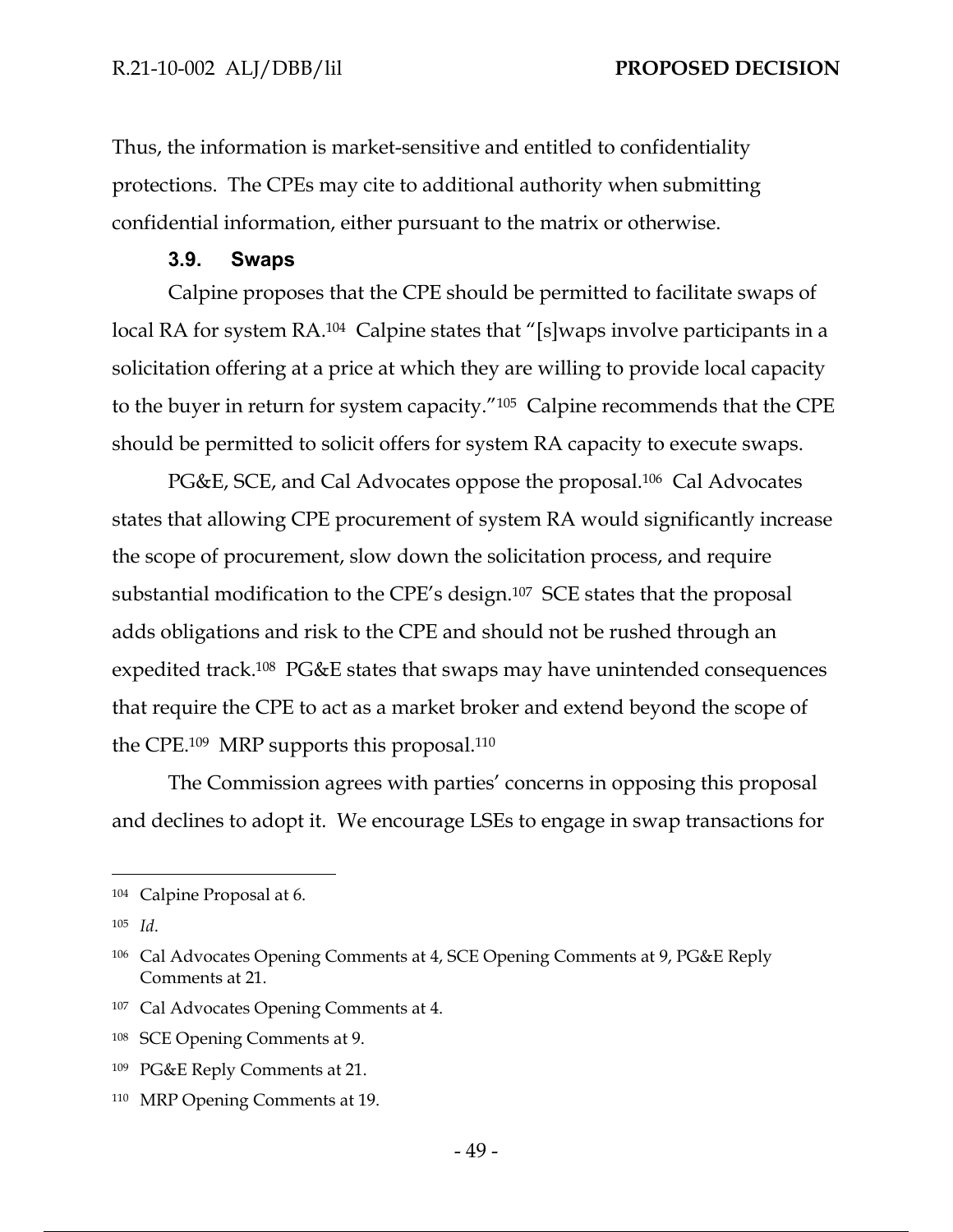local resources located in local areas outside of the TAC areas they serve load in ahead of the annual CPE solicitation. This will help ensure that the incentives to self-show local resources to the CPE are aligned, and allow for LSEs to potentially extract local premium values for resources in exchange for a needed system MW.

### **3.10. Cost Recovery**

### **3.10.1. Forecasted CPE Costs**

In D.20-06-002, the Commission adopted the CAM methodology as the cost recovery mechanism to cover procurement and administrative costs incurred by the CPE.111 PG&E states that while CPE administrative costs associated with the CPE function are submitted for review in the annual Energy Resource Recovery Account (ERRA) forecast and compliance process, there is no direction requiring the CPE to present forecasted CPE procurement costs for cost recovery.112 PG&E recommends that CPE procurement costs be forecasted and implemented in rates through the annual ERRA forecast proceeding and handled in a separate confidential chapter in ERRA forecast testimony. PG&E states that, similar to Ordering Paragraph 10 of D.20-12-006, the confidential contents of the chapter should only be viewable to PG&E's CPE and support personnel.

PG&E also proposes that only CPE transactions that include compensation or sale of system RA attributes to the CPE should be required for inclusion in supporting workpapers or other testimony. PG&E recommends that transactions for self-shown resources for no compensation or sale of system RA attributes should not be required to be presented in the ERRA forecast as those agreements

<sup>111</sup> D.20-06-002 at OP 16.

<sup>112</sup> PG&E Initial Proposal at 10.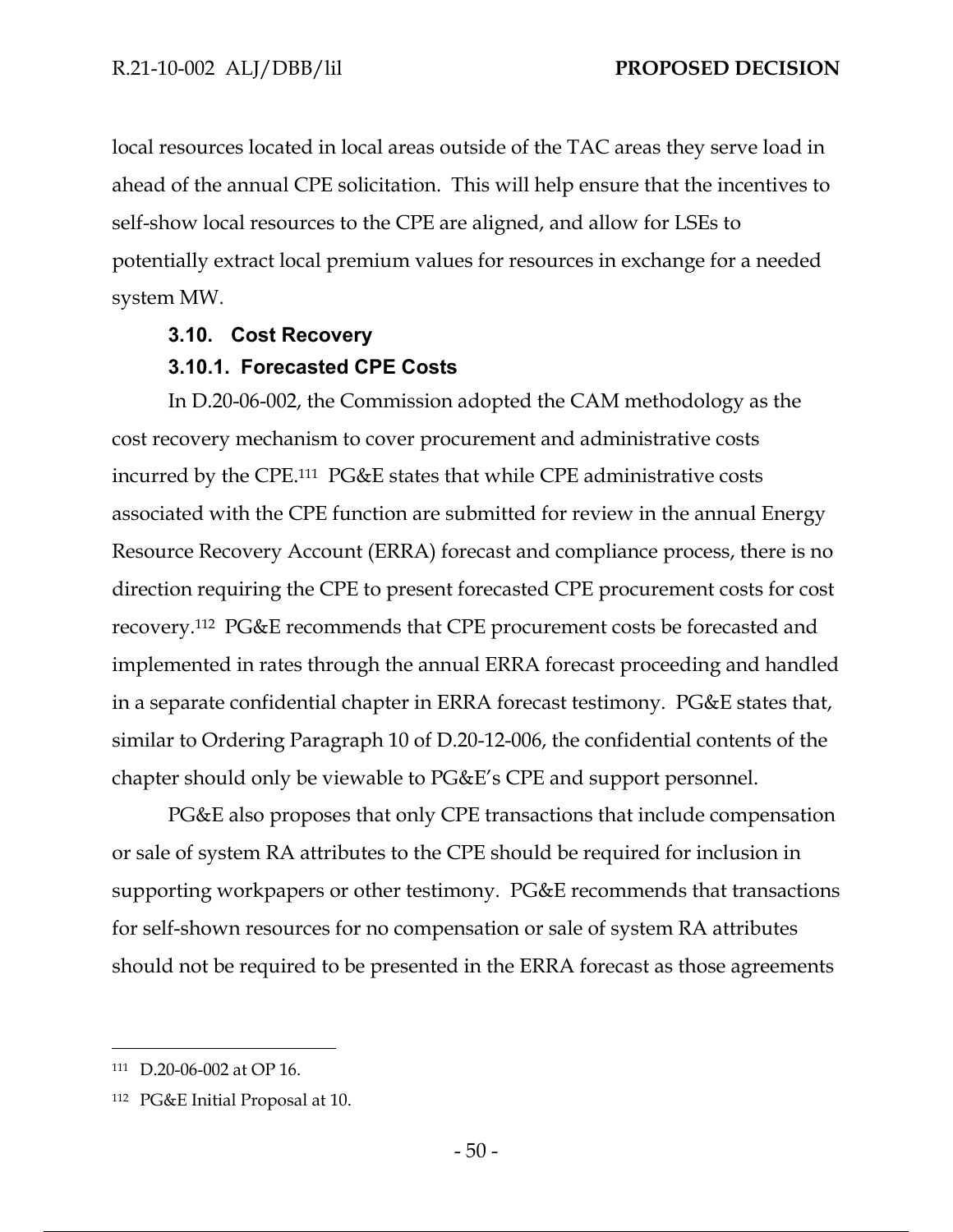have no incremental impact on an IOU's revenue requirement forecast for the applicable ERRA forecast year.

Cal Advocates states that the Commission should consider the large volume of accounting that CPE procurement adds to the ERRA forecast filing.113 If PG&E's proposal is adopted, Cal Advocates recommends that CPE forecasts and associated rates impacted should be provided in the supplemental ERRA forecast application and updates be filed in supplemental testimony no later than October of the filing year. PG&E responds that it is unclear what a supplemental application will entail, as Commission rules do not provide for application supplements.114 PG&E clarifies that it will forecast annual CPE-related costs in the initial ERRA forecast application and update testimony to reflect cost changes. PG&E states that schedule changes applicable to IOUs' ERRA forecasts should not be made in the instant proceeding given the complexities of the ERRA proceeding schedule.

The Commission finds PG&E's proposal to be reasonable and adopts it here. Accordingly, CPE procurement costs shall be forecasted and implemented in rates through the annual ERRA forecast proceeding. The CPE procurement costs shall be handled in a separate confidential chapter in ERRA forecast testimony, whereby the confidential contents shall only be viewable to the IOU CPE's personnel and support personnel, including staff such as contract management, law and regulatory compliance staff. In addition, only CPE transactions that include compensation or sale of system RA attributes to the CPE shall be required for inclusion in supporting workpapers or other testimony.

<sup>113</sup> Cal Advocates Opening Comments at 9.

<sup>114</sup> PG&E Reply Comments at 8.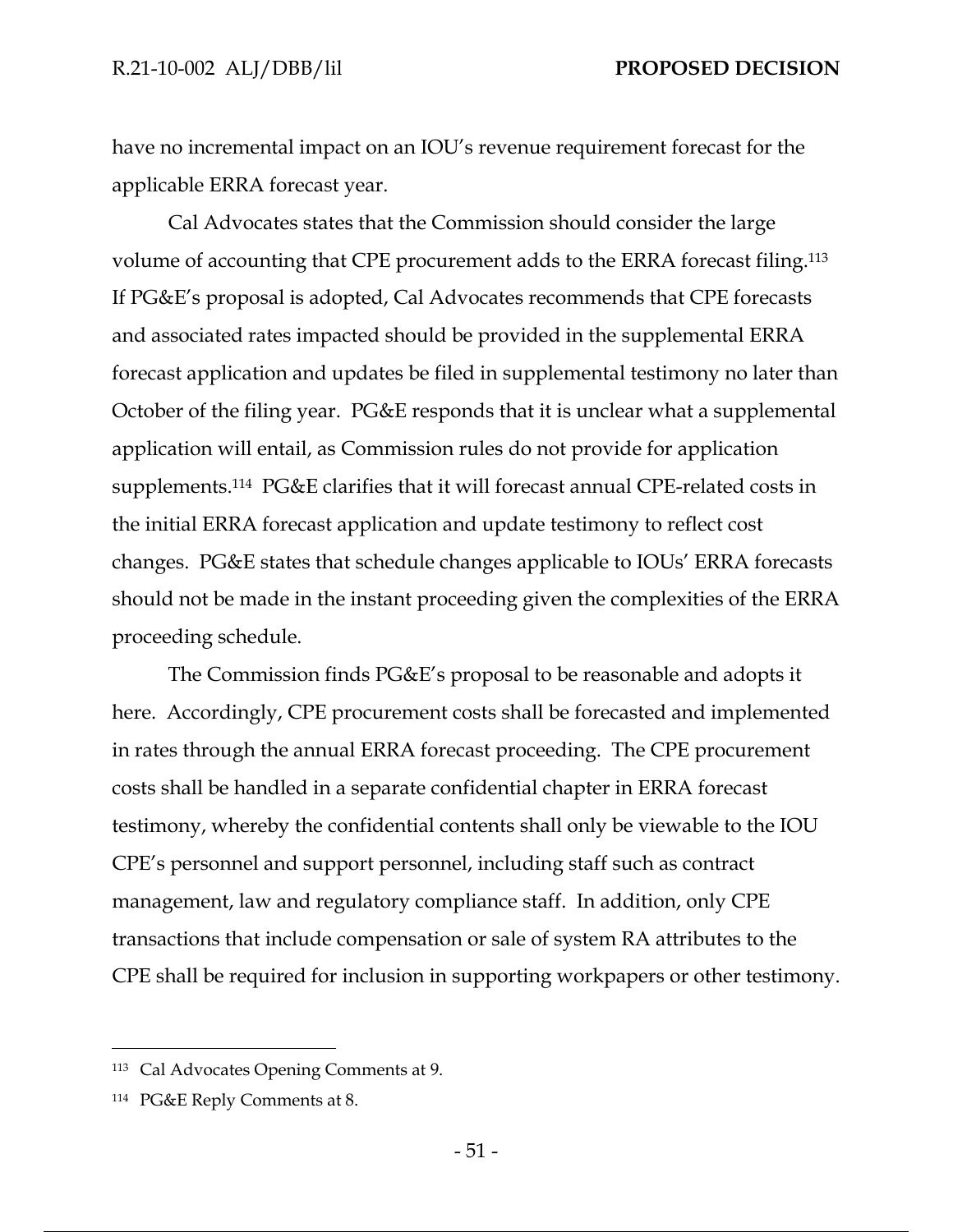# **3.10.2. Transactions with IOUs**

In D.20-06-002, the Commission directed that:

Investor-owned utility (IOU) resources procured by the central procurement entity shall be reclassified from their existing cost recovery mechanisms designations to the Cost Allocation Mechanism (CAM) for the duration of the contract with the central procurement entity. After that time, IOU resources shall be reclassified back to their existing cost recovery mechanism designation.115

PG&E states that it is not clear whether this direction applies to certain

scenarios; for example, whether it applies only to costs associated with capacity

attributes or all associated procurement costs, or whether self-shown IOU

resources are reclassified.116 PG&E proposes the following clarifications:

- An IOU LSE transaction with the CPE should be presented as it would be if the transaction was with an LSE (*e.g*., RA sale from PCIA-eligible resource to the CPE would continue to be an RA sale in the PCIA revenue calculation).
- Existing principles on how attributes are sold between entities and presented for cost recovery should be maintained.
- Only attributes identified in a CPE agreement as sold to the CPE should be recovered as volumes and costs with CAM.
- Self-shown IOU resources with no transaction should not be recorded as an RA purchase by the CPE within CAM or the underlying cost recovery mechanism. Self-shown IOU resources that receive a LCR RCM credit will be modeled as revenue only transactions, but because they do not include system RA being sold to the CPE, no system RA volumes would be presented as being sold from one cost recovery mechanism to CAM.

<sup>115</sup> D.20-06-002 at OP 12.

<sup>116</sup> PG&E Initial Proposal at 11.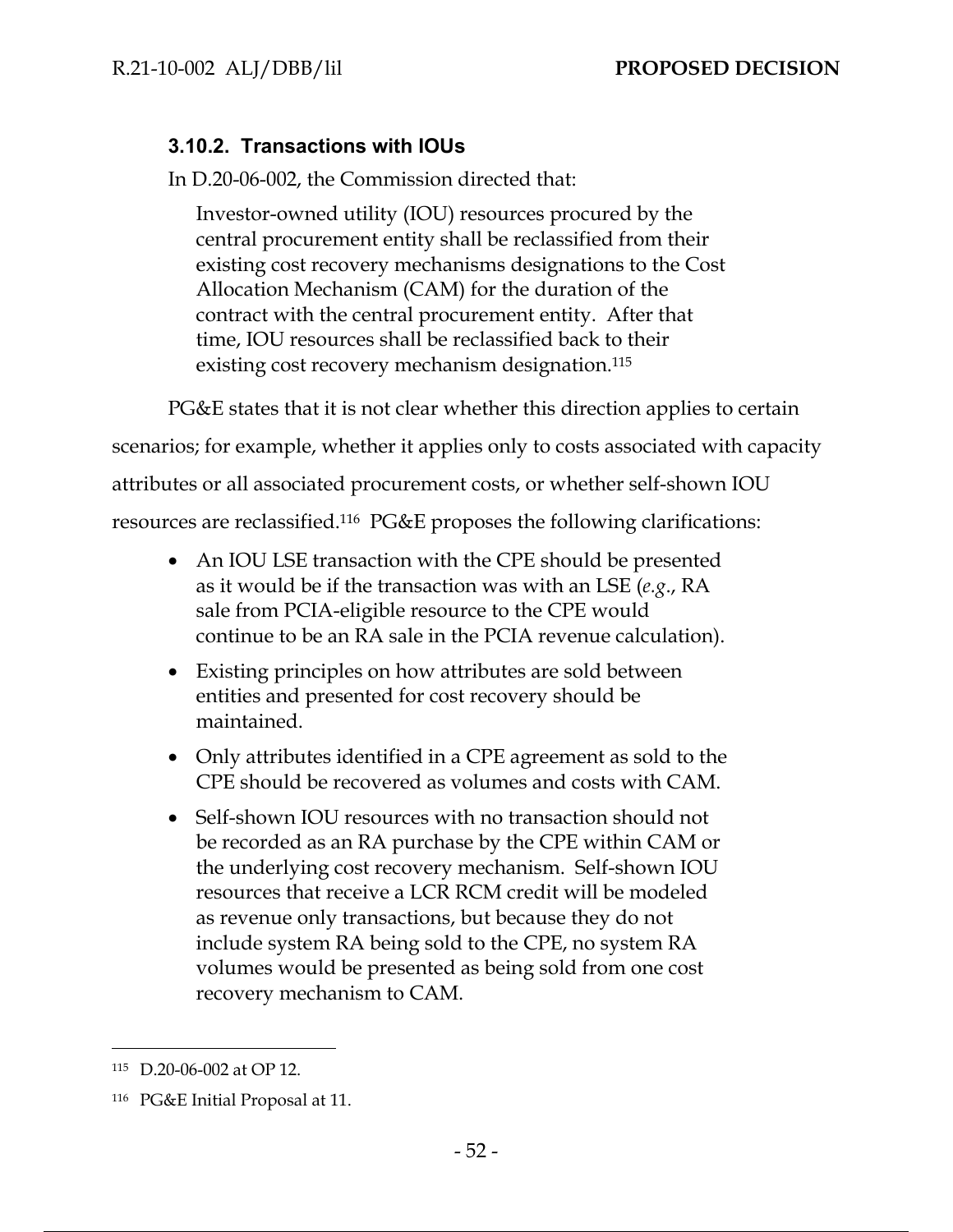Unsold PCIA-eligible resource with system RA within a local area will continue to be retained based on the local RA price benchmark. The underlying position for PCIA-eligible resources self-shown or unsold will continue to be retained based on the local RA benchmark in the ERRA forecast proceeding.

SCE similarly requests clarification regarding cost recovery for IOU transactions. SCE states that Ordering Paragraph 12 of D.20-06-002 can be interpreted to mean that the full costs of PCIA contracts selected by the CPE are moved to CAM and back to PCIA. SCE states that this is problematic for contracts, such as Renewables Portfolio Standard (RPS) contracts, as the CPE should be procuring only local attributes, not RPS attributes.117 If the full costs of RPS contracts are moved to CAM, CAM customers pay for RPS attributes they may not receive because RPS attributes cannot be allocated to CAM customers. SCE adds states that in D.21-05-030, PCIA-eligible resources can elect to receive allocations of customers' vintaged load shares of RPS attributes from IOUs' PCIA portfolios, if the LSE pays the IOU market value of the allocated RPS resources.

To address this, SCE recommends that an IOU contract providing local attributes procured by the CPE should stay in its original cost recovery mechanism for the duration of the CPE contract and the CPE will apply credits/debits to the appropriate accounts to reflect costs of the local RA. For example, if an IOU resource is PCIA-eligible, and costs are recorded in the Portfolio Allocation Balancing Account (PABA), costs would remain in PABA for the duration of the CPE procurement. However, costs of the local resource will be charged to CAM and offsetting credits recorded in the subaccounts of the

<sup>117</sup> SCE Initial Proposal at 9.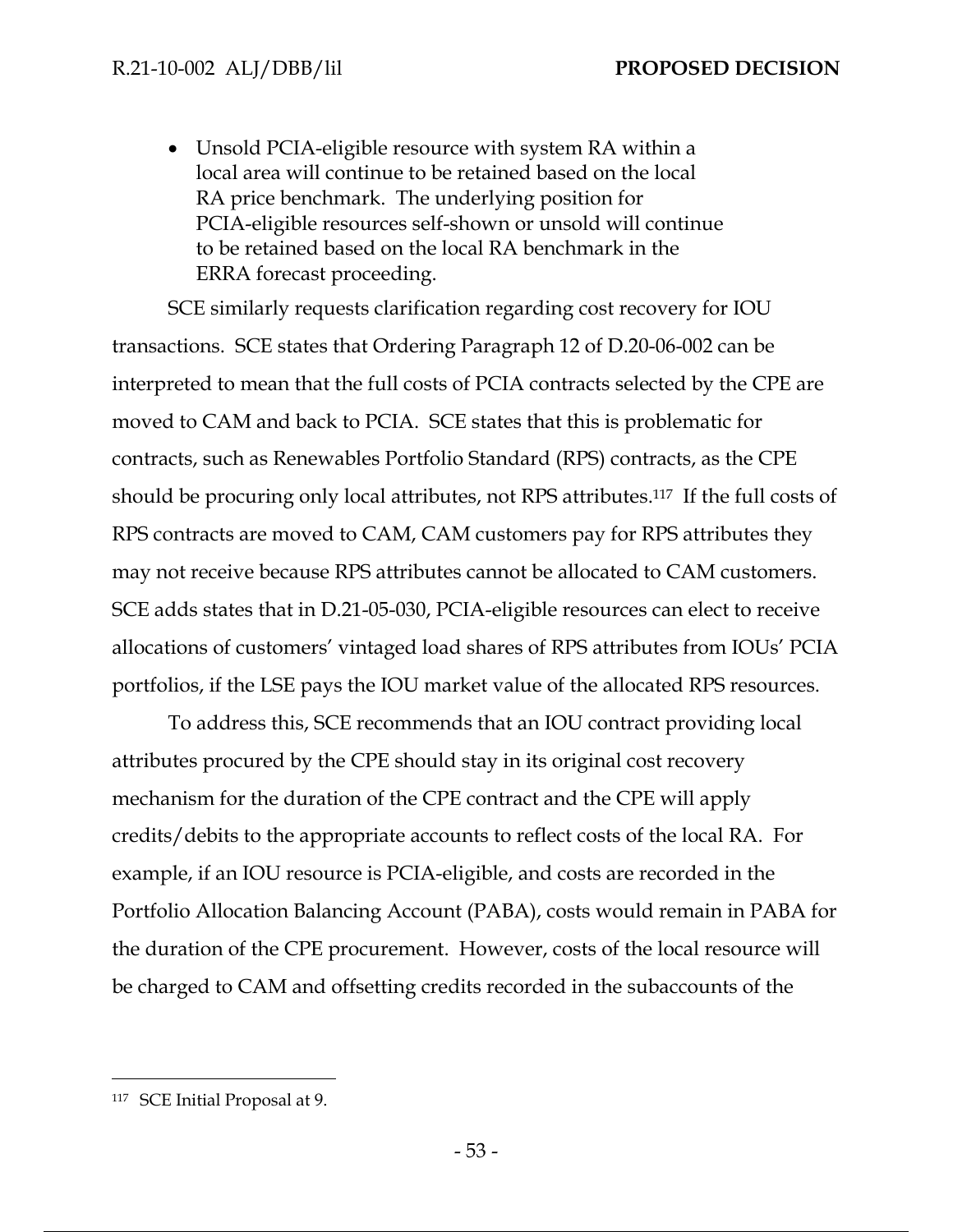PABA. Credits will reduce the costs recovered in PABA by the costs of the local resources procured by the CPE and recovered through CAM.

CalCCA seeks clarification regarding the Commission's statement in D.20-06-002 that "[s]hown resources are still subject to the local PCIA benchmarks adopted in D.19-10-001, which provide an RA capacity offset to the PCIA charge."118 CalCCA states that benchmarks are applied in the PCIA for purposes of pricing resource attributes retained for bundled customer use, and if a resource is shown for local RA (rather than bid), the IOU likely has retained the resource to use as system RA. CalCCA states that if bundled customers retain the resource for system use, the appropriate price for retention is the system RA benchmark, not the local benchmark.

The Commission finds that PG&E's proposals provide necessary clarifications for how costs and benefits associated with IOU transactions (both self-shown and bid) should be accounted for. These clarifications will help ensure IOU participation, to the fullest extent possible, in the CPE's solicitation process. We also believe that these clarifications are consistent with the cost allocation mechanism adopted in D.20-06-002. PG&E's proposals also appear to address the concerns raised by SCE. Accordingly, PG&E's proposals, outlined above, are adopted.

Regarding CalCCA's clarification, currently local RA PCIA benchmarks are based on the location of the resource, not on whether they are used to meet system RA requirements. As such, the requested clarification is inapplicable.

<sup>118</sup> CalCCA Proposal at 5 (citing D.20-06-002 at 77).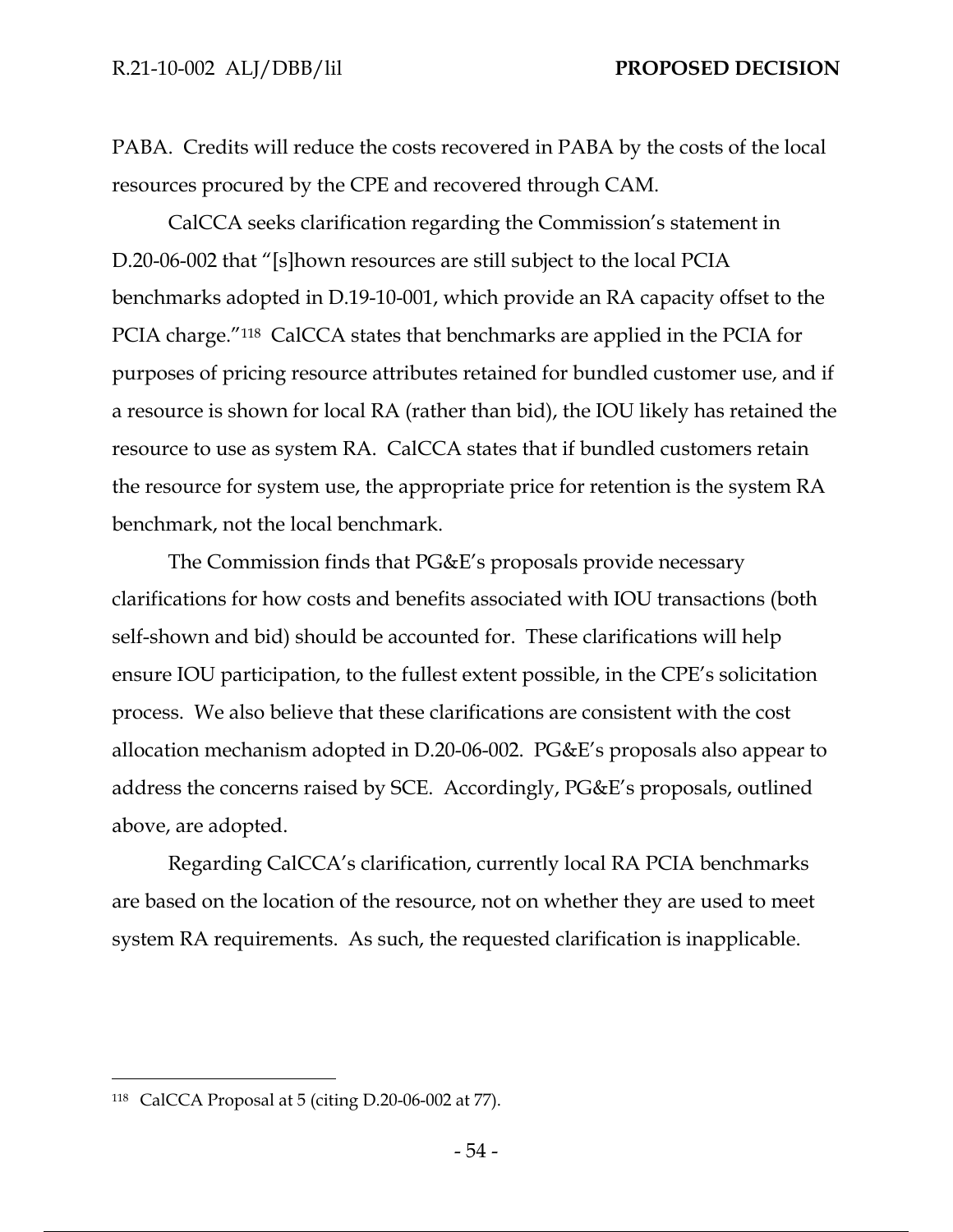R.21-10-002 ALJ/DBB/lil **PROPOSED DECISION** 

#### **4. Comments on Proposed Decision**

The proposed decision ALJ Chiv in this matter was mailed to the parties in accordance with Section 311 of the Public Utilities Code and comments were allowed under Rule 14.3 of the Commission's Rules of Practice and Procedure. Comments were filed on \_\_\_\_\_\_, and reply comments were filed on \_\_\_\_\_\_ by \_\_\_\_\_\_\_.

# **5. Assignment of Proceeding**

Alice Reynolds is the assigned Commissioner and Debbie Chiv is the assigned Administrative Law Judge in this proceeding.

#### **Findings of Fact**

1. It is important to address and eliminate barriers that may be unnecessarily disincentivizing LSEs from self-showing local resources to the CPE for no compensation. SCE's proposal, with modifications, best mitigates some potential disincentives for LSEs to self-show local resources.

2. Given the shortfalls in the PG&E CPE's procurement process and the low participation rates in the CPE solicitation process, it is critical to better understand why LSEs are electing not to bid or self-show local resources to the CPE.

3. It is reasonable that LSEs' self-showing commitment should be firm for Years 1 and 2, and LSEs may replace local resources shown for Year 3 with other local resources in the subsequent year's showing.

4. PG&E's proposal to modify the CPE selection criteria and data submittal requirements is reasonable in that it removes some disincentives for LSEs to self-show or bid local resources to the CPE.

5. It is reasonable that the CPE not restrict bids based on the length of contract terms in its solicitation, as such restrictions are not authorized by the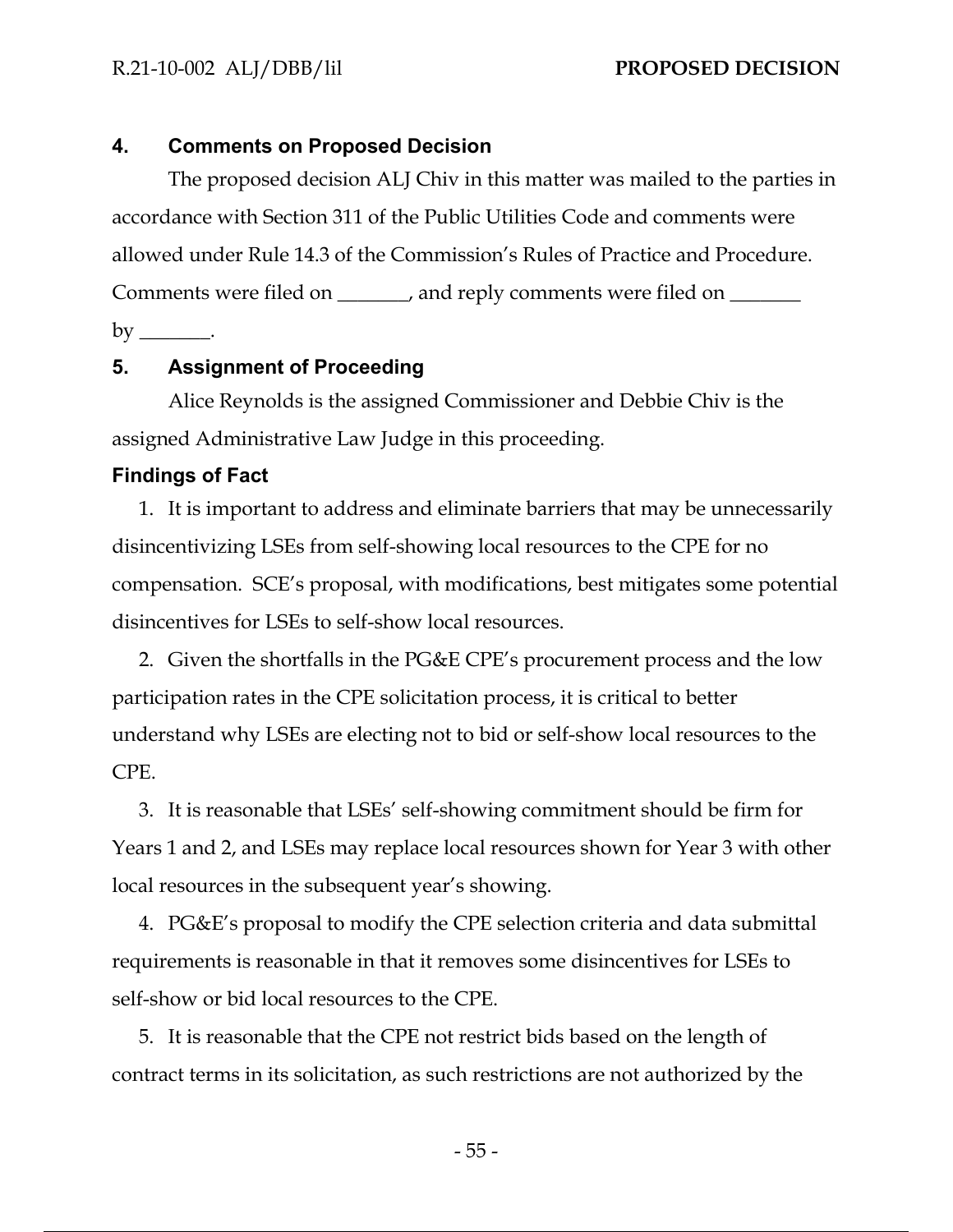Commission and may unnecessarily deter LSE participation in the solicitation process.

6. The CPE is in the best position to evaluate the entire local portfolio and consider what additional resources are needed. It is reasonable to allow the CPE to procure outside of the annual solicitation process in the event of procurement shortfalls following the annual all-source solicitation.

7. It is appropriate that when procuring outside of the annual all-source solicitation, the CPE should use the least cost best fit methodology and the selection criteria set forth in D.20-06-002, as modified in this decision.

8. PG&E's proposed CPE procurement timeline strikes a reasonable balance between the need of LSEs to have sufficient time for RA portfolio planning and the need for the CPEs to have adequate time to complete an all-source solicitation. PG&E's proposal gives both LSEs and the CPEs a similar amount of time (6-8 weeks) to complete necessary procurement after receiving allocations.

9. Given the limited number of RA-only contracts procured by the CPEs for the 2023 compliance year, the calculation for the LCR RCM adopted in Ordering Paragraph 3 of D.20-12-006 for "subsequent years" cannot be applied. Energy Division's proposal to modify the calculation for subsequent years is reasonable.

10. The requirement that IOUs bid their own resources at their levelized fixed costs may result in the CPE procuring IOU resources at inefficient, improper prices that do not reflect market costs, and that may disincentivize IOUs from participating in the CPE's solicitation.

11. It is appropriate that the CPEs' Annual Compliance Reports disclose certain aggregated information about the solicitation process that does not disclose market-sensitive information, including information about preferred

- 56 -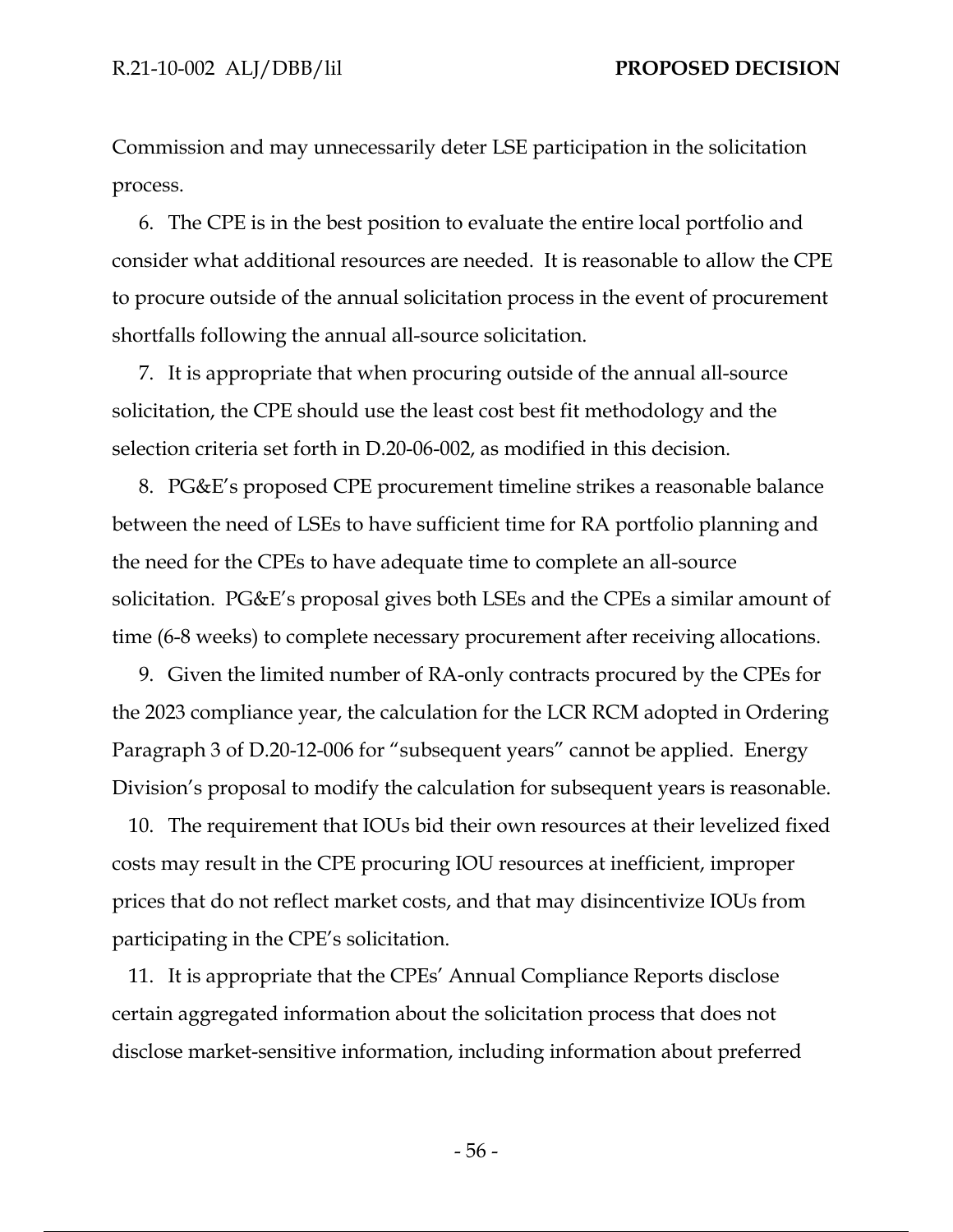resources selected by the CPE and procurement of generation facilities located in Disadvantaged Communities.

12. It is important to protect market-sensitive information in the CPE's possession that may reveal market prices and competitive bid information, as disclosure of such information may adversely impact ratepayer interests, LSEs on behalf of which the CPE procures, and market participants transacting with the CPE.

13. Pursuant to GO 66-D, preemptively designating certain CPE information as confidential is warranted, as the need for confidentiality outweighs the need for disclosure. Subject to modifications, PG&E's proposed matrix is reasonable.

14. PG&E's proposal on CPE procurement costs forecasted through the ERRA forecast proceeding is reasonable.

15. PG&E's proposals to clarify IOU transactions are necessary clarifications for how costs and benefits associated with IOU transactions should be accounted for, and will help ensure IOU participation in the CPE's solicitation process.

### **Conclusions of Law**

1. SCE's proposal to address some disincentives for LSEs to self-show local resources should be adopted, with modifications.

2. PG&E's proposal to modify the selection criteria and data submittal requirements should be adopted.

3. The CPE should be required to consider bids of any contract term length greater than or equal to one month.

4. The CPE should be granted authority to procure outside of the annual solicitation process if there are deficiencies following the CPEs' annual solicitation and to cover those deficiencies.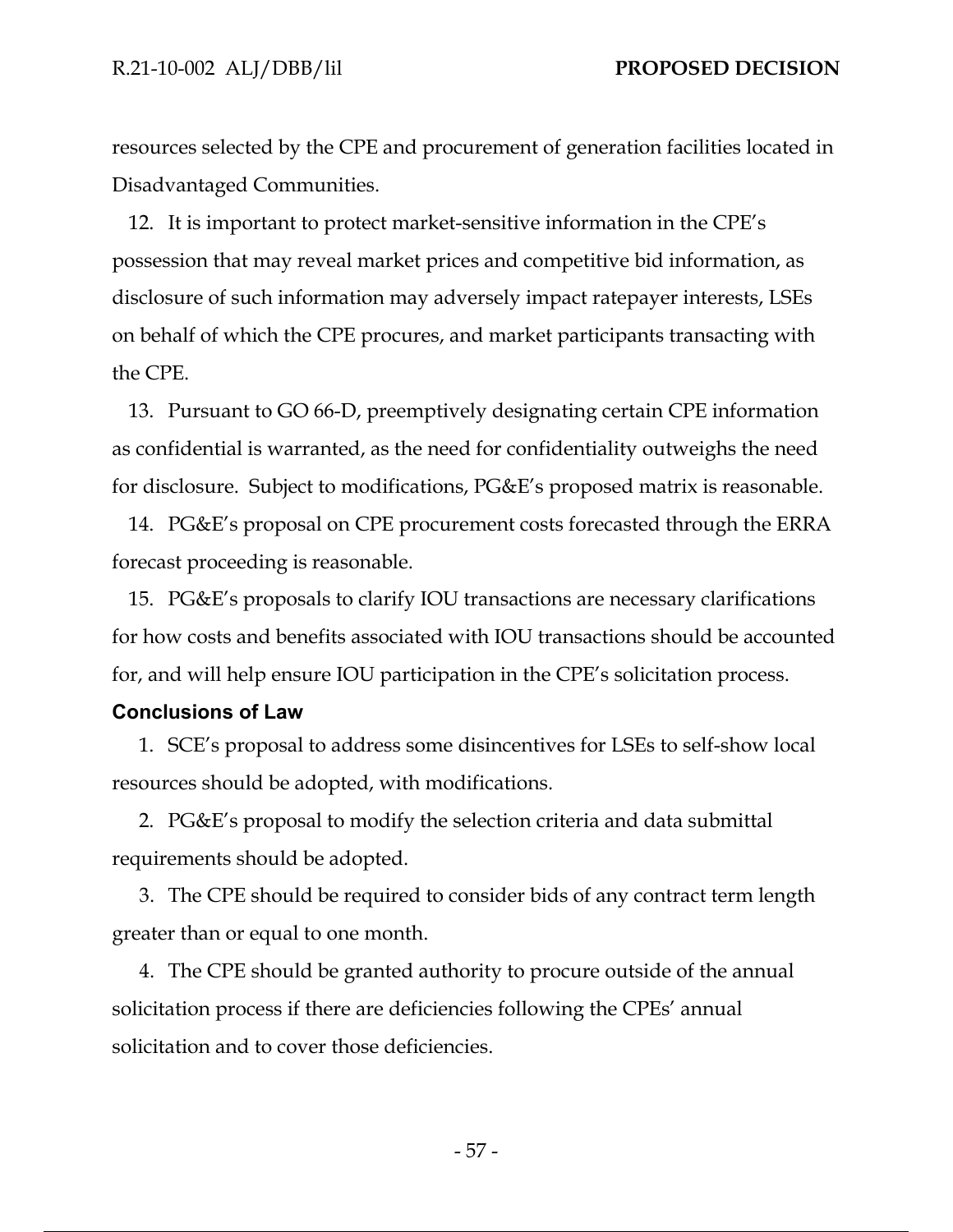5. PG&E's proposed CPE procurement timeline should be adopted to replace the timeline previously adopted in Ordering Paragraph 28 of D.20-06-002.

6. Energy Division's proposal to modify Ordering Paragraph 3 of D.20-12-006 should be adopted.

7. The levelized fixed cost requirement adopted in Ordering Paragraph 11 of D.20-06-002 should be removed and IOUs should be permitted to bid their resources into the CPE's solicitation at competitive market prices.

8. The CPEs' Annual Compliance Reports should disclose certain aggregated information about the solicitation process that does not disclose market-sensitive information.

9. PG&E's proposed confidentiality matrix should be adopted, with modifications.

10. PG&E's proposal on CPE procurement costs forecasted through the ERRA proceeding should be adopted.

11. PG&E's clarifications on the accounting of IOU transactions should be adopted.

# **ORDER**

# **IT IS ORDERED** that:

1. The following requirements are adopted for non-performance of self-shown local resources:

- a. If the California Independent System Operator (CAISO) makes a local Capacity Procurement Mechanism (CPM) designation, the central procurement entity (CPE) shall be charged any associated CAISO backstop procurement costs, including for the non-performance of self-shown resources.
- b. If the CPM designation was due to the non-performance of self-shown local resources that failed to perform due to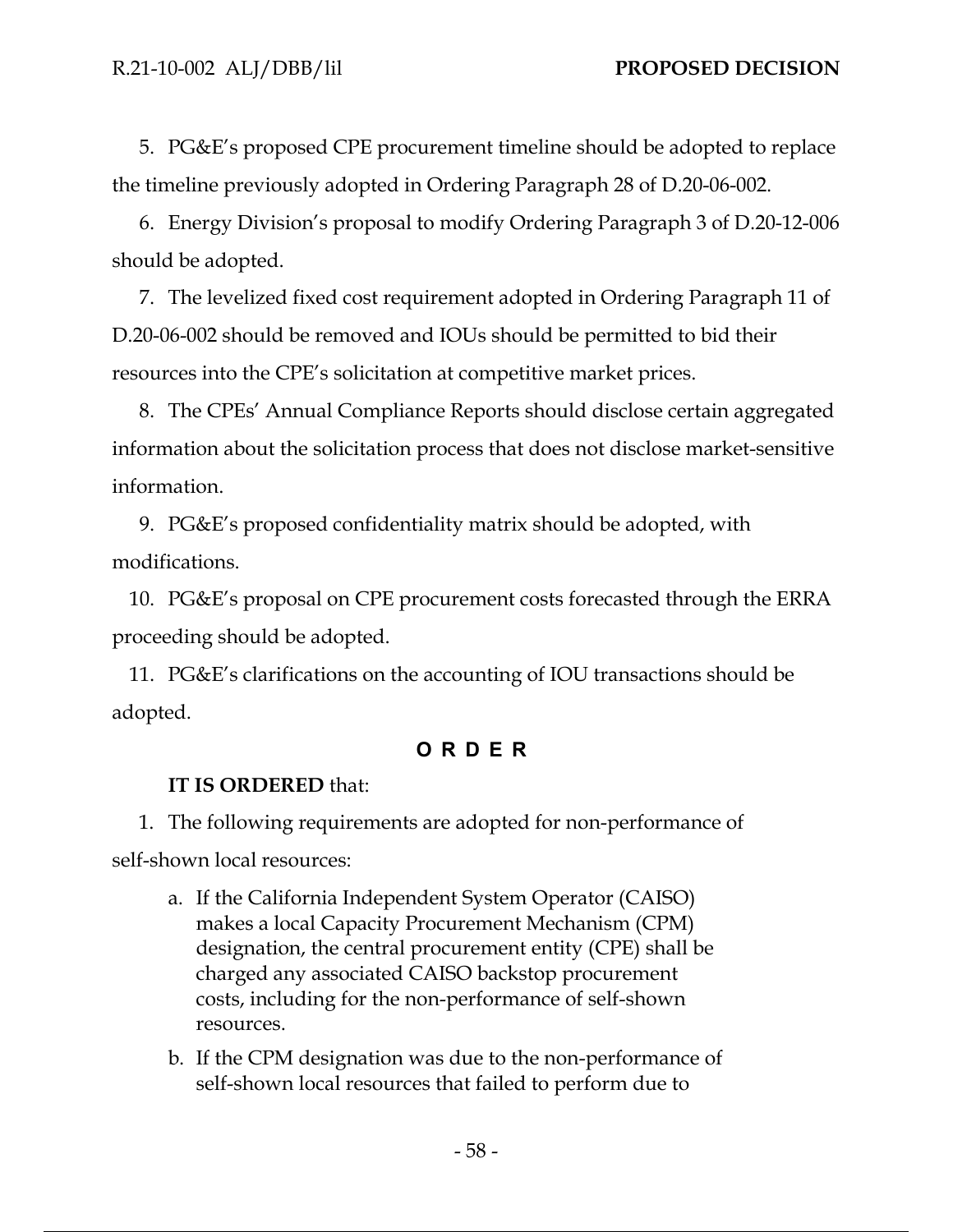(1) a planned outage, or (2) any reason if the load-serving entity (LSE) is outside of the CPE's transmission access charge (TAC) area, then the CPE shall distribute the backstop costs evenly to all LSEs in the CPE's TAC area through the Cost Allocation Mechanism.

c. If the CPM designation was due to (1) the non-performance of a self-shown resources for any reason other than a planned outage, and (2) the resources were self-shown by an LSE within the CPE's TAC area, the CPE shall be charged any associated CAISO backstop procurement costs. The CPE will then identify the non-performing self-shown resource, in coordination with Energy Division, and assign the resulting CAISO backstop costs to the LSE that attested to self-show the resource.

"Non-performance" is defined as the failure to provide: (a) the

Commission with a Resource Adequacy plan with the self-shown local resource,

and (b) the CAISO with a matching supply plan for the self-shown local

resource. Cost allocation shall not exceed the amount that was provided by the

self-shown resource.

2. Prior to the launch of the central procurement entity's (CPE) solicitation, a load-serving entity (LSE) that elects to self-show a local resource to the CPE shall execute an attestation that provides that:

- a. The LSE has the capacity rights to the Resource Adequacy (RA) resource for the period it is self-showing;
- b. The LSE intends to self-show the RA resource on annual and monthly RA plans to satisfy its system and/or flexible RA needs; and
- c. The LSE agrees to provide the CPE with a notice of any planned outages at least 60 days prior to the showing month in which the outage is to occur.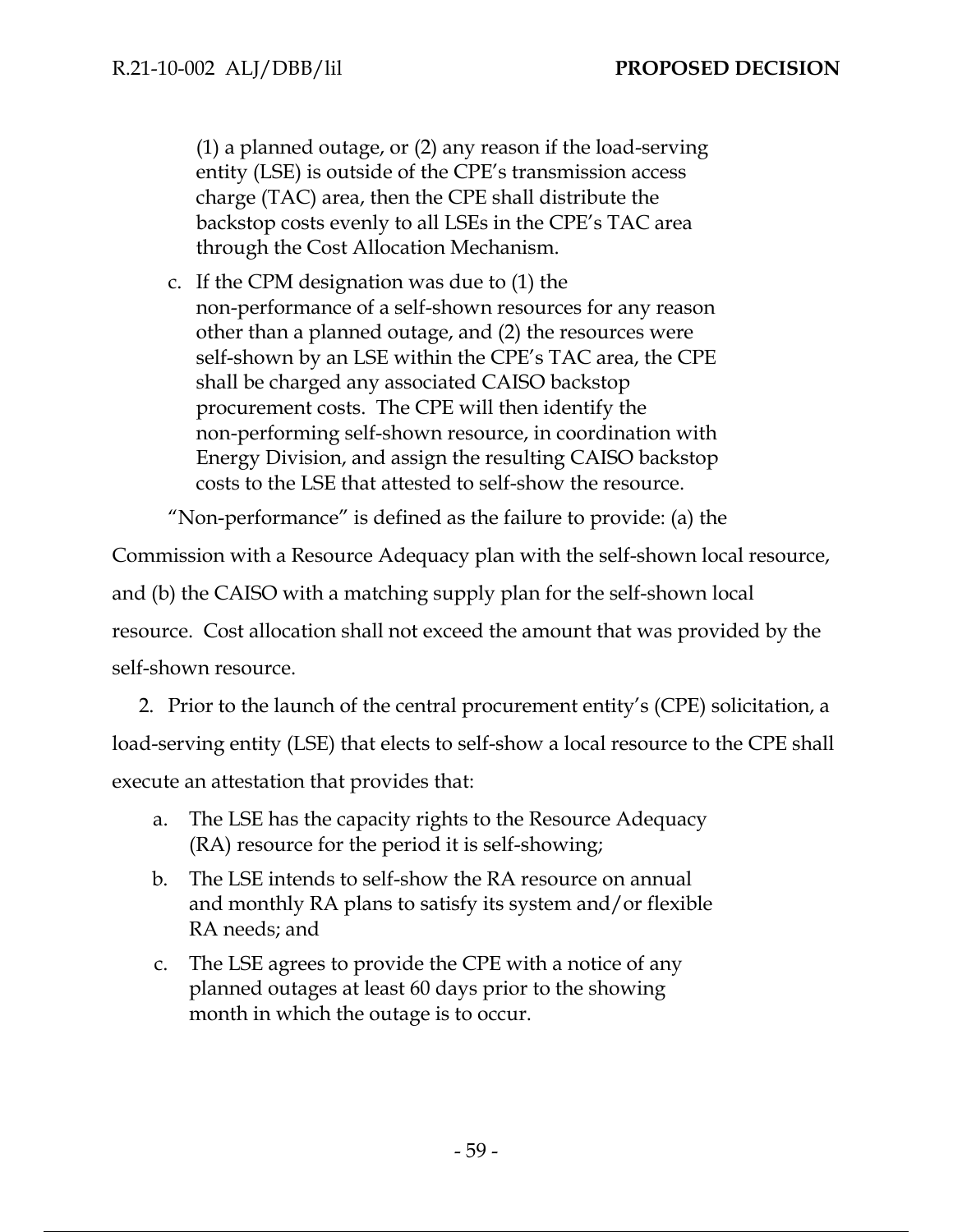These attestation requirements replace the previous requirement that a shown resource must be documented on an agreement as determined by the CPE, as provided in Ordering Paragraph 3 of Decision 20-12-006.

3. The attestation process adopted in Ordering Paragraph 2 shall apply to a load-serving entity (LSE) that bids a local resource and states that if the bid is not selected, the LSE will self-show the local resource for no compensation. The attestation shall be submitted at the time the LSE submits its bid into the central procurement entity's solicitation.

4. If a load-serving entity (LSE) procures additional local Resource Adequacy capacity after the date it commits to self-show, and elects to self-show those additional resources to the central procurement entity (CPE), the LSE shall notify the Commission and the CPE by August 1 through an attestation.

5. If a load-serving entity (LSE) either: (a) declines to self-show a local resource to the central procurement entity (CPE), or (b) declines to bid a local resource into the CPE's solicitation process, the LSE shall file a justification statement in its year-ahead Resource Adequacy filing explaining why the LSE declined to self-show or bid the local resource to the CPE.

6. A load-serving entity's (LSE) self-shown commitment must be firm for Years 1 and 2. An LSE may replace its self-shown local resources for Year 3 with other local resources in the subsequent year's Resource Adequacy showing.

7. The selection criteria in Ordering Paragraph 14 of Decision 20-06-002 are replaced with the following criteria:

- a. Future needs in local and sub-local areas;
- b. Resource costs;
- c. Operational characteristics of the resources (facility type);
- d. Location of the facility (with consideration for environmental justice);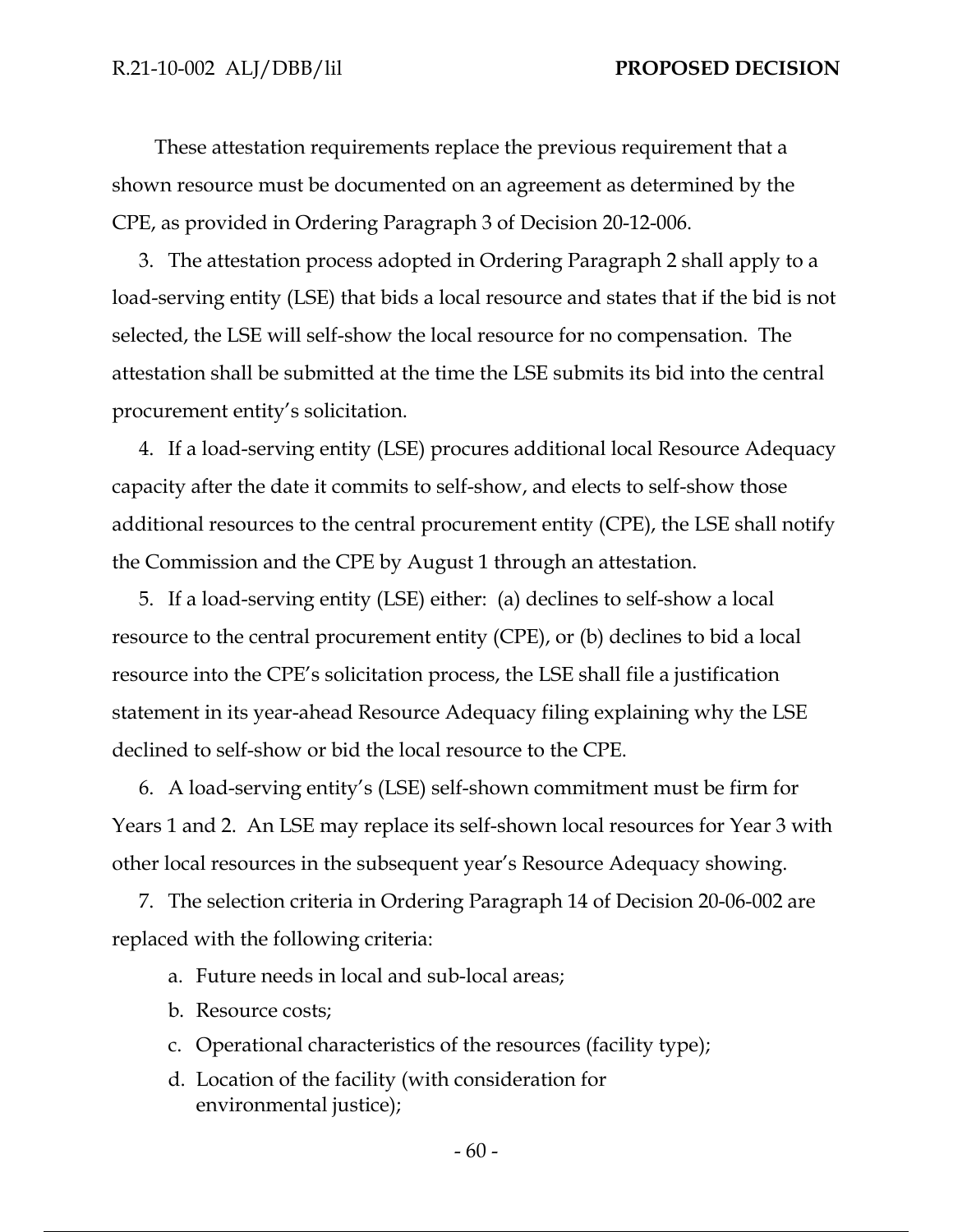- e. Costs of potential alternatives;
- f. Greenhouse Gas adders;
- g. Energy-use limitations; and
- h. Procurement of preferred resources and energy storage (to be prioritized over fossil generation).

The central procurement entity (CPE) shall have discretion to define attributes for the operational characteristics and such attributes shall be provided to market participants in the CPE's bidder's conference.

8. Ordering Paragraph 15 of Decision 20-06-002 is replaced with the following: "In its solicitation, the central procurement entity shall direct bidders to include the CalEnviroScreen score of the resource location (or if unavailable, the pollution burden of the resource location)."

9. In its solicitation process, the central procurement entity shall consider bids of any contract term length greater than or equal to one month.

10. If the central procurement entity (CPE) does not procure sufficient resources to meet its multi-year local Resource Adequacy (RA) requirements following the annual all-source solicitation, the CPE is authorized to procure additional local RA resources outside of the annual all-source solicitation process. The CPE is authorized to use broker markets or bilateral transactions to fill short positions for any deficiencies in the applicable three-year forward period. The CPE is encouraged to fill its positions to the extent possible prior to initial RA allocations in July.

11. To guide the selection of local resources procured outside of the annual allsource solicitation, the central procurement entity (CPE) shall evaluate resources using the least cost best fit methodology and, if applicable for the procurement being undertaken, include the selection criteria set forth in Ordering Paragraph 14 of Decision (D.) 20-06-002, as modified in this decision.

- 61 -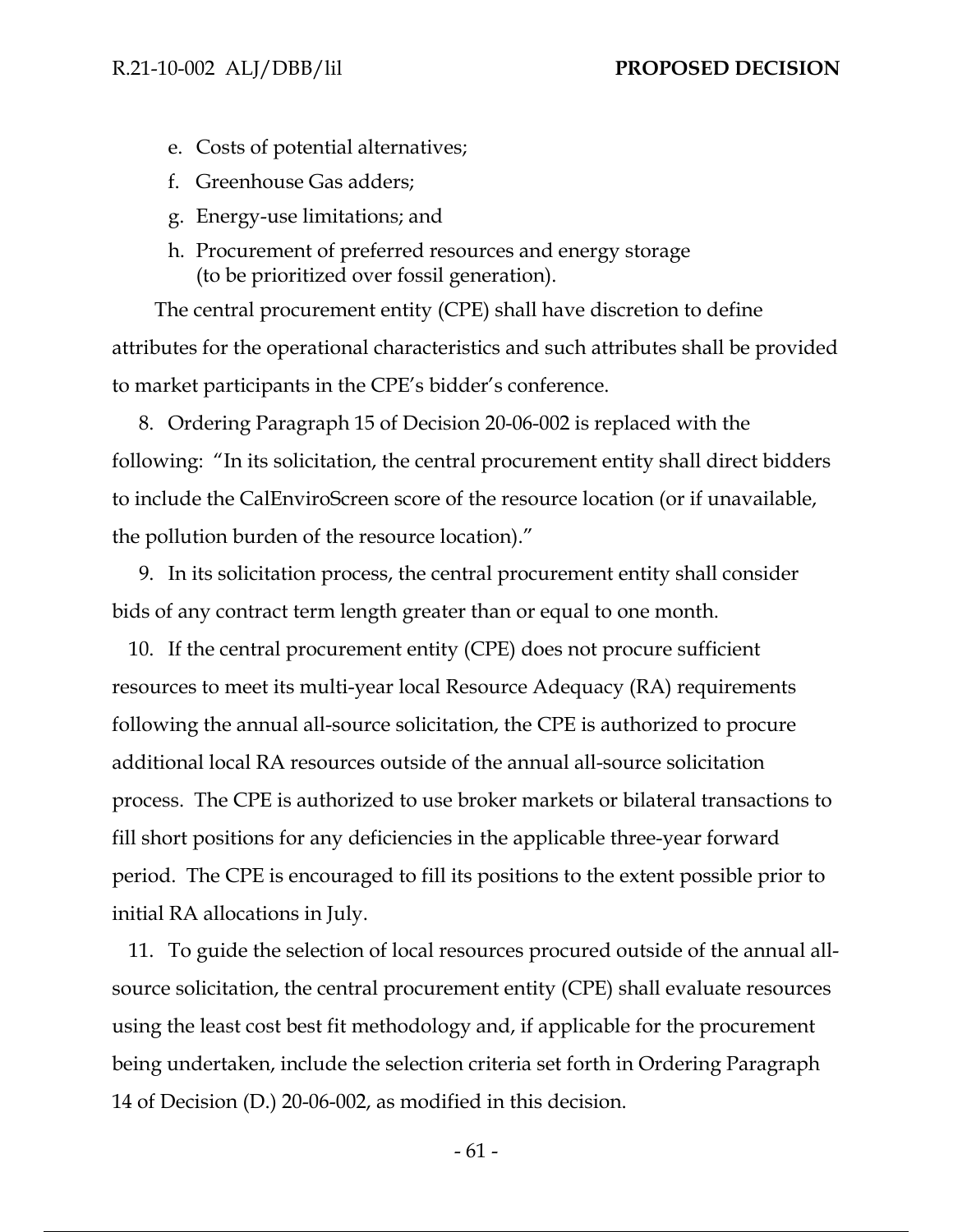For contracts that exceed a five-year term, the CPE shall submit a Tier 3 Advice Letter for approval. For a contract with a five-year term or less the contract shall be deemed reasonable and preapproved if the following conditions are met:

- a. The procured resource meets the established local capacity requirements and underlying data supporting those requirements, which are based on the California Independent System Operator's Local Capacity Requirements Technical Study;
- b. The Cost Allocation Mechanism Procurement Review Group was properly consulted, as described in Ordering Paragraph 13 of D.20-06-002; and
- c. Procurement was deemed by the independent evaluator to have followed all relevant Commission guidance, including the least cost best fit methodology and other noted selection criteria.

12. The following timeline is adopted for central procurement entity (CPE) procurement and replaces the timeline adopted in Ordering Paragraph 28 of

Decision 20-06-002:

- **April-May**: The California Independent System Operator (CAISO) files draft and final Local Capacity Requirement (LCR) one- and five-year ahead studies. The LCR studies will include any CAISO-approved transmission upgrades from the Transmission Planning Process LCR study. Parties file comments on draft and final LCR studies.
- **No Later Than Mid-May:** Load-serving entities **(**LSEs) in Southern California Edison (SCE) and Pacific Gas & Electric Company (PG&E) transmission access charge (TAC) areas make self-shown commitment of local resources to the CPE for the applicable Resource Adequacy (RA) years.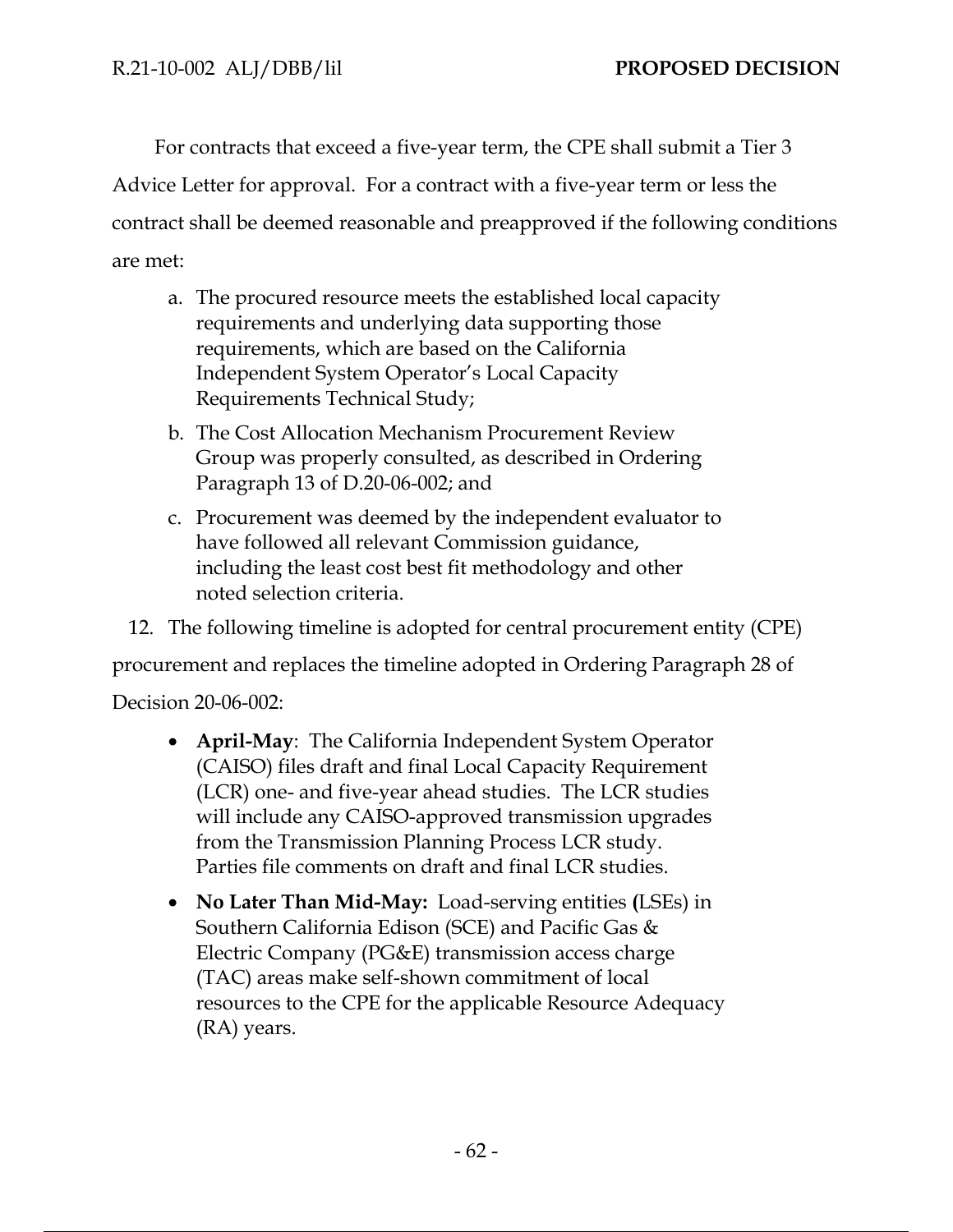- **No Later than June**: The Commission adopts multi-year local RA requirements for the applicable compliance years as part of its June decision.
- **No Later Than Early July**: CPE receives total jurisdictional share of multi-year local RA requirements for the applicable compliance years.
- **July**:
	- For the SCE and PG&E TAC areas, LSEs receive initial RA allocations, including Cost Allocation Mechanism (CAM) credits from CPE-procured system and flexible capacity from the prior year and any bilateral contracts.
	- For the San Diego Gas and Electric Company (SDG&E) TAC area, LSEs receive initial RA allocations (system, flexible, local requirements) and CAM credits.
- **Mid-August**: CPE makes local RA showing to the Commission.
- **End of August**: LSEs in the SCE and PG&E TAC areas receive updated CAM credits for multi-year system/flexible capacity that was procured by the CPE as a result of the CPE's multi-year local RA showing to the Commission in Mid-August.
- **September**:
	- For PG&E and SCE's TAC areas, LSEs are allocated final year-ahead system and flexible RA allocations, including CAM credits from CPE-procured system and flexible RA capacity based on revised year-ahead load forecast load ratios.
	- For the SDG&E TAC area, LSEs receive final RA allocations (system, flexible, local requirements) and CAM credits.
- **End of October**:
	- LSEs in the SDG&E TAC make system, flexible, and three-year local RA showing.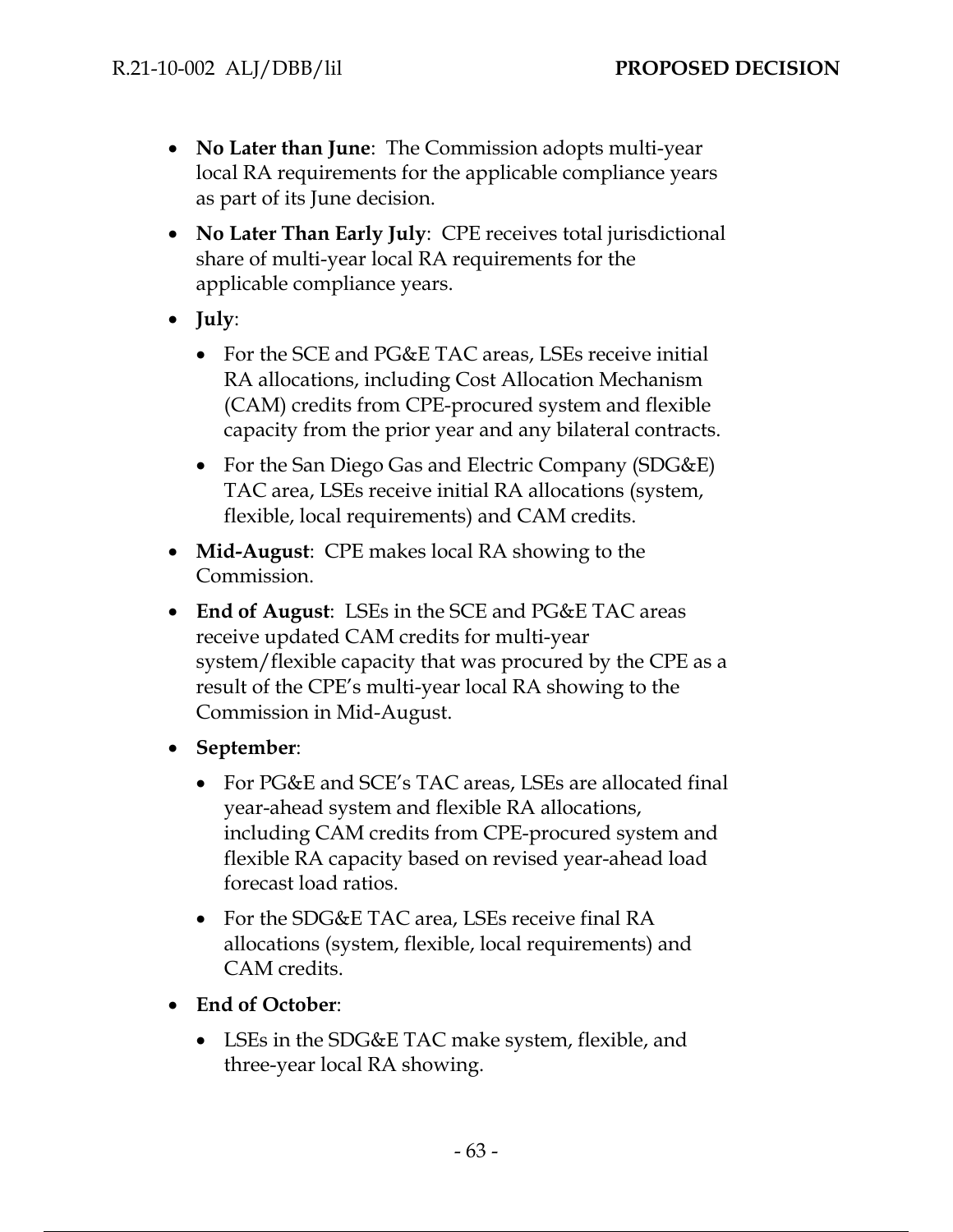- LSEs in PG&E and SCE TACs make year-ahead system and flexible showings, and provide justification statements, if applicable, for local resources not selfshown or bid to the CPE.
- The CPEs and LSEs that committed to self-show make year-ahead showing to CAISO.
- 13. Ordering Paragraph 3 of Decision 20-12-006 is modified as follows:

If selected, the load-serving entity shall be paid the showing price (pre-determined or below) without annual adjustment for effectiveness. The showing price shall not exceed the pre-determined local price, which is calculated as follows:

 Use the weighted average price from the last four quarters of the Energy Division Power Charge Indifference Adjustment responses for system and local Resource Adequacy (RA); subtract system RA price from local RA price.

14. The levelized fixed cost requirement adopted in Ordering Paragraph 11 of Decision 20-06-002 is eliminated. Investor-owned utilities are permitted to bid their resources into the central procurement entity's solicitation at competitive market prices.

15. Each central procurement entity's (CPE) Annual Compliance Report shall include the following information:

- a. Total local Resource Adequacy (RA) allocation for the CPE from the Commission;
- b. Total local demand response (DR) resources allocated for the CPE by the Commission;
- c. Total local Cost Allocation Mechanism resources (non-DR) applied towards CPE requirements;
- d. Total local resources procured by the CPE;
- e. Total load-serving entity self-shown local resources;
- f. Net total position associated with the CPE;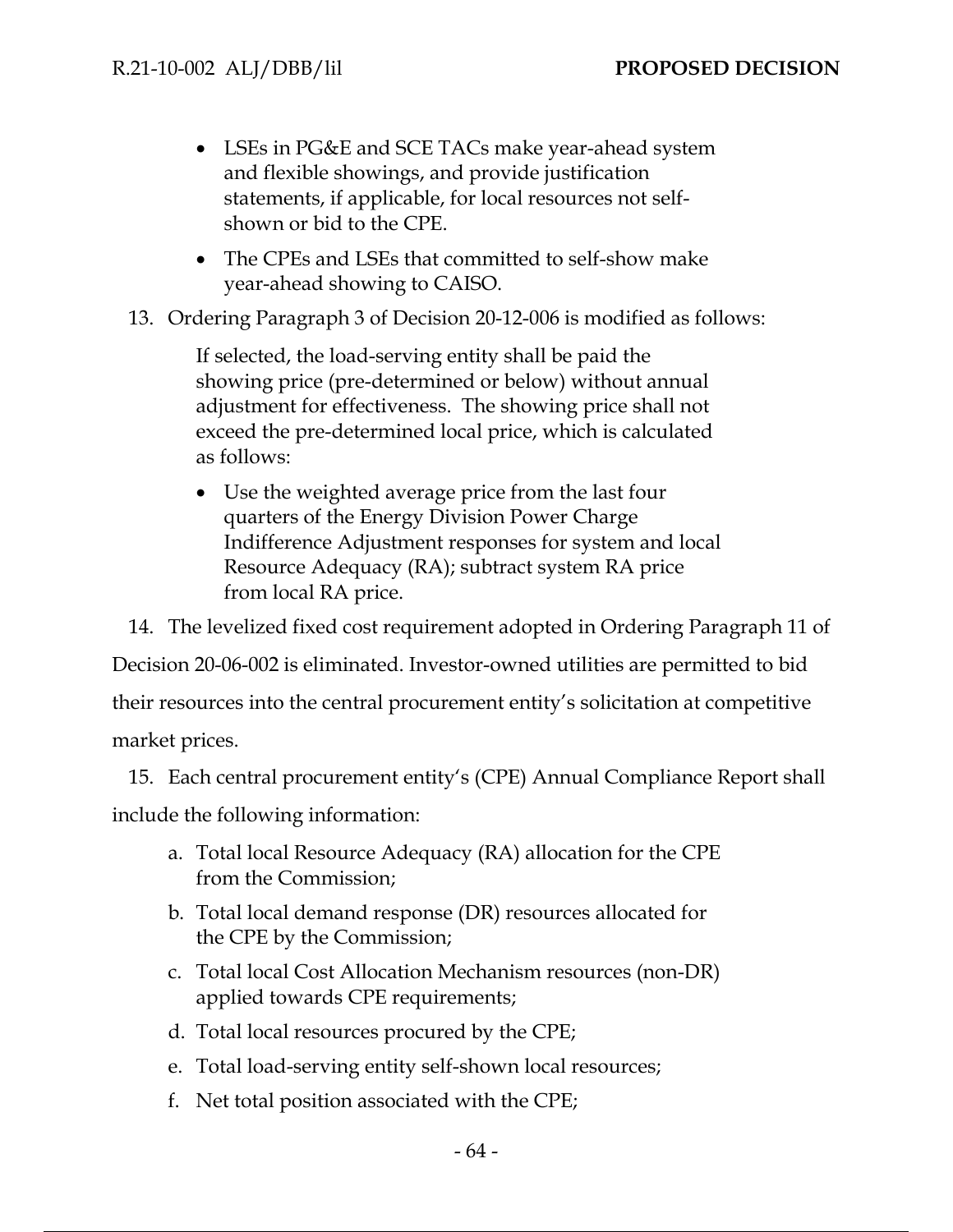- g. Total capacity of preferred resources that were bid or shown to the CPE;
- h. Total capacity of preferred resources selected and not selected by the CPE; and
- i. Total capacity of MW procured by the CPE from generation facilities located in Disadvantaged Communities.

The new data requirements for the Annual Compliance Report shall be effective for the 2023 Annual Compliance Report.

16. The confidentiality matrix attached as Appendix A is adopted to apply to the central procurement entity (CPE) framework. The CPEs shall track whether information previously designated as confidential becomes public and provide such tracking to Energy Division Staff upon request.

17. Central procurement entity (CPE) procurement costs shall be forecasted and implemented in rates through the annual Energy Resource Recovery Account (ERRA) forecast proceeding. The CPE procurement costs shall be handled in a separate confidential chapter in ERRA forecast testimony, whereby the confidential contents shall only be viewable to the CPE's personnel and support personnel, including staff such as contract management, law and regulatory compliance staff. Only CPE transactions that include compensation or sale of system Resource Adequacy attributes to the CPE shall be required for inclusion in supporting workpapers or other testimony.

18. The following requirements are adopted:

a. An investor-owned utility (IOU) load-serving entity (LSE) transaction with the central procurement entity (CPE) shall be presented as it would if the transaction was with an LSE.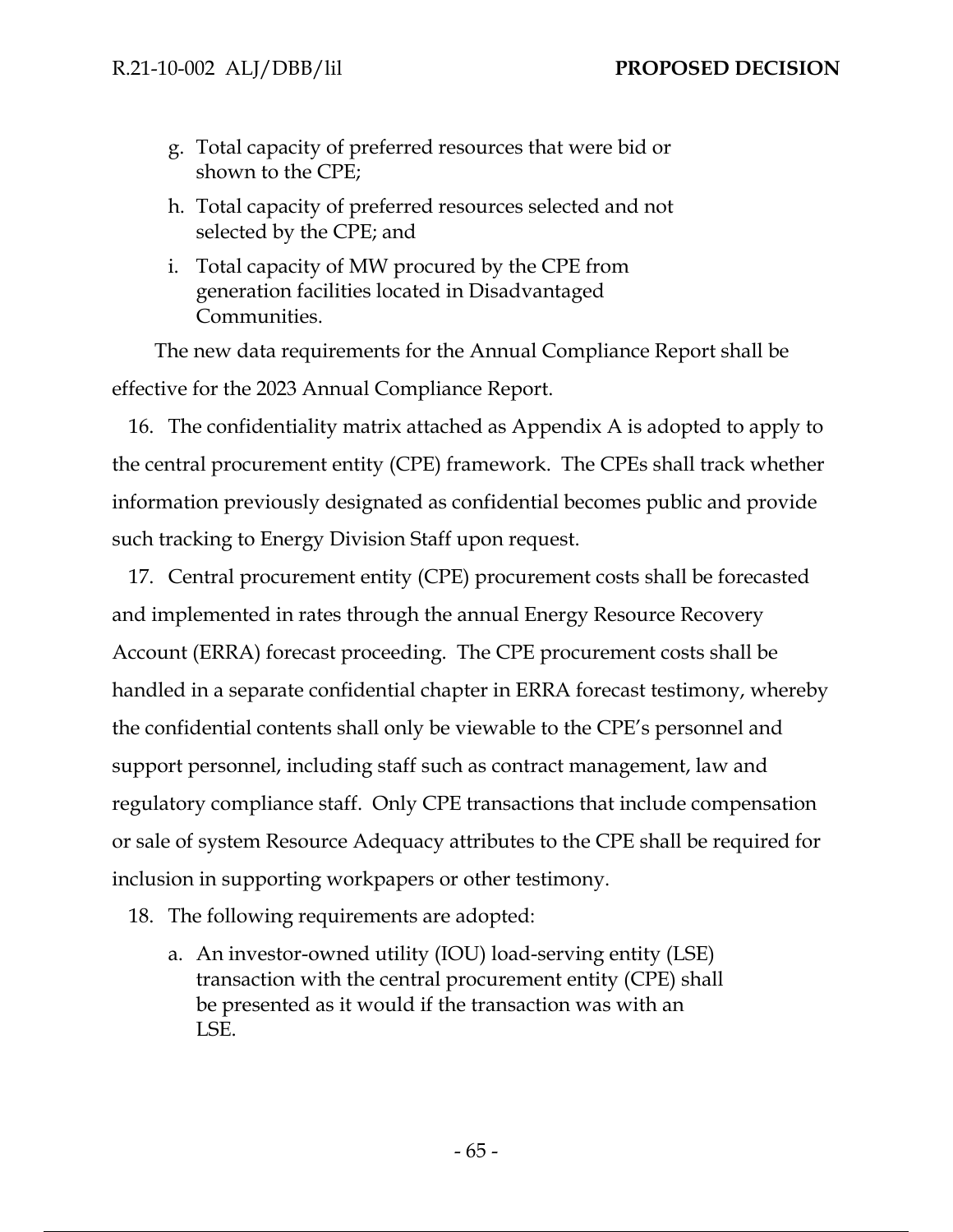- b. Existing principles on how attributes are sold between entities and presented for cost recovery shall be maintained.
- c. Only attributes identified in a CPE agreement as sold to the CPE shall be recovered as volumes and costs with cost allocation mechanism (CAM).
- d. Self-shown IOU resources with no transaction shall not be recorded as a Resource Adequacy (RA) purchase by the CPE within CAM or the underlying cost recovery mechanism. Self-shown IOU resources that receive a local capacity requirement reduction compensation mechanism credit shall be modeled as revenue only transactions, but no system RA volumes shall be presented as being sold from one cost recovery mechanism to CAM.
- e. Unsold Power Charge Indifference Adjustment-eligible resources with system RA within a local area shall continue to be retained based on the local RA price benchmark. The underlying position for PCIA-eligible resources self-shown or unsold will continue to be retained based on the local RA benchmark in the Energy Resource Recovery Account forecast proceeding.
- 19. Rulemaking 21-10-002 remains open.

This order is effective today.

Dated , at San Francisco, California.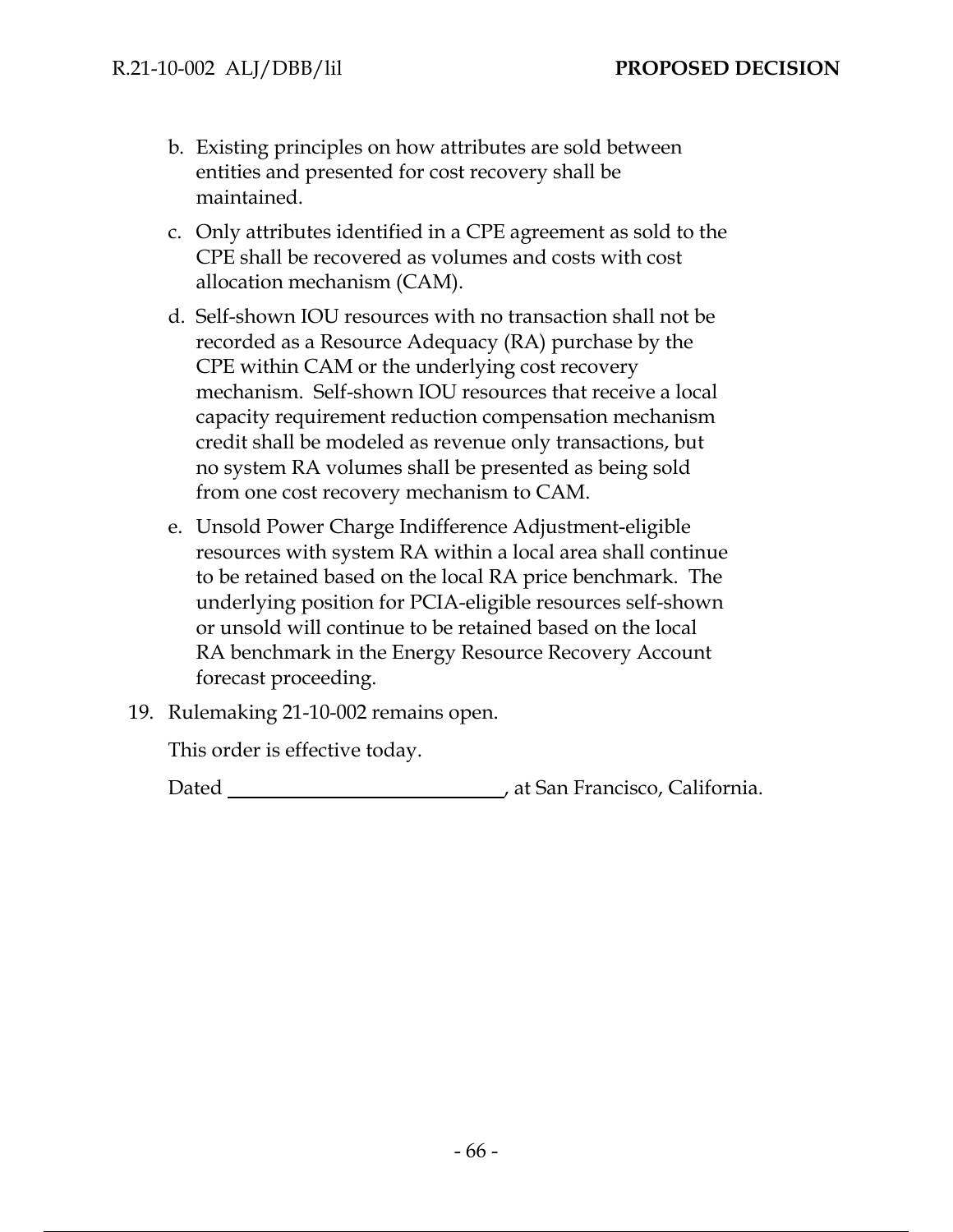# APPENDIX A

# Confidential Treatment of Central Procurement Entity Information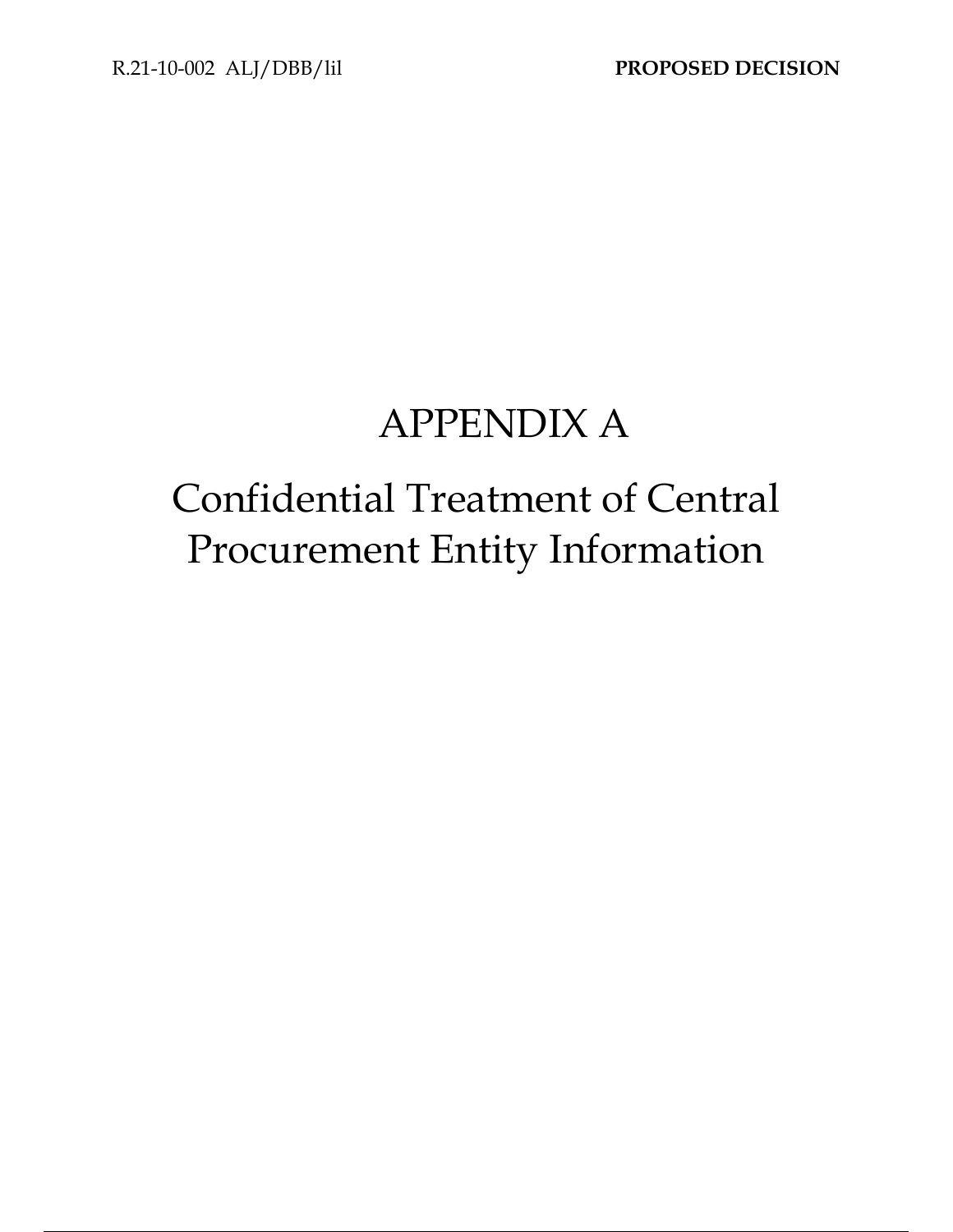| Category                            | Item                                                                        | Public/          | <b>Time Period for</b>                     | Justification for Confidentiality                                                                                                                                                                                                                                                                                                        |
|-------------------------------------|-----------------------------------------------------------------------------|------------------|--------------------------------------------|------------------------------------------------------------------------------------------------------------------------------------------------------------------------------------------------------------------------------------------------------------------------------------------------------------------------------------------|
|                                     |                                                                             | Confidential     | Data To Be Kept                            |                                                                                                                                                                                                                                                                                                                                          |
|                                     |                                                                             | <b>Treatment</b> | Confidential                               |                                                                                                                                                                                                                                                                                                                                          |
| Contract<br>Terms and<br>Conditions | Contracts and power<br>purchase agreements                                  | Confidential     | 3-years from<br>contract execution<br>date | Disclosure of the contract terms and<br>conditions of CPE executed contracts could<br>potentially have an adverse effect on the<br>market, put the CPE at a competitive<br>disadvantage with regard to other market<br>participants, and impact participants'<br>future bidding behavior for capacity that<br>has not yet been procured. |
| Portfolio                           | <b>RA</b><br>Requirements/Allocations<br>megawatt ("MW") -<br>Aggregate     | Public           | N/A                                        | N/A                                                                                                                                                                                                                                                                                                                                      |
| Portfolio                           | <b>RA</b><br>Requirements/Allocations<br>(MW) -Local Area                   | Public           | N/A                                        | N/A                                                                                                                                                                                                                                                                                                                                      |
| Portfolio                           | <b>Total Capacity Procured</b><br>(Purchased or Self-Shown) -<br>Aggregate  | Public           | N/A                                        | N/A                                                                                                                                                                                                                                                                                                                                      |
| Portfolio                           | <b>Total Capacity Procured</b><br>(Purchased or Self-Shown) -<br>Local Area | Confidential     | Front 3 years                              | Disclosure of the capacity that was<br>procured in each local area could<br>potentially have an adverse effect on the<br>market, put the CPE at a competitive<br>disadvantage with regard to other market<br>participants, and impact participants'                                                                                      |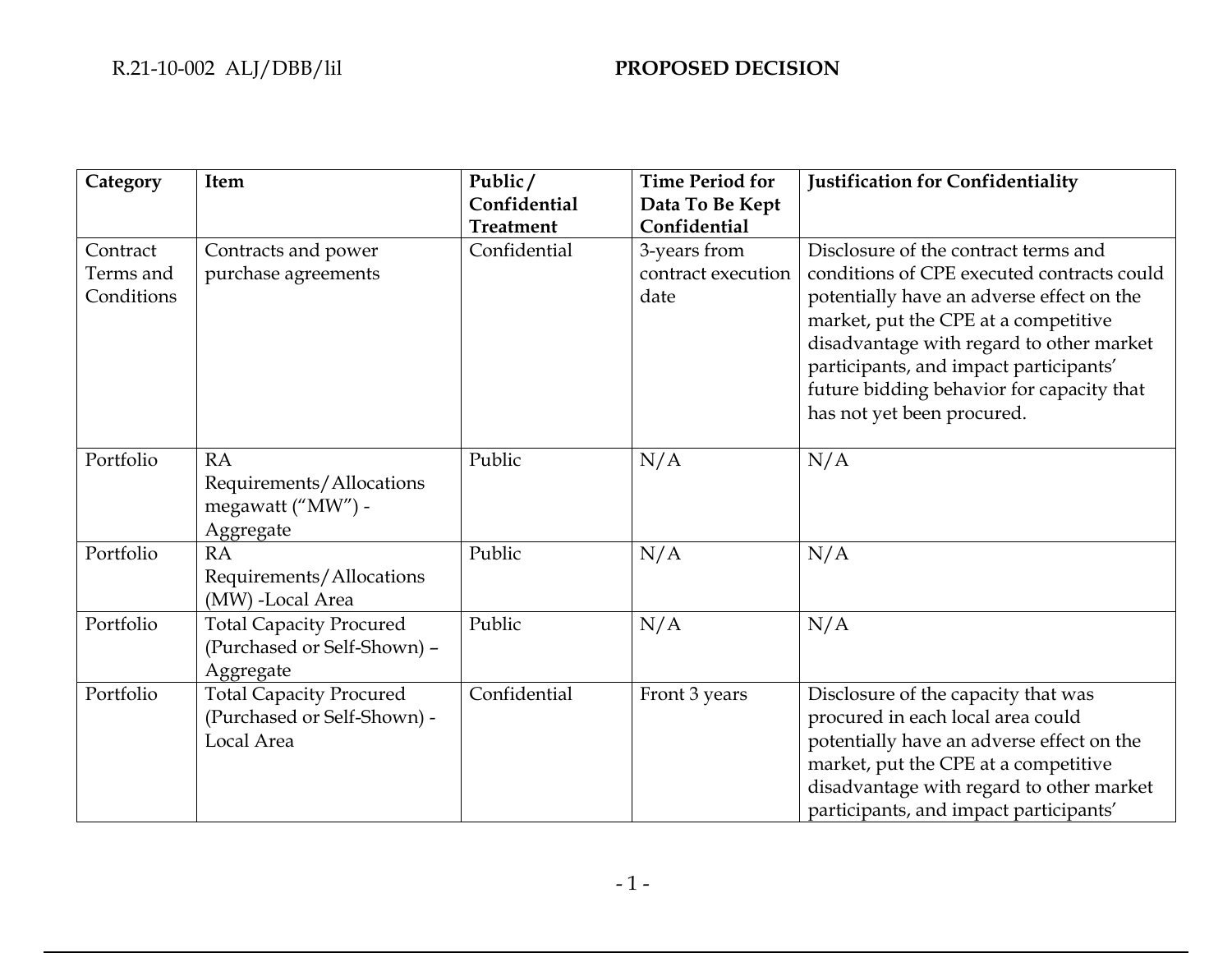|           |                                                             |              |               | future bidding behavior for capacity that                                                                                                                                                                                                                                                                                      |
|-----------|-------------------------------------------------------------|--------------|---------------|--------------------------------------------------------------------------------------------------------------------------------------------------------------------------------------------------------------------------------------------------------------------------------------------------------------------------------|
|           |                                                             |              |               | has not yet been procured.                                                                                                                                                                                                                                                                                                     |
| Portfolio | <b>Total Capacity Procured</b><br>(Purchased) - Aggregate   | Public       | N/A           | N/A                                                                                                                                                                                                                                                                                                                            |
| Portfolio | <b>Total Capacity Procured</b><br>(Purchased) - Local Area  | Confidential | Front 3 years | Disclosure of the capacity that was<br>procured in each local area could<br>potentially have an adverse effect on the<br>market, put the CPE at a competitive<br>disadvantage with regard to other market<br>participants, and impact participants'<br>future bidding behavior for capacity that<br>has not yet been procured. |
| Portfolio | <b>Total Capacity Procured</b><br>(Self-Shown) - Aggregate  | Public       | N/A           |                                                                                                                                                                                                                                                                                                                                |
| Portfolio | <b>Total Capacity Procured</b><br>(Self-Shown) - Local Area | Confidential | Front 3 years | Disclosure of the capacity that was<br>procured in each local area could<br>potentially have an adverse effect on the<br>market, put the CPE at a competitive<br>disadvantage with regard to other market<br>participants, and impact participants'<br>future bidding behavior for capacity that<br>has not yet been procured. |
| Portfolio | Net Open Position Capacity<br>(MW) - Aggregate              | Public       | N/A           | N/A                                                                                                                                                                                                                                                                                                                            |
| Portfolio | Net Open Position Capacity<br>(MW) - Local Area             | Confidential | Front 3 years | Disclosure of the capacity that was<br>procured in each local area could<br>potentially have an adverse effect on the<br>market, put the CPE at a competitive<br>disadvantage with regard to other market<br>participants, and impact participants'                                                                            |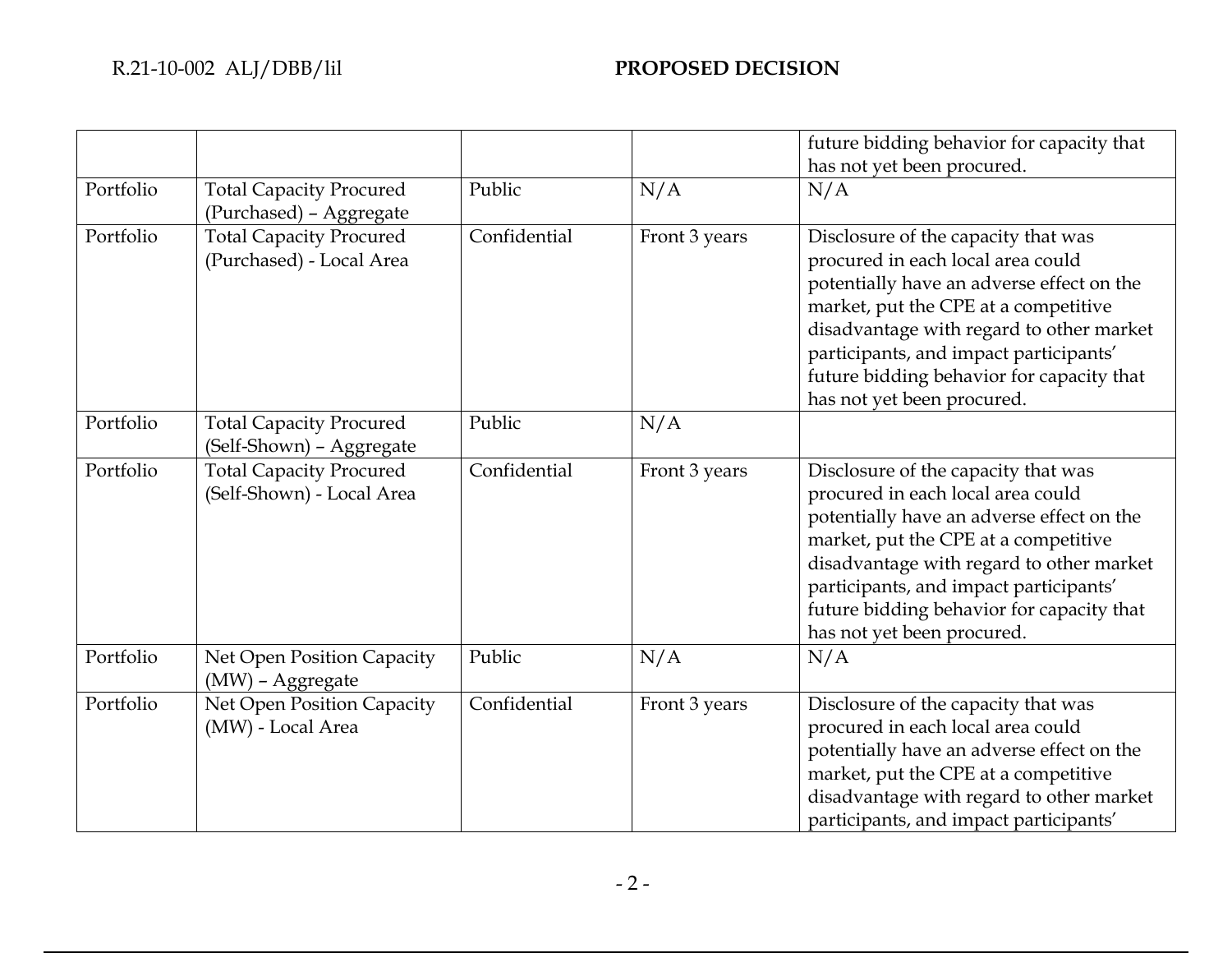## R.21-10-002 ALJ/DBB/lil **PROPOSED DECISION**

|          |                                                    |              |               | future bidding behavior for capacity that<br>has not yet been procured.                                                                                                                                                                                                                                                                                                                                                         |
|----------|----------------------------------------------------|--------------|---------------|---------------------------------------------------------------------------------------------------------------------------------------------------------------------------------------------------------------------------------------------------------------------------------------------------------------------------------------------------------------------------------------------------------------------------------|
| Forecast | <b>Forecasted Wholesale Market</b><br>Purchases    | Confidential | Front 3 years | Disclosure of the capacity that is forecasted<br>to be procured in each local area could<br>potentially have an adverse effect on the<br>market, put the CPE at a competitive<br>disadvantage with regard to other market<br>participants, and impact participants'<br>future bidding behavior for capacity that<br>has not yet been procured.                                                                                  |
| Forecast | <b>Forecasted Wholesale Market</b><br><b>Sales</b> | Confidential | Front 3 years | Disclosure of the capacity that is forecasted<br>to be sold in each local area could<br>potentially have an adverse effect on the<br>market, put the CPE at a competitive<br>disadvantage with regard to other market<br>participants, and impact participants'<br>future bidding behavior for capacity that<br>has not yet been procured.                                                                                      |
| Forecast | <b>Forecasted Contract Costs</b>                   | Confidential | Front 3 years | Disclosure of the contract costs that are<br>forecasted to be incurred by the CPE could<br>potentially have an adverse effect on the<br>market, put the CPE at a competitive<br>disadvantage with regard to other market<br>participants, and impact participants'<br>future bidding behavior for capacity that<br>has not yet been procured by allowing<br>market participants to determine the prices<br>of CPE transactions. |